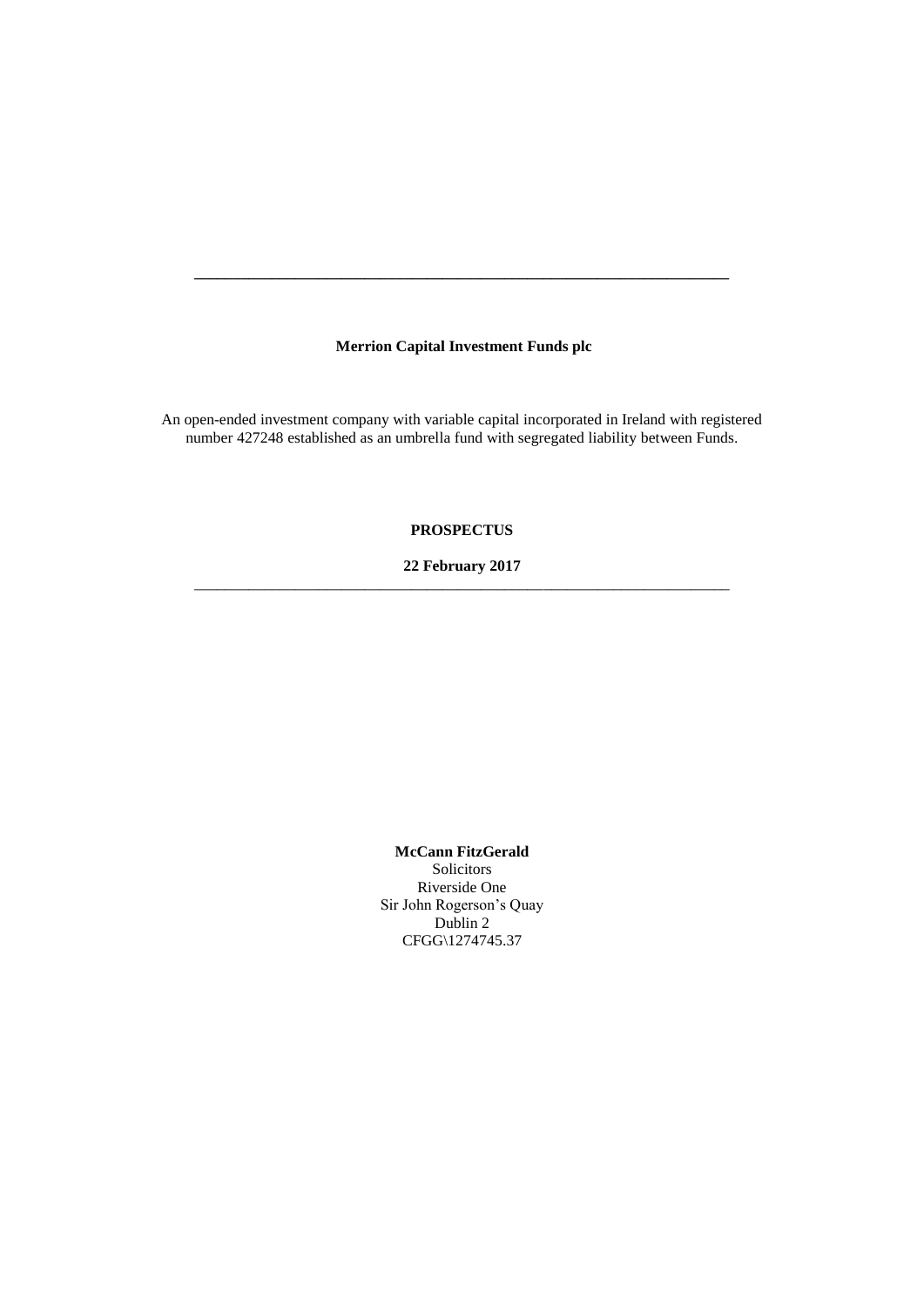### **IMPORTANT INFORMATION**

The Directors of the Company, whose names appear on page (II), accept responsibility for the information contained in this Prospectus. To the best of the knowledge and belief of the Directors (who have taken all reasonable care to ensure that such is the case) the information contained in this Prospectus is in accordance with the facts and does not omit anything likely to affect the import of such information.

**The Company has been authorised by the Central Bank as an undertaking for collective investment in transferable securities pursuant to the European Communities (Undertakings for Collective Investment in Transferable Securities) Regulations, 2011, as amended. The authorisation of the Company by the Central Bank is not an endorsement or guarantee of the Company by the Central Bank nor is the Central Bank responsible for the contents of this Prospectus. In addition, the authorisation of the Company by the Central Bank shall not constitute a warranty as to the performance of the Company and the Central Bank shall not be liable for the performance or default of the Company.**

**Investors should note that since transferable securities may depreciate as well as appreciate in value, no assurance can be given by the Company or the Directors or any of the persons referred to in this Prospectus that the Company will attain its objectives. The price of Shares, in addition to the income therefrom, may decrease as well as increase. Accordingly, an investment should only be made where the investor is or would be in a position to sustain any loss on his or her investment. In addition investors should note that some Funds in the Company may invest in emerging markets, below investment grade securities and equity warrants and that, therefore, an investment in a Fund should not constitute a substantial proportion of an investment portfolio and may not be appropriate for all investors. The difference at any one time between the sale and repurchase price of the Shares of any Fund means that the investment should be regarded as medium to long term.**

**Subject to the requirements of the Central Bank some of the Funds may use financial derivative instruments for investment purposes. While the prudent use of such derivatives can be beneficial, derivatives also involve risks different from, and in certain cases, greater than, the risks presented by more traditional investments. Structured derivative transactions are complex and may involve a high degree of loss.** 

Investors' attention is drawn to the "General Risk Factors" set out on page [7.](#page-21-0) Prospective investors should not treat the contents of this Prospectus as advice relating to legal, taxation, investment or any other matters. Prospective investors should inform themselves as to: (a) the legal requirements within their own jurisdictions for the purchase, holding or disposal of Shares; (b) any applicable foreign exchange restrictions; and (c) any income and other taxes which may apply to their purchase, holding or disposal of Shares or payments in respect of Shares.

**Shareholders should note that all or part of the management fee and expenses of a Fund may be charged to the capital of a Fund as set out in the applicable Supplement. This may have the effect of lowering the capital value of the Shareholder's investment. Thus on redemptions of holdings Shareholders may not receive back the full amount invested.**

**If investors are in any doubt regarding the action that should be taken, they should consult their stockbroker or other financial adviser.** The distribution of this Prospectus and the offering of the Shares in certain jurisdictions may be restricted by law. Persons into whose possession this Prospectus comes are required by the Company to inform themselves about and to observe any such restrictions. This Prospectus does not constitute, and may not be used for or in connection with, an offer or solicitation by anyone in any jurisdiction in which such offer or solicitation is not authorised or to any person to whom it is unlawful to make such offer or solicitation.

This document may not be authorised or distributed in any jurisdiction unless it is accompanied by the Company's most recent annual or interim report (when available). Such reports and this document (and any Supplement attached hereto) together constitute the Prospectus for the issue of Shares in the Company.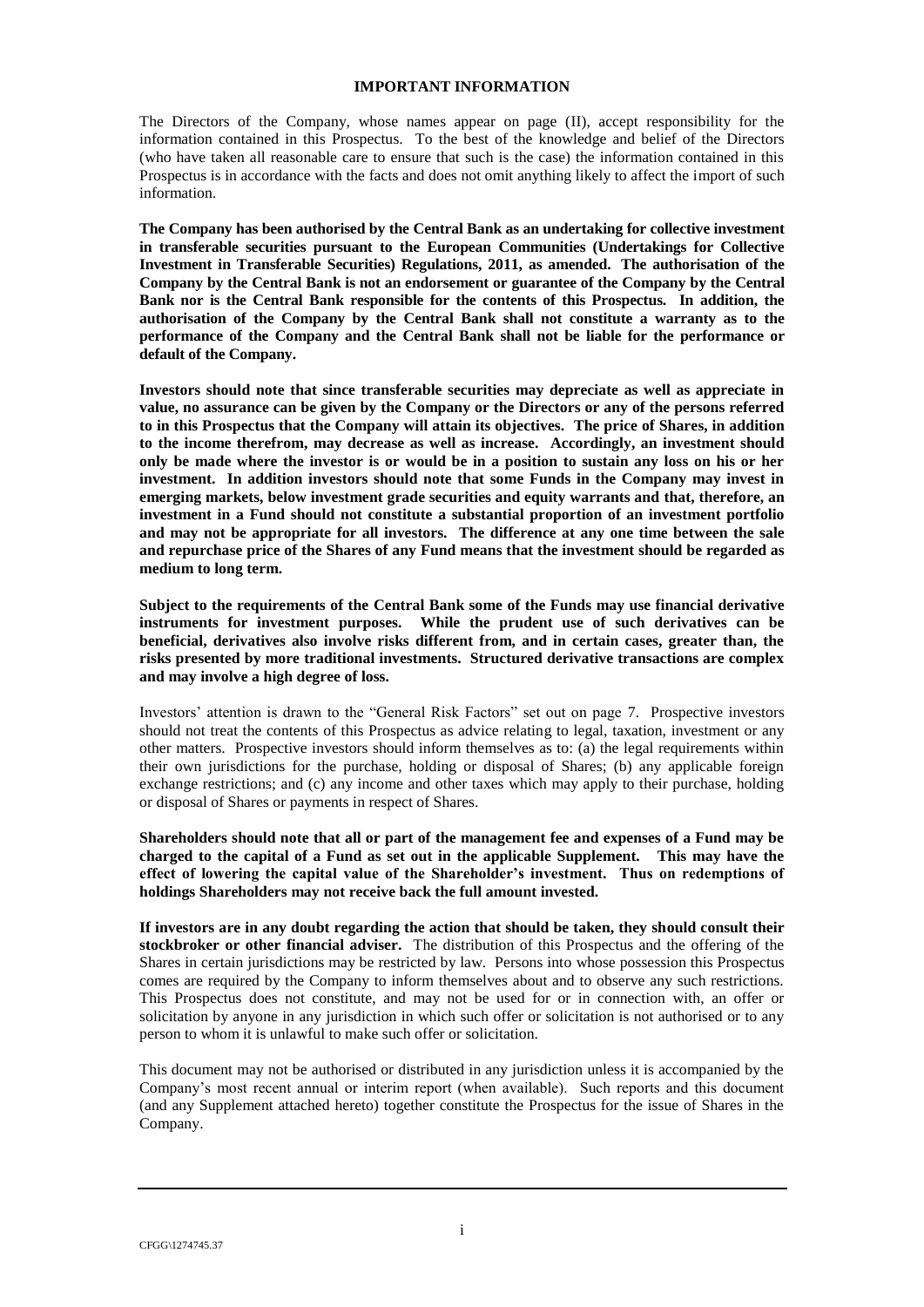## **DIRECTORY**

### **Directors**

Mr. Kevin Gallacher Mr. Brian Hall Mr. David Conlon Mr. Ivan Fox

# **Investment Manager**

Merrion Capital Investment Managers Limited Guild House Guild Street I.F.S.C. Dublin 1 D01 K2C5

### **Depositary**

Northern Trust Fiduciary Services (Ireland) Limited George's Court 54 - 62 Townsend Street Dublin 2 Ireland

# **Distributor**

Rabodirect (a registered business name in Ireland of Cooperatieve Rabobank U.A.) George's Dock House International Financial Services Centre Dublin 1 Ireland

### **Registered Office**

George's Court 54 - 62 Townsend Street Dublin 2 Ireland

## **Administrator, Registrar and Transfer Agent**

Northern Trust International Fund Administration Services (Ireland) Limited George's Court 54 - 62 Townsend Street Dublin 2 Ireland

## **Legal Advisers in Ireland**

McCann FitzGerald Riverside One Sir John Rogerson's Quay Dublin 2 Ireland

## **Company Secretary of the Company**

Northern Trust International Fund Administration Services (Ireland) Limited George's Court 54 - 62 Townsend Street Dublin 2 Ireland

### **Auditors**

KPMG Chartered Accounts 1 Harbourmaster place International Financial Services Centre Dublin 1 Ireland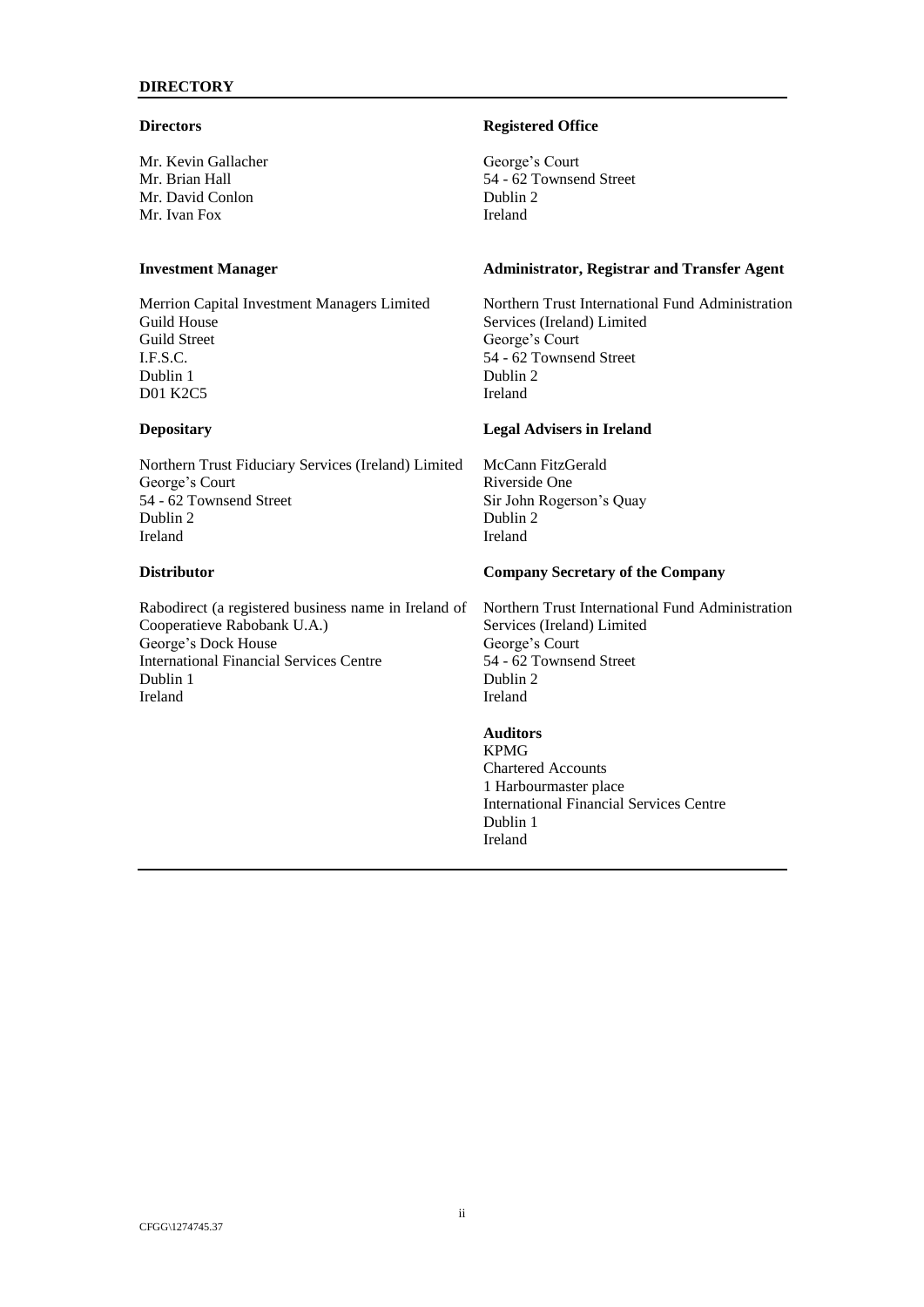The following definitions apply throughout this Prospectus unless the context requires otherwise:-

| "Act"                            | means the Companies Act 2014 and every statute<br>or other provision of law modifying, extending or<br>re-enacting them or any of them;                                                                                                                                        |
|----------------------------------|--------------------------------------------------------------------------------------------------------------------------------------------------------------------------------------------------------------------------------------------------------------------------------|
| "Administrator"                  | Trust International Fund<br>Northern<br>means<br>Administration Services (Ireland) Limited or such<br>other person or persons from time to time<br>appointed by the Company as the administrator of<br>the Company in accordance with the requirements<br>of the Central Bank; |
| "Administration Agreement"       | means the agreement dated 17 October 2006<br>entered into between the Company and the<br>Administrator;                                                                                                                                                                        |
| "Articles of Association"        | means the articles of association of the Company;                                                                                                                                                                                                                              |
| "Business Day"                   | means unless determined by the Directors and<br>notified in advance to Shareholders, a day<br>excluding Saturday or Sunday on which banks are<br>normally open for business in Dublin;                                                                                         |
| "Cash Deposits"                  | means deposits (i) that are repayable on demand;<br>or have the right to be withdrawn; and (ii) which<br>have a maturity date of no more than twelve<br>months:                                                                                                                |
| "Central Bank"                   | means the Central Bank of Ireland or any<br>successor thereto;                                                                                                                                                                                                                 |
| "Central Bank UCITS Regulations" | means the Central Bank (Supervision<br>and<br>2013<br>(Section)<br>48(1)<br>Enforcement)<br>Act<br>(Undertakings for Collective Investment in<br>Transferable Securities) Regulations 2015 and any<br>other statutory instrument, regulations, rules,                          |
|                                  | conditions, notices, requirements or guidance of<br>the Central Bank issued from time to time<br>applicable to the Company and the Depositary.                                                                                                                                 |
| "Closing Date"                   | means the closing date of the Initial Offer in<br>respect of a Fund as set out in the applicable<br>Supplement;                                                                                                                                                                |
| "Collective Investment Schemes"  | means UCITS and/or Collective Investment<br>Schemes other than UCITS in which the Funds<br>may invest;                                                                                                                                                                         |
| "Company"                        | means Merrion Capital Investment Funds plc;                                                                                                                                                                                                                                    |
| "Current Funds"                  | means the Merrion Balanced Fund, the Merrion<br>Growth Fund, the Merrion Irish Opportunities<br>Fund, Merrion European Absolute Return Fund<br>and the Merrion Global Equity Income Fund;                                                                                      |
| "Data Protection Legislation"    | means the Data Protection Acts 1988 and 2003;                                                                                                                                                                                                                                  |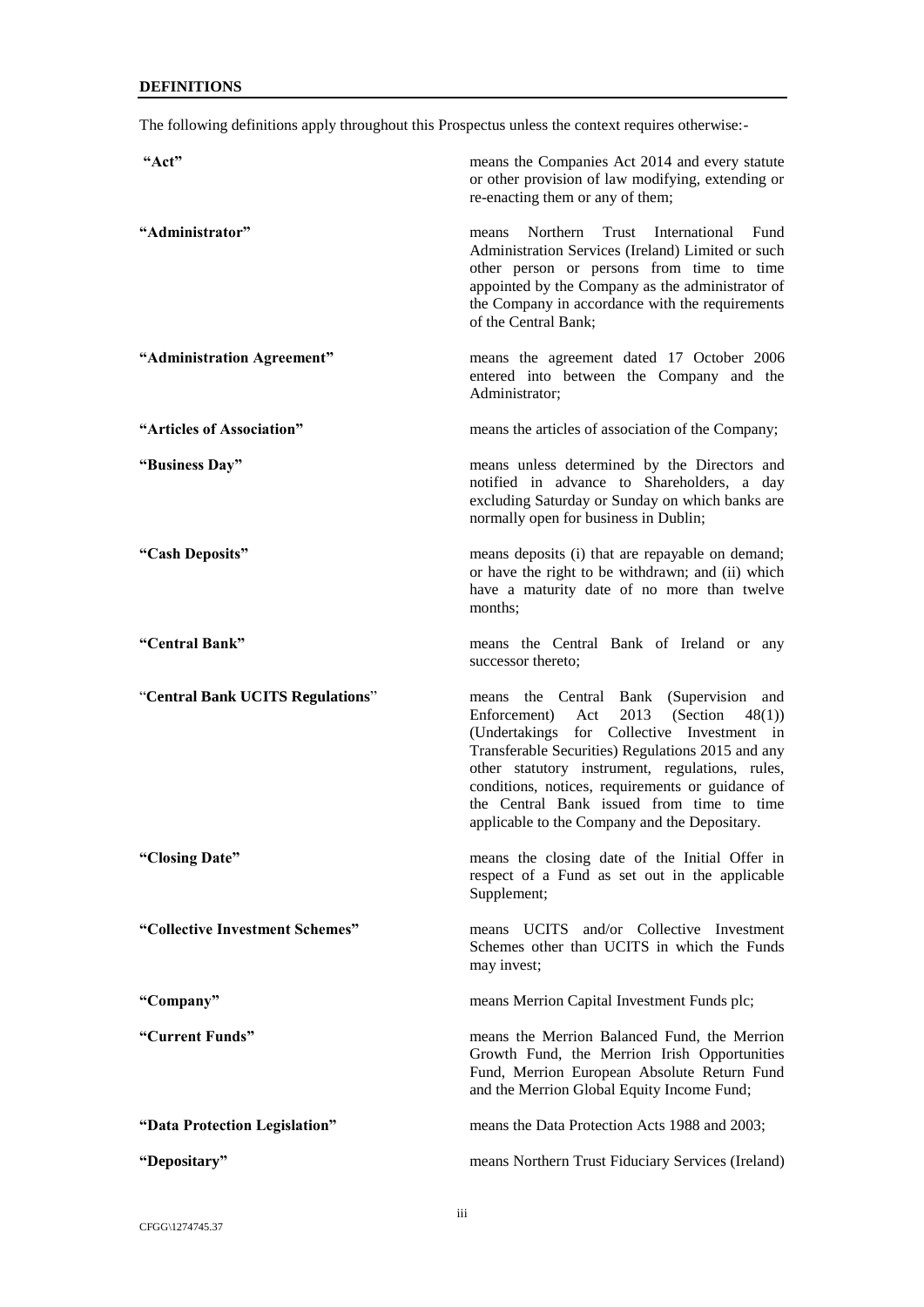Limited, or such other person or persons from time to time appointed by the Company as the Depositary of the Company with the prior approval of the Central Bank; **"Depositary Agreement"** means the agreement dated 13 October 2016 entered into between the Company and the Depositary (as may be amended from time to time); **"Directors"** means the board of directors of the Company, whose names appear on page (II) and who are collectively the responsible person for the purposes of the Central Bank UCITS Regulations; **"Distribution Share Classes"** means those share classes in respect of which it is proposed to pay dividends and which are identifiable by the use of the word "Distribution" in their title as set out in the applicable Supplement; **"Distribution Agreement"** means the agreement dated 12 October 2006 entered into between the Distributor and the Company; **"Distributor(s)"** means Rabodirect (a registered business name in Ireland of Cooperatieve Centrale Raiffeisen Boerenleenbank B.A.) or such other persons appointed by the Company or the Investment Manager on behalf of the Company ; **"Euro" or "€"** means the currency referred to in the second sentence of Article 2 of the Council Regulation (EC) No. 974/98 of 3 May 1998 and as adopted as the single currency of the participating Member States of the European Union; **"Exempt Irish Resident"** means:- (i) a pension scheme which is an exempt approved scheme within the meaning of section 774 of the Taxes Act, or a retirement annuity contract or a trust scheme to which section 784 or 785 of the Taxes Act applies which has made a Relevant Declaration which is in the possession of the Company prior to the occurrence of a chargeable event; (ii) a company carrying on a life business, within the meaning of section 706 of the Taxes Act which has made a Relevant Declaration which is in the possession of the Company prior to the occurrence of a chargeable event; (iii) an investment undertaking within the meaning of section 739B of the Taxes Act which has made a Relevant Declaration which is in the possession of the Company prior to the occurrence of a chargeable event;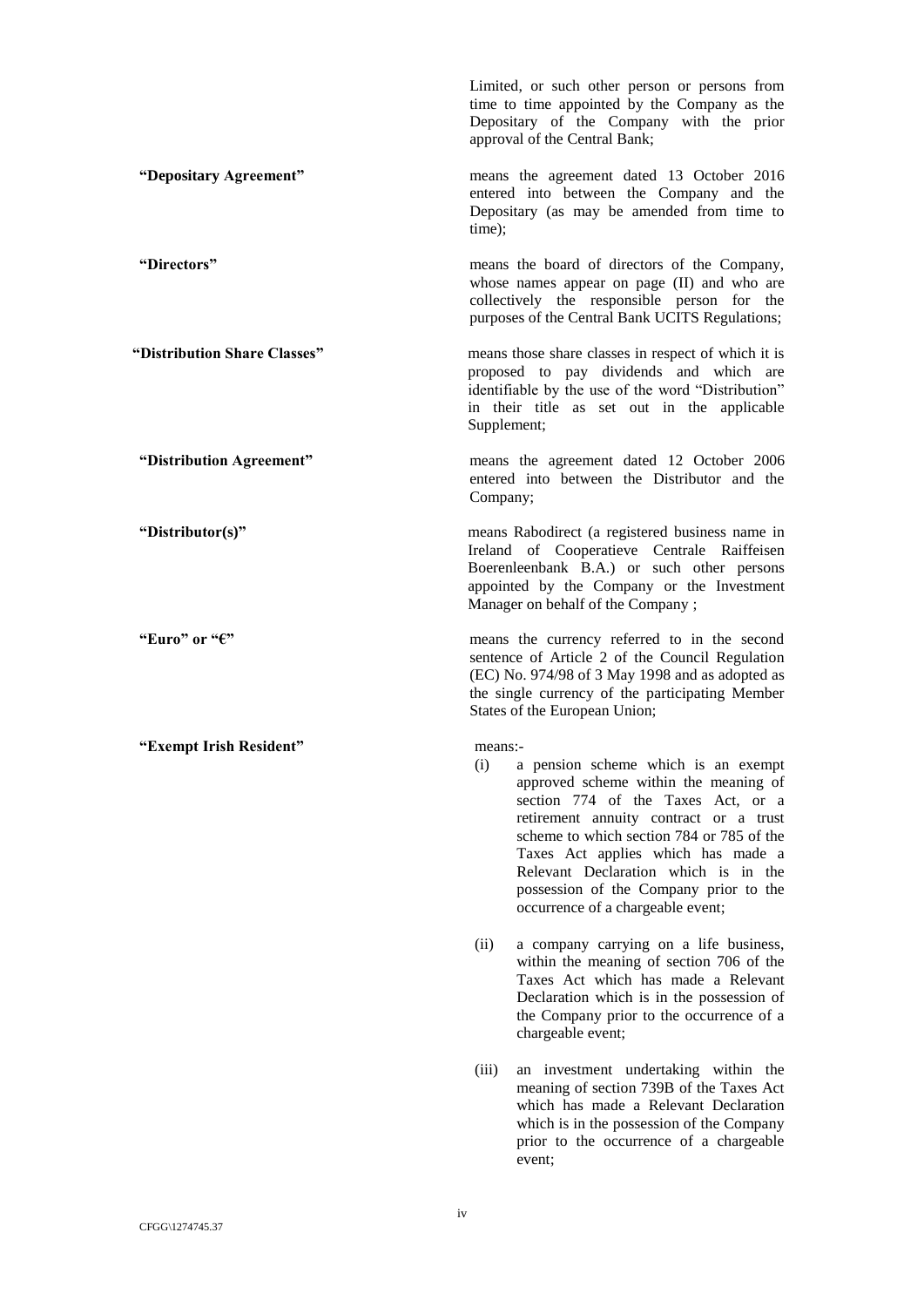- (iv) a special investment scheme within the meaning of section 737 of the Taxes Act which has made a Relevant Declaration which is in the possession of the Company prior to the occurrence of a chargeable event ;
- (v) a unit trust, to which section  $731(5)(a)$  of the Taxes Act applies which has made a Relevant Declaration which is in the possession of the Company prior to the occurrence of a chargeable event ;
- (vi) a charity being a person referred to in section  $739D(6)(f)(i)$  of the Taxes Act which has made a Relevant Declaration which is in the possession of the Company prior to the occurrence of a chargeable event ;
- (vii) a qualifying management company within the meaning of section 734(1) of the Taxes Act which has made a Relevant Declaration which is in the possession of the Company prior to the occurrence of a chargeable event ;
- (viii) a specified company within the meaning of section 734(1) of the Taxes Act which has made a Relevant Declaration which is in the possession of the Company prior to the occurrence of a chargeable event ;
- (ix) a person exempt from income tax and capital gains tax by virtue of section 784A(2) of the Taxes Act, where the shares held are assets of an approved retirement fund or an approved minimum retirement fund and the "qualifying fund manager" (within the meaning of section 784A of the Taxes Act) has made a Relevant Declaration which is in the possession of the Company prior to the occurrence of a chargeable event ;
- (x) a person exempt from income tax and capital gains tax by virtue of section 848E of the Taxes Act where the shares held are assets of a special savings incentive account and the "qualifying savings manager" (within the meaning of section 848B of the Taxes Act) has made a Relevant Declaration which is in the possession of the Company prior to the occurrence of a chargeable event ;
- (xi) a person exempt from income tax and capital gains tax by virtue of section 787I of the Taxes Act where the shares held are assets of a Personal Retirement Savings Account (within the meaning of Chapter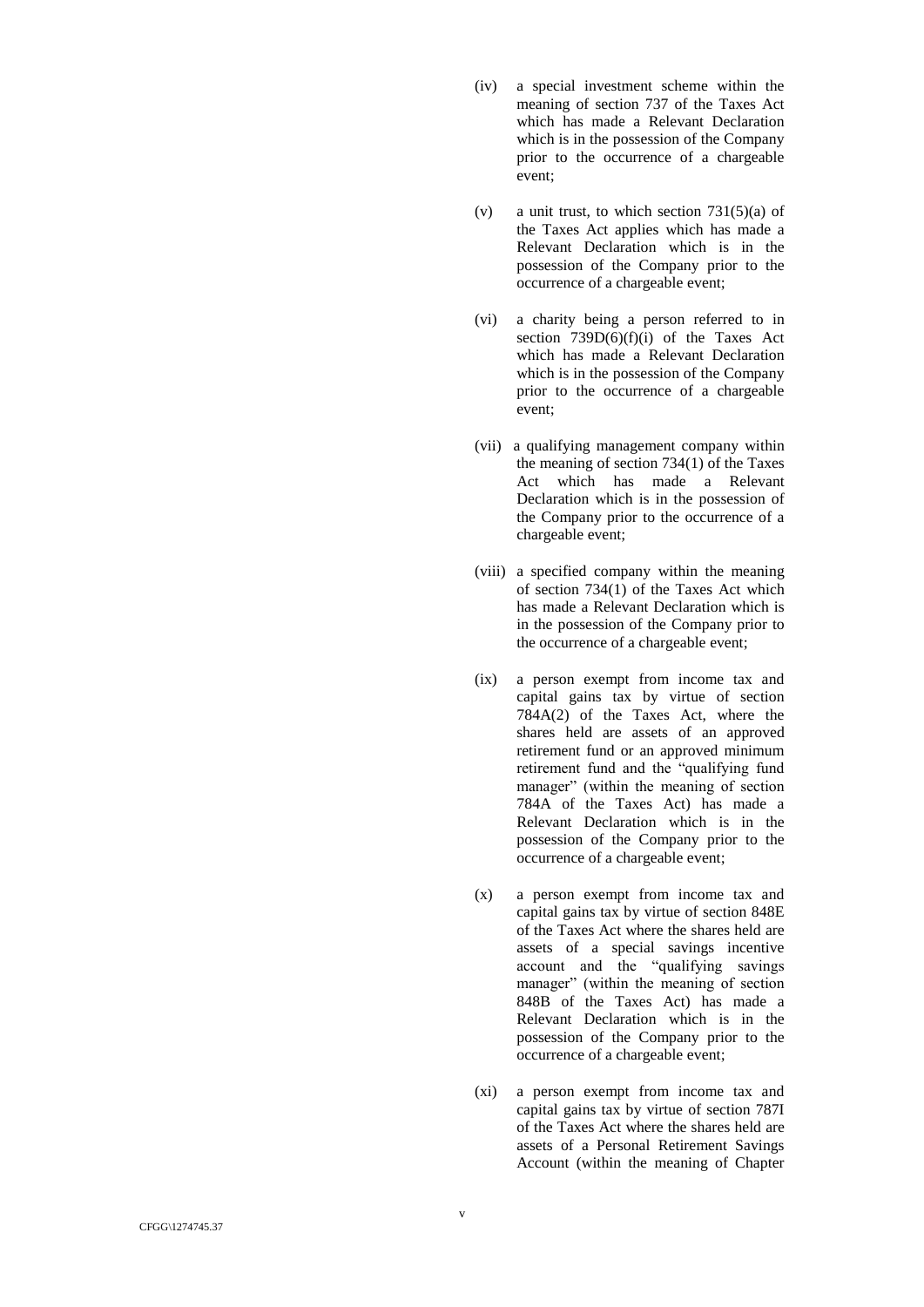2A of Part 30 of the Taxes Act) and the PRSA Administrator (within the meaning of Chapter 2A) has made a Relevant Declaration which is in the possession of the Company prior to the occurrence of a chargeable event;

- (xii) a credit union within the meaning of section 2 of the Credit Union Act 1997 which has made a Relevant Declaration which is in the possession of the Company prior to the occurrence of a chargeable event ;
- (xiii) a company in respect of its investment in a money market fund within the meaning of Regulation (EC) No 2423/2001 of the European Central Bank of 22/11/2001, where such company is within the charge to corporation tax and has made a declaration to that effect to the Company and has supplied details of its corporation tax reference number to the Company;
- (xiv) a qualifying company within the meaning of section 110 of the Taxes Act that has provided details of its corporation tax reference number to the Company before the occurrence of a chargeable event;
- (xv) the National Asset Management Agency, which has made a declaration to that effect to the Company;
- (xvi) the National Treasury Management Agency or a fund investment vehicle (within the meaning section 37 of the National Treasury Management Agency (Amendment) Act 2014) of which the Minister for Finance is the sole beneficial owner or the State acting through the National Treasury Management Agency and the National Treasury Management Agency has made a declaration to that effect to the Company;
- (xvii) an investment limited partnership within the meaning of section 739J of the Taxes Act and which has made a Relevant Declaration which is in the possession of the Company prior to the occurrence of a chargeable event; or
- (xviii) an Intermediary acting on behalf of persons who are neither Irish Resident nor Ordinarily Resident in Ireland for tax purposes or an Intermediary acting on behalf of Irish Resident persons listed above which has made a Relevant Declaration which is in the possession of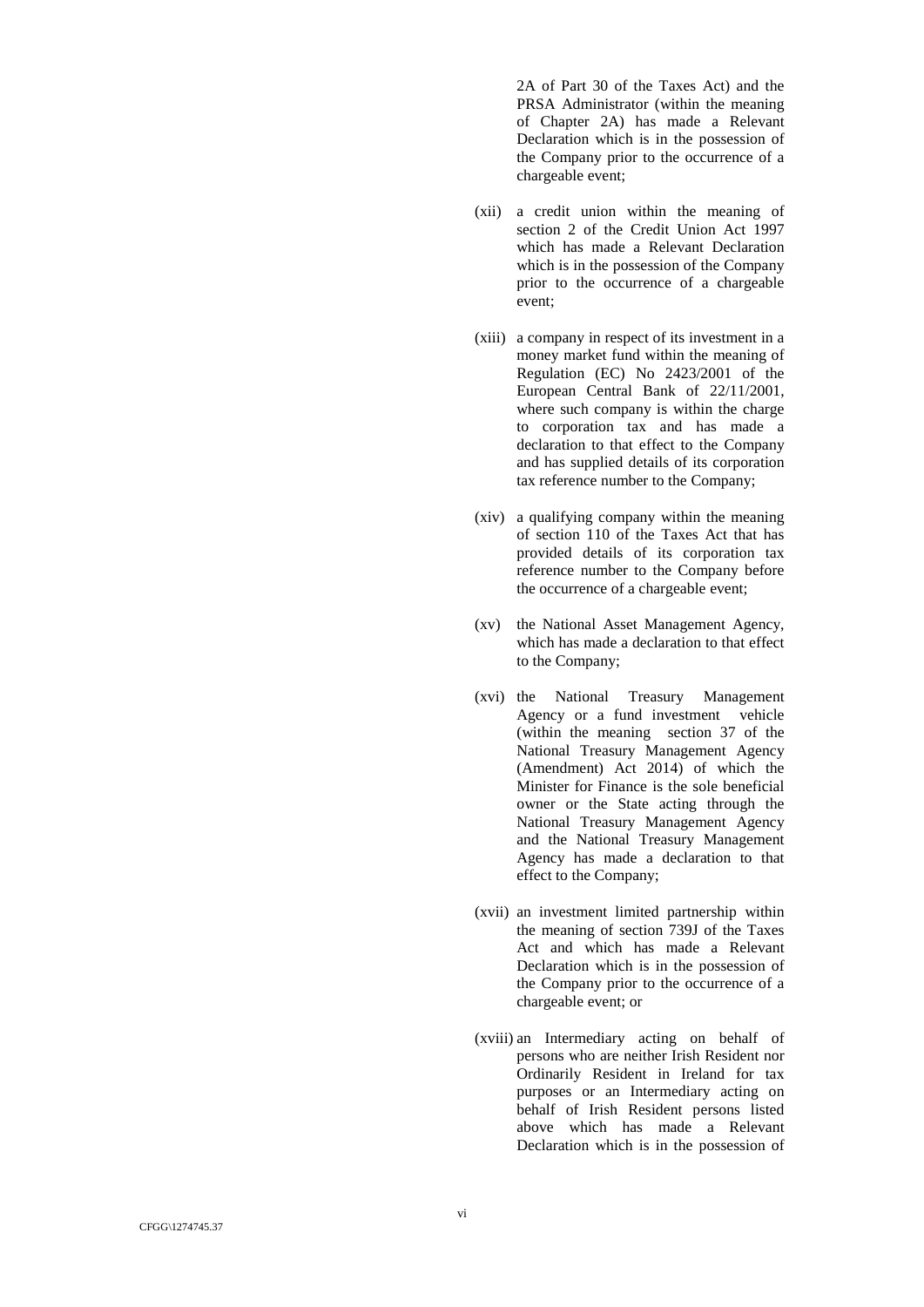the Company prior to the occurrence of a chargeable event.

**"Exempt Non-Resident Investor"** means in relation to any Investor that is a company that is not Resident in Ireland or in relation to any Investor that is not a company that is neither Resident in Ireland nor Ordinarily Resident in Ireland at the time of the chargeable event and either (i) the Company is in possession of a Relevant Declaration to that effect and is not in possession of any information that would suggest that the information contained therein is no longer materially correct or (ii) the Company is in possession of a written notice of approval from the Revenue Commissioners to the effect that section 739D(7) of the Taxes Act is deemed to have been complied with in respect of that Shareholder and that approval has not been withdrawn **"Fund(s)"** means the Current Funds or any further fund or funds to be established by the Company; **"Initial Offer"** means the initial offer of Shares in a Fund as set out in the applicable Supplement; **"Intermediary"** means a person who (a) carries on a business which consists of, or includes, the receipt of payment from an investment undertaking on behalf of other persons, or (b) holds units in an investment undertaking on behalf of other persons; **"Investment Grade"** means a rating of BBB- or higher as rated by S&P or Baa3 or higher as rated by Moody's or an equivalent rating or, in the opinion of the Investment Manager, is of comparable quality; **"Investment Manager"** means Merrion Capital Investment Managers Limited or such other person or persons from time to time appointed by the Company as the Investment Manager of the Company in accordance with the requirements of the Central Bank; **"Investment Management Agreement"** means the agreement dated 17 October 2006 entered into between the Company and the Investment Manager as may be amended from time to time (or such other agreement appointing an Investment Manager in respect of a specific Fund, details of which shall be set out in the relevant Supplement for that Fund); **"Investor Monies"** means any unprocessed subscription monies received from investors, redemptions monies payable to investors and/or dividends due to investors; **"Ireland"** means the Republic of Ireland; **"Irish Resident"** means any person Resident or Ordinarily Resident in Ireland for tax purposes;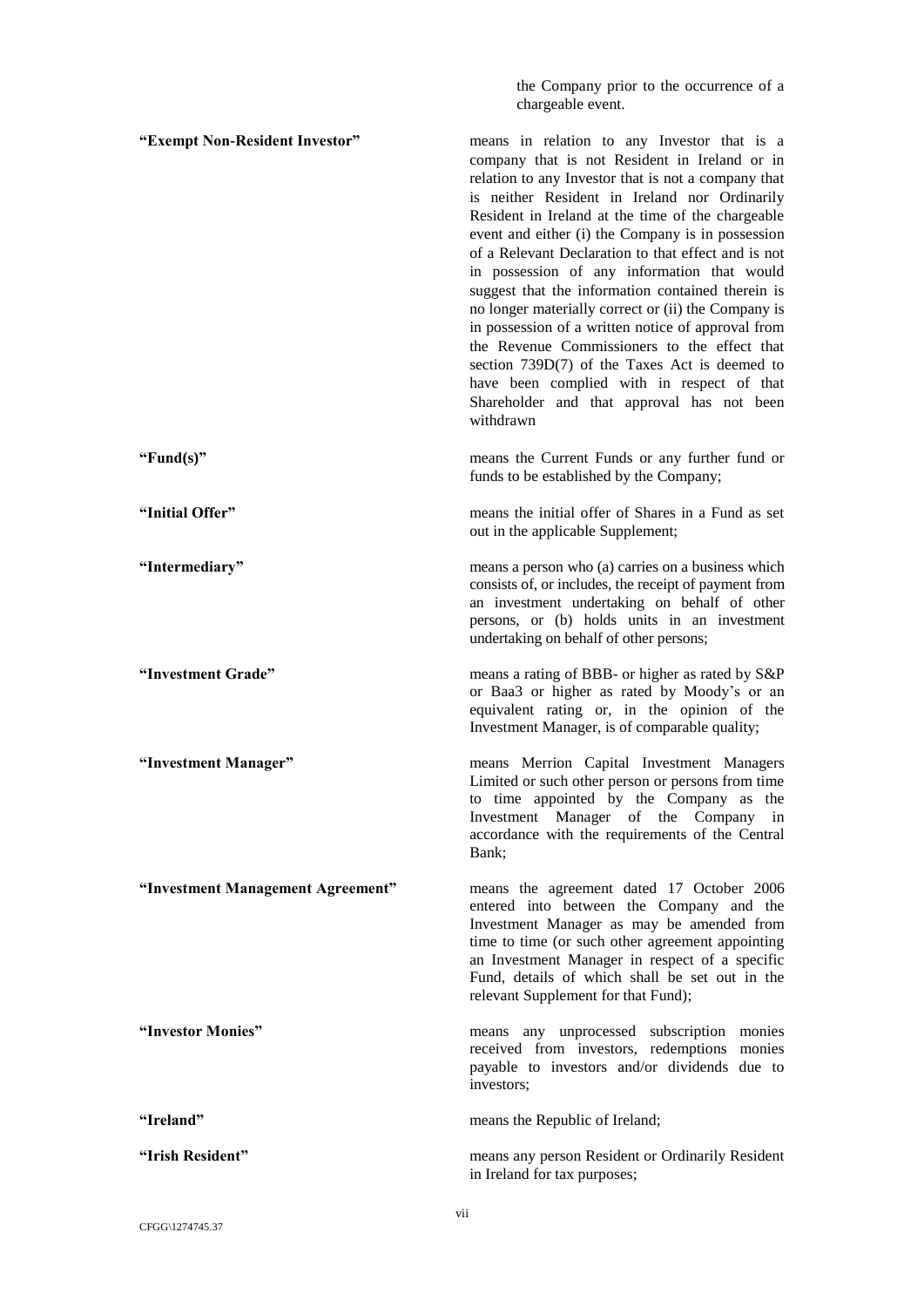| "Minimum Holding"                | means the minimum holding, if any, in respect of<br>any Fund as set out in the applicable Supplement;                                                                                                                                                                                                                                                                                           |
|----------------------------------|-------------------------------------------------------------------------------------------------------------------------------------------------------------------------------------------------------------------------------------------------------------------------------------------------------------------------------------------------------------------------------------------------|
| "Minimum Redemption"             | means the minimum redemption, if any, in respect<br>of any Fund as set out in the applicable<br>Supplement;                                                                                                                                                                                                                                                                                     |
| "Minimum Subscription"           | means the minimum subscription, if any, in<br>respect of any Fund as set out in the applicable<br>Supplement;                                                                                                                                                                                                                                                                                   |
| "Money Market Instruments"       | means instruments normally dealt in on the money<br>market which:-                                                                                                                                                                                                                                                                                                                              |
|                                  | are liquid, i.e. capable of being converted<br>(i)<br>to cash within seven Business Days at a<br>price closely approximating their current<br>value; and                                                                                                                                                                                                                                        |
|                                  | (ii)<br>have a value which can be accurately<br>determined at any time;                                                                                                                                                                                                                                                                                                                         |
| "Moody's"                        | means Moody's Investors Services and its<br>successors;                                                                                                                                                                                                                                                                                                                                         |
| "Net Asset Value"                | means the net asset value of the Company or of a<br>Fund or of a class of Shares of a Fund as more<br>fully described in the section headed "Valuation"<br>on page 23;                                                                                                                                                                                                                          |
| "OECD" and "OECD Member"         | means the Organisation of Economic Co-<br>operation and Development and any member<br>country thereof, respectively;                                                                                                                                                                                                                                                                            |
| "Ordinarily Resident in Ireland" | means an individual who has been Resident in<br>Ireland for three consecutive tax years with effect<br>from the commencement of the fourth tax year<br>save that an individual who has been Ordinarily<br>Resident in Ireland will continue to be Ordinarily<br>Resident in Ireland until the commencement of<br>the fourth consecutive tax year in which he/she is<br>not Resident in Ireland; |
| "Participating Share"            | means a participating share in the capital of the<br>Company of no par value, issued subject to, and in<br>accordance with the Act, the Regulations and the<br>Memorandum and Articles of Association of the<br>Company;                                                                                                                                                                        |
| "Qualifying Company"             | means a qualifying company within the meaning<br>of Section 110 of the Taxes Act;                                                                                                                                                                                                                                                                                                               |
| "Recognised Clearing System"     | means any of the following clearing systems:-                                                                                                                                                                                                                                                                                                                                                   |
|                                  | (i)<br>Deutsche Bank AG, Depository and<br>Clearing Centre;<br>Central Moneymarkets Office;<br>(ii)<br>Clearstream Banking SA;<br>(iii)<br>Clearstream Banking AG;<br>(iv)<br>CREST;<br>(v)                                                                                                                                                                                                     |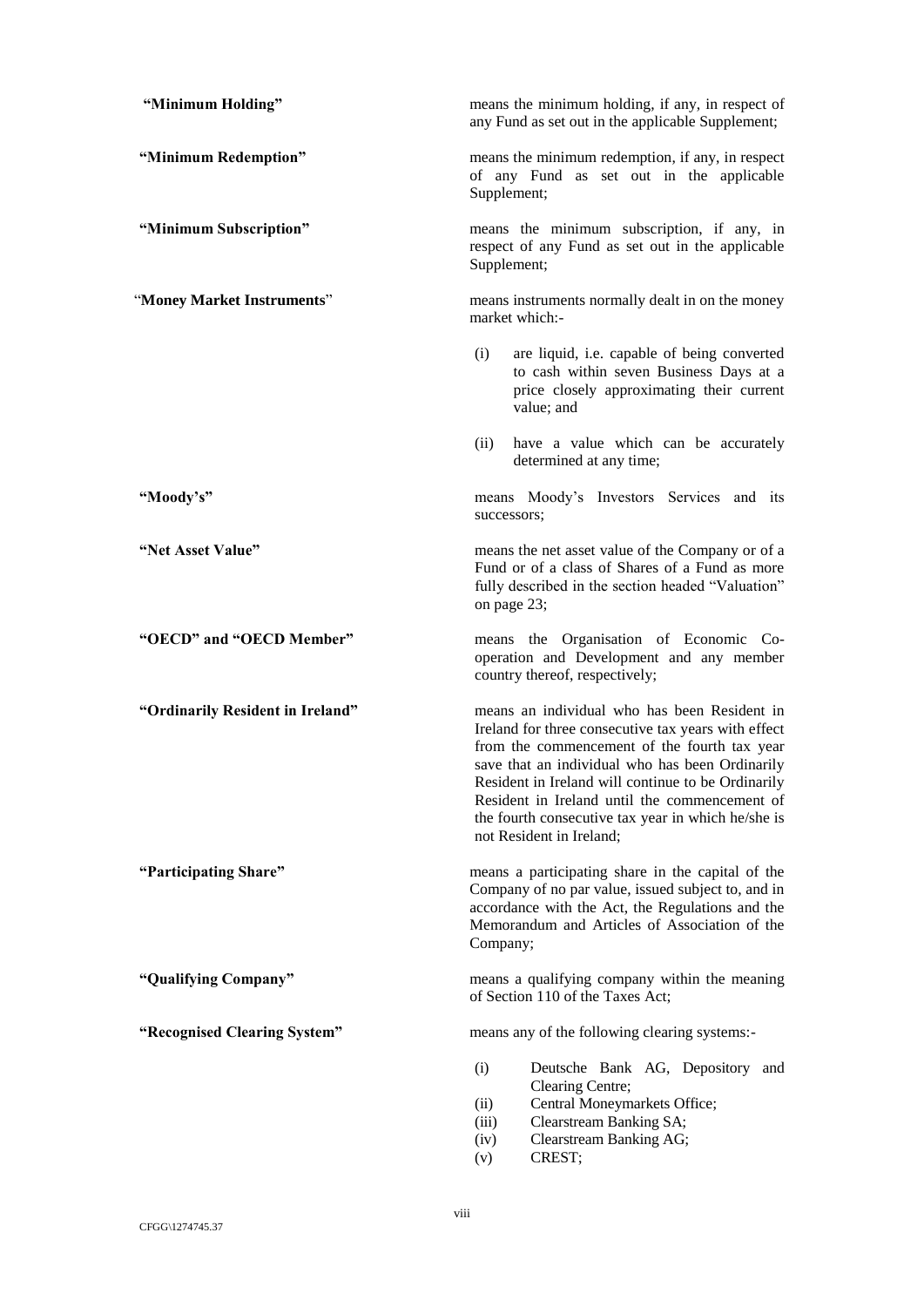|                        | (vi)             | Depository Trust Company of New<br>York;                                                                                                                                                                                                                                                                                                                                                                                                                                                                                                                                                               |
|------------------------|------------------|--------------------------------------------------------------------------------------------------------------------------------------------------------------------------------------------------------------------------------------------------------------------------------------------------------------------------------------------------------------------------------------------------------------------------------------------------------------------------------------------------------------------------------------------------------------------------------------------------------|
|                        | (vii)            | Euroclear;                                                                                                                                                                                                                                                                                                                                                                                                                                                                                                                                                                                             |
|                        | (viii)<br>(ix)   | Monte Titoli SPA;<br>Netherlands Centraal<br>Instituut voor<br>Giraal Effectenverkeer BV;                                                                                                                                                                                                                                                                                                                                                                                                                                                                                                              |
|                        | (x)              | National Securities Clearing System;                                                                                                                                                                                                                                                                                                                                                                                                                                                                                                                                                                   |
|                        | (xi)             | Sicovam SA;                                                                                                                                                                                                                                                                                                                                                                                                                                                                                                                                                                                            |
|                        | (xii)            | SIS Sega Intersettle AG;                                                                                                                                                                                                                                                                                                                                                                                                                                                                                                                                                                               |
|                        | (xiii)           | The Canadian Depository for Securities<br>Ltd;                                                                                                                                                                                                                                                                                                                                                                                                                                                                                                                                                         |
|                        | (xiv)            | VPC AB (Sweden);                                                                                                                                                                                                                                                                                                                                                                                                                                                                                                                                                                                       |
|                        | (xv)             | <b>BNY Mellon Central Securities</b>                                                                                                                                                                                                                                                                                                                                                                                                                                                                                                                                                                   |
|                        | (xvi)            | Depository SA/NV (BNY Mellon CSD);<br>Hong Kong Securities Clearing Company                                                                                                                                                                                                                                                                                                                                                                                                                                                                                                                            |
|                        | (xvii)           | Limited; and<br>Any other system for clearing securities                                                                                                                                                                                                                                                                                                                                                                                                                                                                                                                                               |
|                        |                  | which is designated by the Revenue<br>Commissioners as a recognised clearing                                                                                                                                                                                                                                                                                                                                                                                                                                                                                                                           |
|                        |                  | system;                                                                                                                                                                                                                                                                                                                                                                                                                                                                                                                                                                                                |
| "Recognised Market"    | Prospectus;      | means any regulated stock exchange or market<br>which is provided for in the Articles of Association,<br>details of which are set out in Appendix II to this                                                                                                                                                                                                                                                                                                                                                                                                                                           |
| "Redemption Date"      |                  | means the relevant Business Day on which the<br>Shares in a Fund can be redeemed as set out in the<br>applicable Supplement;                                                                                                                                                                                                                                                                                                                                                                                                                                                                           |
| "Regulations"          | for              | means the European Communities (Undertakings<br>Collective<br>Investment<br>Transferable<br>in<br>Securities) Regulations 2011, as amended;                                                                                                                                                                                                                                                                                                                                                                                                                                                            |
| "Relevant Declaration" |                  | means the declaration relevant to the Shareholder<br>as set out in Schedule 2B of the Taxes Act;                                                                                                                                                                                                                                                                                                                                                                                                                                                                                                       |
| "Relevant Period"      | holds the Share; | means in relation to a Share in a Fund, a period of<br>8 years beginning with the acquisition of a Share by<br>a Shareholder and each subsequent period of eight<br>years beginning immediately after the preceding<br>Relevant Period for as long as the Shareholder                                                                                                                                                                                                                                                                                                                                  |
| "Resident in Ireland"  |                  | means any person resident in Ireland for the<br>purposes of Irish tax. The following is a summary<br>of how different categories of persons/ entities may<br>be treated as resident in Ireland for this purpose.                                                                                                                                                                                                                                                                                                                                                                                       |
|                        | Company          |                                                                                                                                                                                                                                                                                                                                                                                                                                                                                                                                                                                                        |
|                        |                  | A company will be regarded as resident in Ireland<br>if its central management and control is exercised<br>in Ireland irrespective of where it is incorporated<br>unless it is also resident in a territory with which<br>Ireland has a double tax treaty (a "treaty territory")<br>and under the terms of the treaty it is regarded as a<br>resident of that territory and, not of Ireland. For<br>Ireland to be treated as the location of central<br>management and control this typically means that<br>Ireland is the location where all fundamental policy<br>decisions of the company are made. |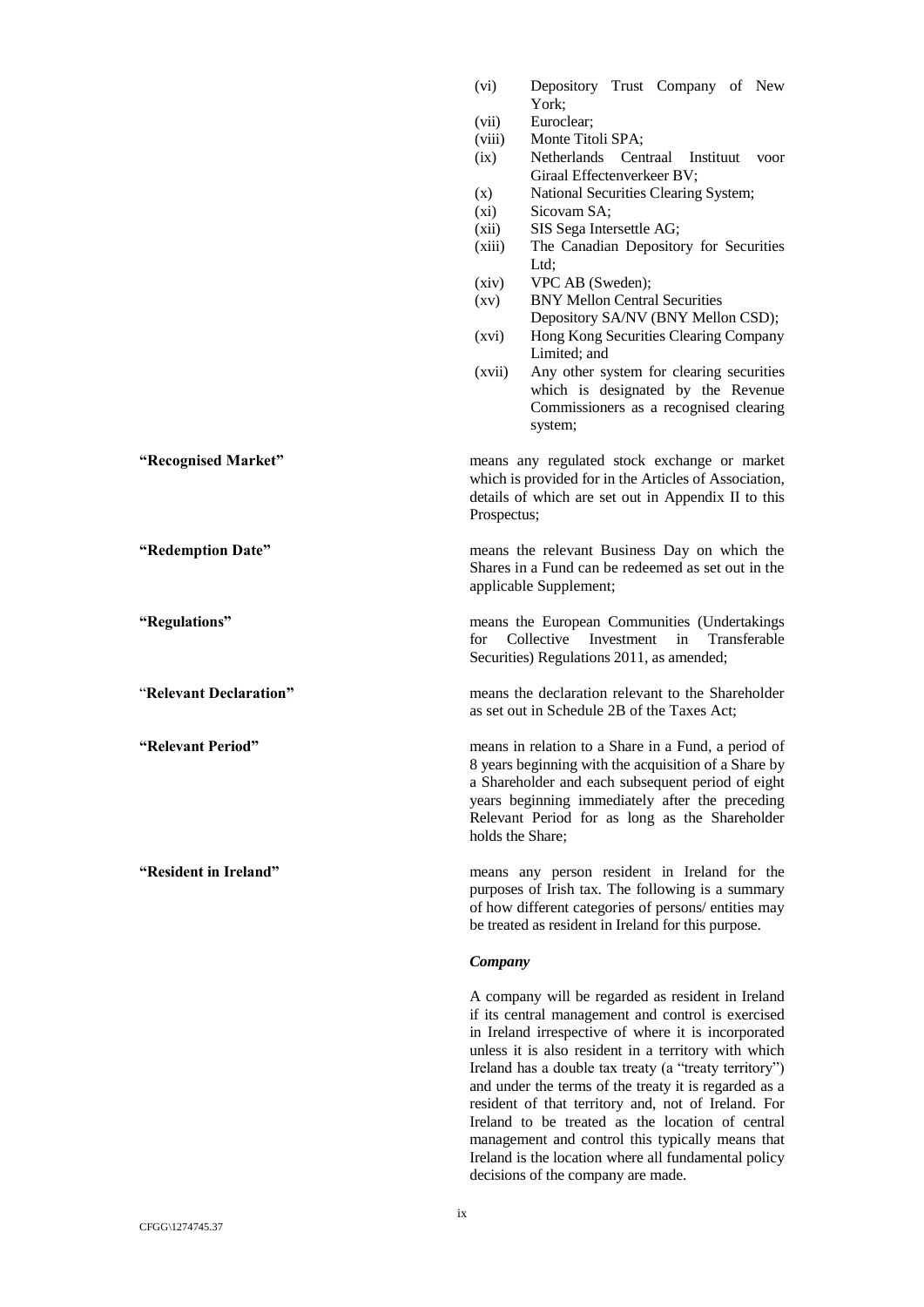A company which is incorporated in Ireland after 1 January 2015 will be regarded as resident in Ireland unless it is also resident in a treaty territory and, under the terms of the treaty, it is regarded as a resident of that territory and not of Ireland.

A company incorporated in Ireland prior to 1 January 2015 will be similarly treated for the purpose of ascertaining tax residency after 1 January 2020 or, if earlier, from the date of change of ownership of the company, where there has been both a change of ownership of the company and a major change in the nature or conduct of the business of the company post 1 January 2015 and the major change in the nature of the business occurred within one year before or 5 years after the change of ownership.

Otherwise, a company incorporated in Ireland prior to 1 January 2015 which does not have its central management and control located in Ireland will be regarded as resident in Ireland except where: -

- (a) the company or a related company (as described in section 23A of the Taxes Act) carries on a trade in Ireland, and either the company is ultimately controlled by persons resident in a Member State or, resident in a treaty territory, and the company is not ultimately controlled by persons who are not so resident, or the principal class of shares of the company (or that of a related company) is substantially and regularly traded on one or more recognised stock exchanges in any Member State or treaty territory;
- or
- (b) the company is regarded as a resident of a treaty territory and not of Ireland pursuant to the terms of the double taxation treaty between Ireland and the treaty territory.

### *Individual*

An individual will be regarded as being resident in the Ireland for the purposes of Irish tax if for a particular tax year he or she: -

- (a) is present in Ireland for 183 days or more in that tax year;
- o r
- (b) has a combined presence of 280 days in Ireland, taking into account the number of days spent in Ireland in that tax year together with the number of days spent in Ireland in the preceding tax year. Presence in Ireland by an individual of less than 30 days in any tax year will not be reckoned for the purpose of applying this two -year test.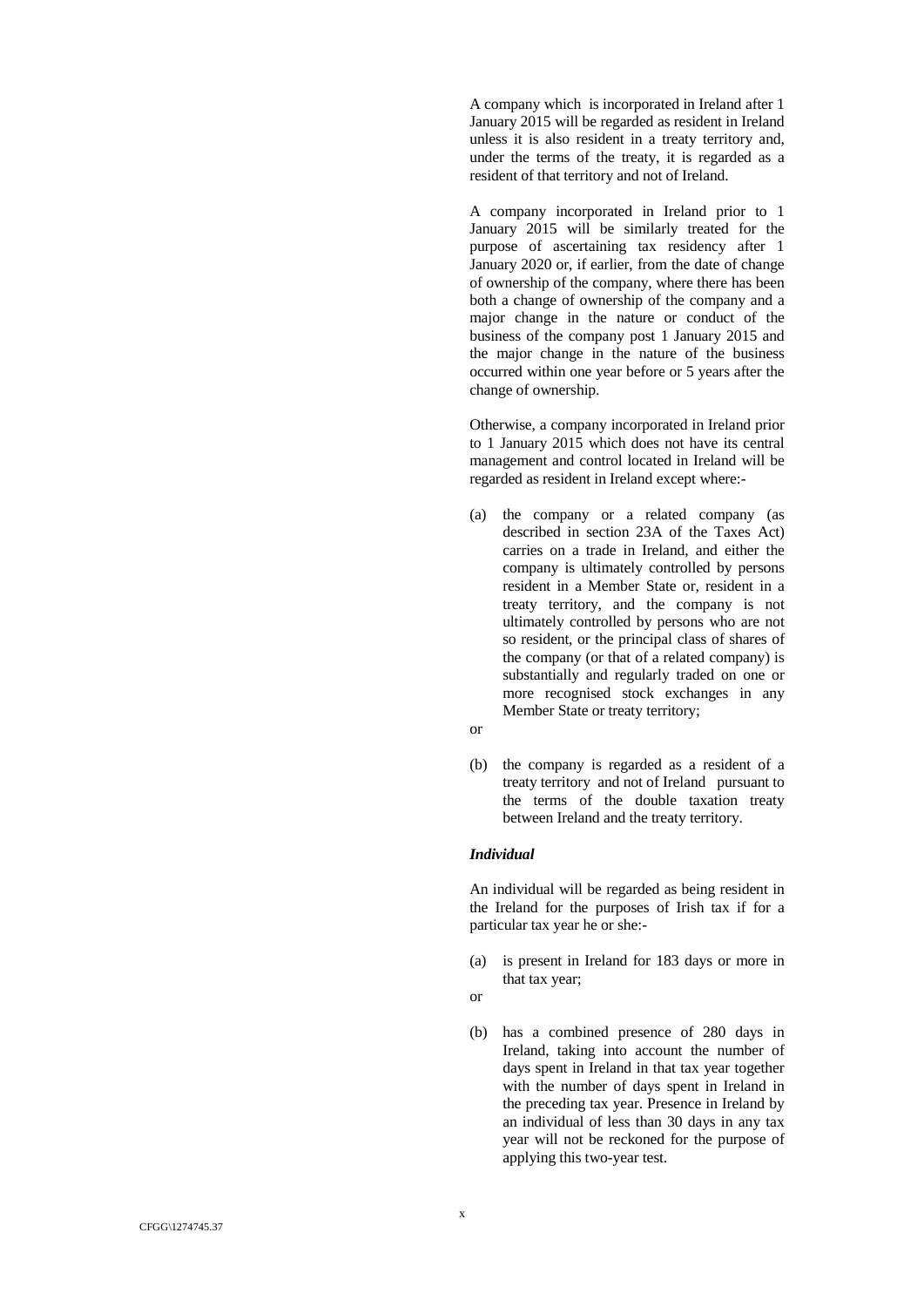|                           | In determining the number of days present in<br>Ireland, an individual is deemed to be present in<br>Ireland if he/she is in the country at any time during<br>the day.                                                                                                                                                                                                                                                                                                                                                                                                                      |
|---------------------------|----------------------------------------------------------------------------------------------------------------------------------------------------------------------------------------------------------------------------------------------------------------------------------------------------------------------------------------------------------------------------------------------------------------------------------------------------------------------------------------------------------------------------------------------------------------------------------------------|
|                           | <b>Trust</b>                                                                                                                                                                                                                                                                                                                                                                                                                                                                                                                                                                                 |
|                           | A trust will be Resident in Ireland and Ordinarily<br>Resident in Ireland for the purposes of Irish tax<br>unless the general administration of the trust is<br>ordinarily carried on outside Ireland and the<br>trustees (being a single and continuing body of<br>persons) or a majority of them for the time being<br>are not Resident in Ireland or Ordinarily Resident<br>in Ireland;                                                                                                                                                                                                   |
| " $S\&P"$                 | means Standard & Poor's Corporation and its<br>successors;                                                                                                                                                                                                                                                                                                                                                                                                                                                                                                                                   |
| "Share(s)"                | means the Participating Shares of no par value in<br>the capital of the Company;                                                                                                                                                                                                                                                                                                                                                                                                                                                                                                             |
| "Shareholder"             | means a holder of Shares in the Company;                                                                                                                                                                                                                                                                                                                                                                                                                                                                                                                                                     |
| "Sterling" or "£"         | means pounds sterling, the currency of the United<br>Kingdom;                                                                                                                                                                                                                                                                                                                                                                                                                                                                                                                                |
| "Sub-Funds"               | means the Current Funds;                                                                                                                                                                                                                                                                                                                                                                                                                                                                                                                                                                     |
| "Subscriber Share"        | means a subscriber share of $E1.00$ each in the<br>capital of the Company;                                                                                                                                                                                                                                                                                                                                                                                                                                                                                                                   |
| "Subscription Date"       | means the relevant Business Day on which Shares<br>in a Fund can be purchased as set out in the<br>applicable Supplement;                                                                                                                                                                                                                                                                                                                                                                                                                                                                    |
| "Supplement"              | means a supplement to this Prospectus containing<br>information relating to a $Fund(s)$ ;                                                                                                                                                                                                                                                                                                                                                                                                                                                                                                    |
| "Taxes Act"               | means the Taxes Consolidation Act 1997 (as<br>amended) of Ireland;                                                                                                                                                                                                                                                                                                                                                                                                                                                                                                                           |
| "Transferable Securities" | means shares in companies and other securities<br>equivalent to shares in companies, bonds and<br>other forms of securitised debt, and any other<br>negotiable securities which carry the right to<br>acquire any such Transferable Securities by<br>subscription or exchange other than techniques<br>and instruments utilised for efficient portfolio<br>management;                                                                                                                                                                                                                       |
| "UCITS"                   | means an undertaking the sole object of which is<br>the collective investment in Transferable Securities<br>and/or other liquid financial assets permitted under<br>the Regulations of capital raised from the public<br>and which operates on the principle of risk-<br>spreading and the units/shares of which are at<br>request of the holders repurchased or redeemed<br>directly or indirectly out of those undertakings'<br>assets. Action taken by a UCITS to ensure that the<br>stock exchange value of its units does not vary<br>significantly from their net asset value shall be |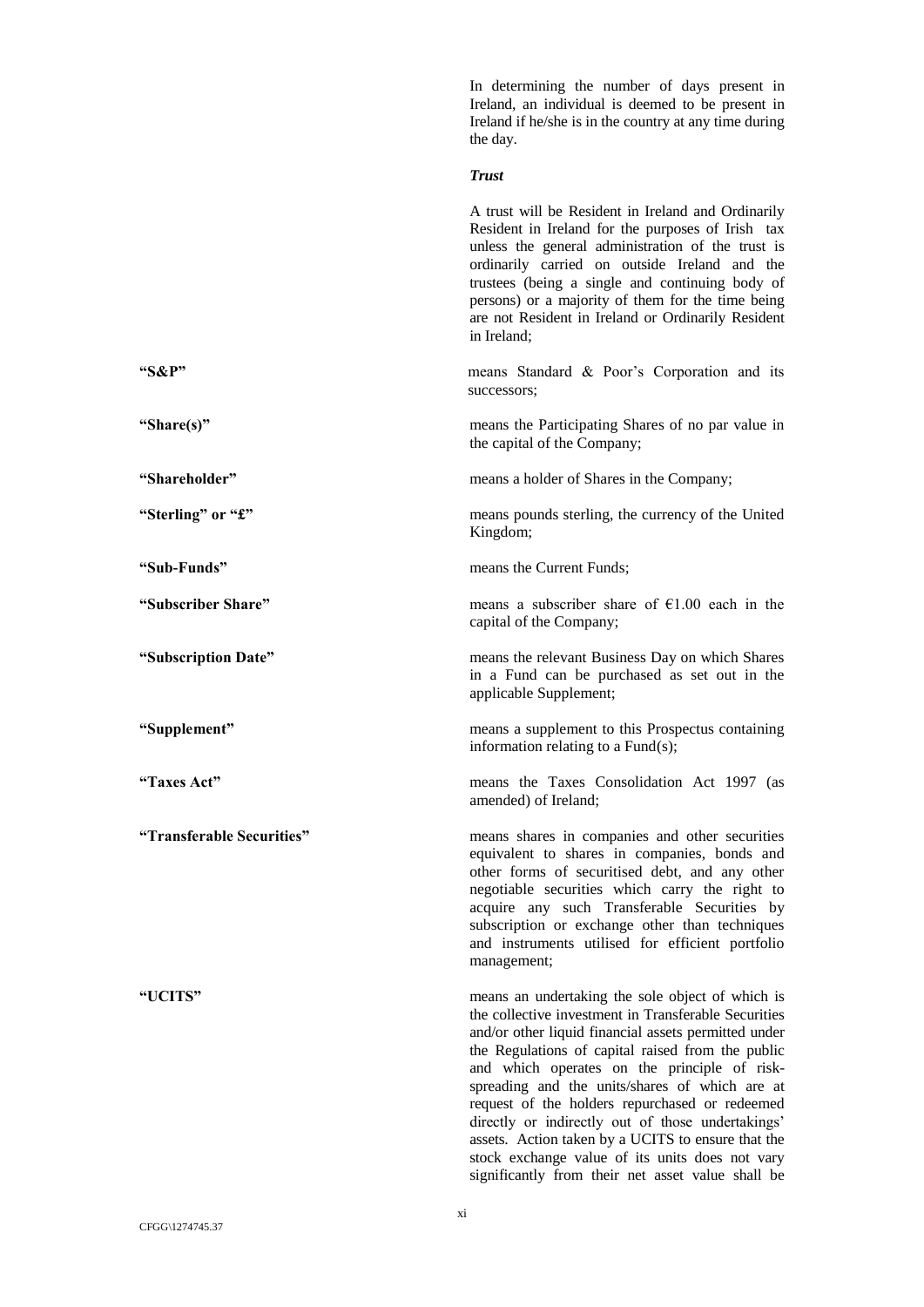regarded as equivalent to such repurchase or redemption. Other liquid financial assets include cash deposits, financial derivative instruments, other collective investment undertakings index tracking funds and Money Market Instruments;

**"Valuation Date"** means the relevant Business Day on which the Net Asset Value of a Fund is calculated as set out in the applicable Supplement. For the avoidance of doubt, there will be a valuation date in respect of each Subscription Date and Redemption Date; and

**"Valuation Point"** means the relevant time in respect of each Valuation Date at which the Net Asset Value of a Fund is calculated as set out in the applicable Supplement.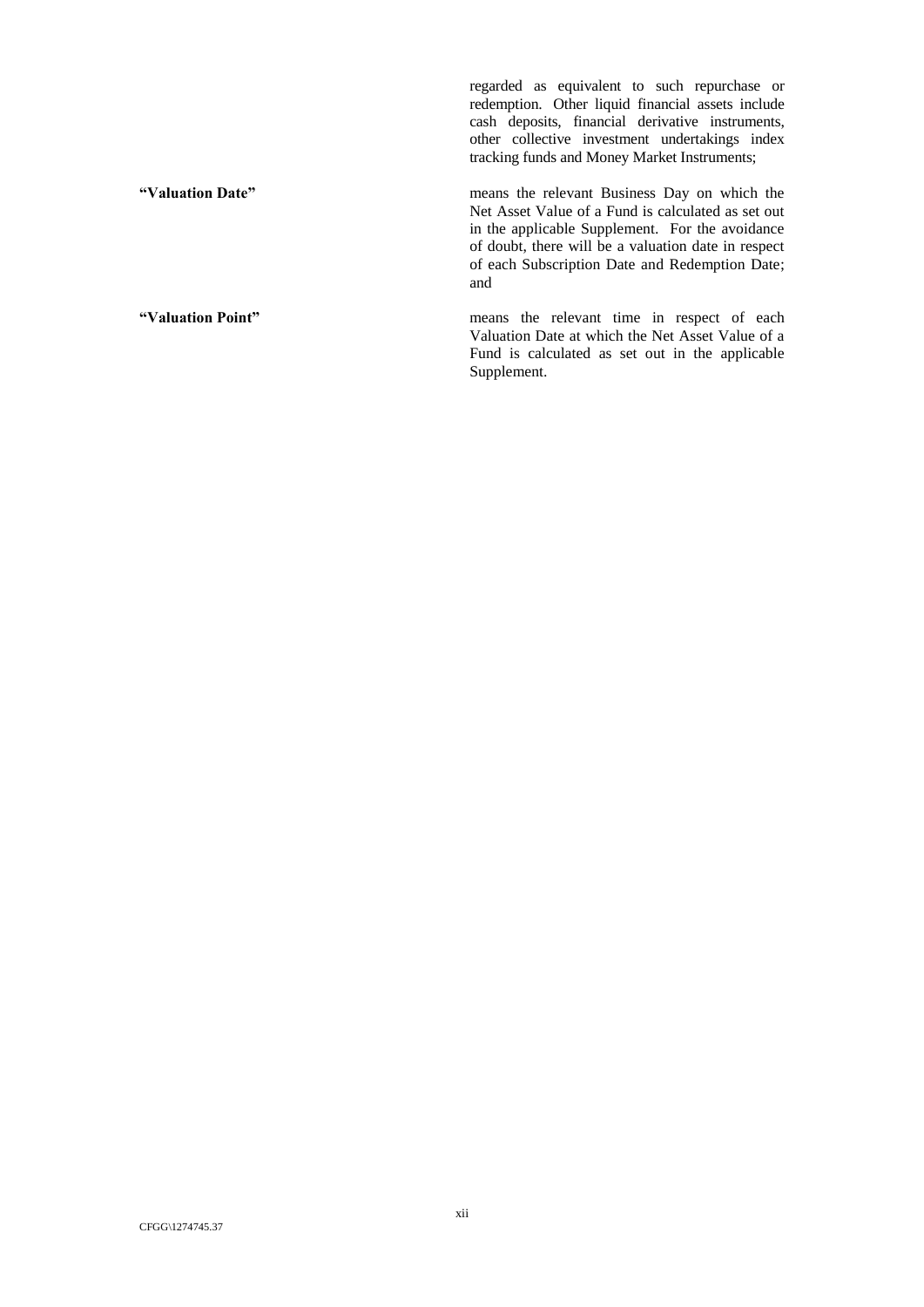# **TABLE OF CONTENTS**

# THE COMPANY

# MANAGEMENT AND ADMINISTRATION

# SUBSCRIPTIONS, TRANSFERS AND REDEMPTIONS

# **VALUATION**

# **FEES AND EXPENSES**

# **TAXATION**

|--|

# MATERIAL CONTRACTS

# **GENERAL INFORMATION**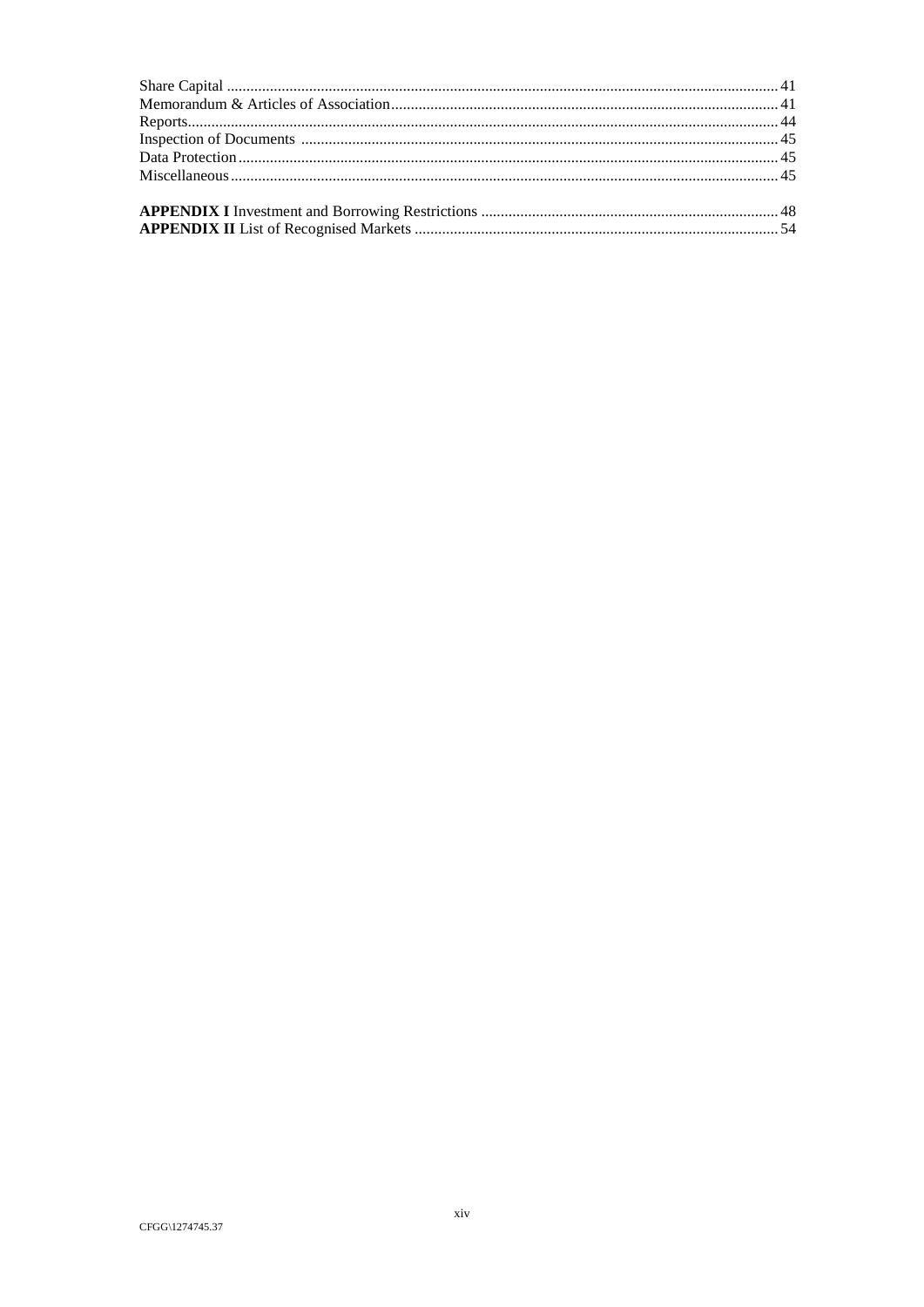## **THE COMPANY**

### <span id="page-15-0"></span>**Introduction**

The Company was incorporated on 28 September 2006 with registered number 427248 as an openended umbrella-type investment company with variable capital. It is authorised in Ireland by the Central Bank as a UCITS pursuant to the Regulations. The liability of the members is limited.

The Company is organised in the form of an umbrella fund with segregated liability between Funds. The Articles of Association provide that the Company may offer separate classes of Shares each representing interests in a Fund. Details of the classes shall be set out in the applicable Supplement. Each Fund will have a distinct portfolio of investments, and more than one class of Shares may be issued in respect of any Fund with the prior approval of the Central Bank. The Company may from time to time create additional classes of Shares (details of which will be set out in the relevant Supplement) within a Fund in accordance with the requirements of the Central Bank. Separate books and records will be maintained for each Fund.

The Directors may, in their absolute discretion, differentiate between the rights attaching to the different classes of Shares within a particular Fund including, without limitation, the dividend policy, the level of management fees, the subscription charge and/or the redemption charge payable in respect of each class.

The Company may from time to time create such additional Funds as the Directors may deem appropriate and with the prior approval of the Central Bank. Details of any Fund or Funds created in the future shall be as set out in the applicable Supplement in accordance with the requirements of the Central Bank. The applicable Supplement shall form part of, and should be read in conjunction with, this Prospectus.

At the date hereof, the Funds of the Company are the Merrion Balanced Fund, the Merrion Growth Fund, the Merrion Irish Opportunities Fund, the Merrion European Absolute Return Fund and the Merrion Global Equity Income Fund. The Investment Manager will manage each Fund in a way which prudently reflects the risk implicit in a direct investment of a similar nature. The assets, liabilities, income and expenditure allocated to each Fund will be separate from those of the other Funds. However, the Company as a whole will remain liable to third parties for all of the liabilities of the Company that are not attributable to a particular Fund.

The Company is denominated in Euro.

### <span id="page-15-1"></span>**Profile of a Typical Investor**

Unless otherwise specified in a Supplement, a typical investor in the Fund may be an investor with a medium to long term investment horizon who considers an investment in the Funds a convenient way to achieve growth of capital through and exposure to a diversified portfolio and who will accept significant risk within their portfolio

#### **Investment Objectives, Policies and Restrictions**

The assets of each Fund will be invested in accordance with the investment objectives and policies of that Fund as set out in the applicable Supplement. The Company and its Directors, in consultation with the Investment Manager, are responsible for the formulation of the investment policy of each Fund and any subsequent change to that policy. Each Fund is subject to the investment and borrowing restrictions contained in the Regulations and the Central Bank UCITS Regulations, further details of which are set out in Appendix I. Additional restrictions (if any) relevant to each Fund will be as set out in the applicable Supplement. Any amendment to the investment objective and/or policy is the responsibility of the Directors who may change the investment objective and policy of each Fund provided that Shareholders are given reasonable notice of such change. Furthermore, any change in the investment objective or material change to the investment policy of a Fund will only be effected following a resolution of a majority of the voting Shareholders of that Fund

In the event that a Fund intended to utilise financial derivative instruments for efficient portfolio management purposes or otherwise, it will (i) ensure details of such financial derivative instruments will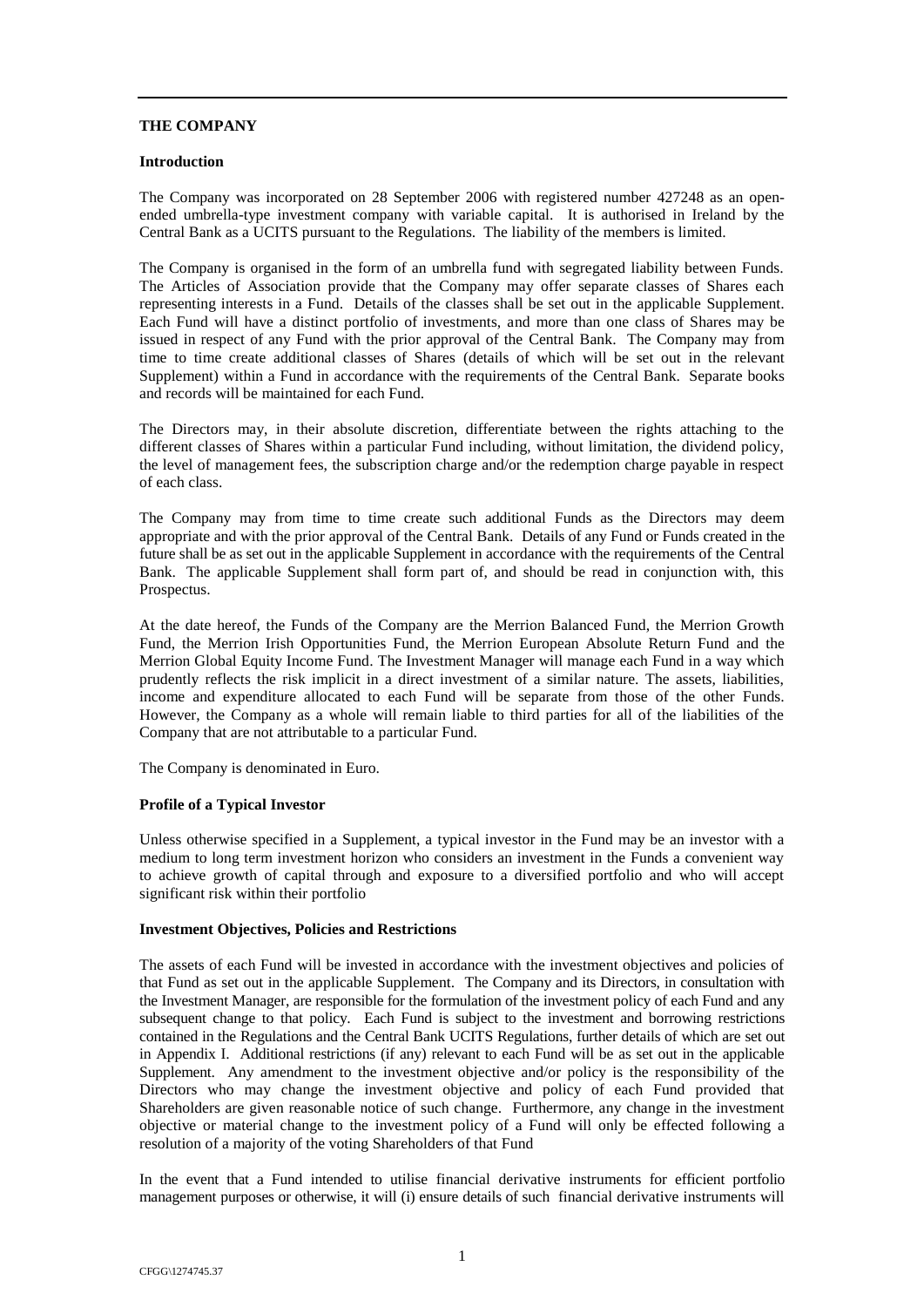be set out in the applicable Supplement which Supplement will be subject always to the submission to and clearance by the Central Bank in advance; and (ii) employ a risk management process which will enable it to accurately measure, monitor and manage the risks attached to such financial derivative instruments, and details of this process will be provided to, and approved by, the Central Bank in accordance with the Central Bank UCITS Regulations.

In circumstances where the Central Bank is satisfied with such risk management process, the Company may enter into a variety of derivative instruments including, but not limited to, foreign exchange forwards, futures, options, swaps, warrants, stocklending, repos and contracts for difference for the purposes of efficient portfolio management only, subject to the conditions and limits set out in the Central Bank UCITS Regulations and within any further limits laid down by the Central Bank from time to time. In particular, each Fund would engage in foreign exchange forwards to provide protection against exchange rate risks, including cross-currency hedging, and in order to hedge foreign currency exposure of the underlying assets of the Fund into the base currency of that Fund or into a currency institutionally linked to the base currency. The use of such forwards would reduce the currency risk in respect of each Fund and will better enable each Fund to manage its assets and liabilities. At the discretion of the Directors, the Funds or any Funds created in the future may use financial derivative instruments as a primary investment policy and details of the investment policy will be set out in the applicable Supplement in accordance with the requirements of the Central Bank.

The Investment Manager will not utilise derivative positions which have not been included in the risk management process until such time as a revised risk management process has been submitted and cleared by the Central Bank. The Company will, on request, provide supplementary information to Shareholders relating to the risk management methods employed including the quantitative limits that are applied and any recent developments in the risk and yield characteristics of the main investments of the Funds.

The Investment Manager will seek to achieve the investment objective of each Fund by investing in a range of instruments, as set out in the investment policies of that Fund and included in the applicable Supplement.

Such instruments may include:

# **Exchange Traded Funds ("ETFs")**

Generally an ETF is a fund that tracks an index, but which can be traded in the same manner as a stock. ETFs typically bundle together the securities, commodities or other instruments that comprise an index. As ETFs are traded on stock exchanges, they can be bought and sold at any time during the day (unlike most mutual funds). Their price will fluctuate on a continuous basis, just like any other stock's price. ETFs are an efficient means of tracking an index as they have low operating and transaction costs associated with them. Certain Funds may invest in ETFs as is more particularly described in the Supplement of the applicable Fund.

# **Derivatives**

A derivative is a security whose price is dependent upon or derived from one or more underlying assets. For example, the value of a commodity-linked derivative investment typically is based upon the price movements of a physical commodity (such as, for example, energy, industrial metals and precious metals), a commodity futures contract or commodity index, or some other readily measurable economic variable dependent upon changes in the value of commodities or the commodities markets.

# **Futures Contracts**

A futures contract requires the seller to deliver at a specified date a specified quantity of an asset at a specified price. A Fund may use futures contracts to manage its exposure to changing interest rates, commodity prices, securities prices, and other economic variables as detailed in the applicable Supplement.

# **Forward Foreign Exchange Contracts**

A forward foreign exchange contract is an agreement to exchange two designated currencies at a specific time in the future for a pre-determined price. A Fund may invest in forward foreign exchange contracts to provide (i) protection against exchange rate risks on a Fund's assets and liabilities and/or (ii) foreign exchange exposure, in each case subject to the conditions and limitations set out in the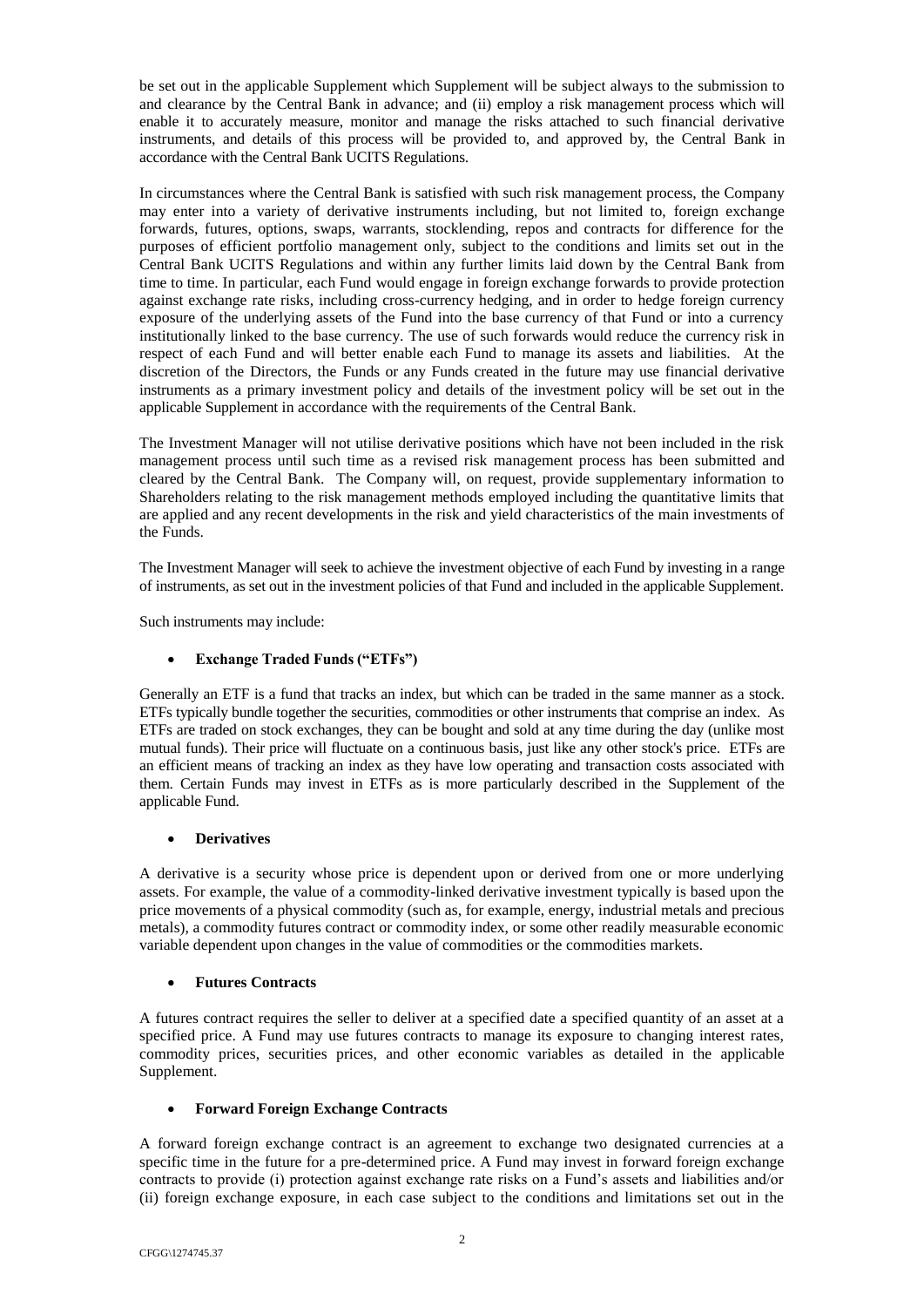Central Bank UCITS Regulations. However, the use of forward foreign exchange contracts might reduce the gain on an investment that would otherwise result, for example, from a change in the relationship between the Euro and the foreign currency in which the investment is denominated. Forward foreign exchange contracts will be used in the manner, and subject to the limitations, described in the Supplement of the applicable Fund.

# **Options**

An option is an instrument that conveys the right, but not the obligation, to engage in a future transaction on some underlying security, or in a futures contract. A Fund may use options to manage its exposure to changing interest rates, commodity prices, securities prices and other economic variables. Options will be used in the manner, and subject to the limitations, described in the Supplement of the applicable Fund.

# **Swaps**

A swap is a derivative in which two counterparties exchange certain exposures to one set of assets for those another's. A Fund may enter into a variety of swaps as is set out in further detail in the applicable Supplement of the Fund. Such swaps may include:

- Total return swaps: provide exposure to the price risk of an underlying reference asset such as a portfolio of securities, index, futures contract or other economic variable. If the price of the underlying asset (i.e. the commodity, index, futures contract or economic variable) increases in value during the term of the swap, the Fund will receive the price appreciation. However, if the price of the asset declines in value during the term of the swap, the Fund will be required to pay to its counterparty the amount of the price depreciation. The amount of the price depreciation paid by the Fund to its counterparty would be in addition to the financing fee paid by the Fund to the same counterparty.
- Interest rate swap agreements: entail both interest rate risk and credit risk. There is a risk that, based on movements of interest rates in the future, the payments made by a Fund under a swap agreement will be greater than the payments it receives. Credit risk arises from the possibility that the counterparty may default. If the counterparty defaults, the Fund's loss will consist of the net amount of contractual interest payments that the Fund has not yet received. The Investment Manager will monitor the creditworthiness of counterparties to the Fund's interest rate swap transactions on an on-going basis.

Swaps will be used in the manner, and subject to the limitations, described in the Supplement of the applicable Fund.

# **Warrants**

A warrant is a security entitling the holder to buy a prescribed number of shares at some specified future date at a specified price, usually one higher than current market price. Warrants are traded as securities whose price reflects the value of the underlying shares. Warrants are like call options, but with much longer time spans.

# **Stocklending Agreements**

Stocklending is the temporary transfer of securities by a lender to a borrower for a fee, with agreement by the borrower to return equivalent securities to the lender at pre-agreed time. These agreements will generally be used to increase and enhance overall returns to the Fund through finance charges.

# **Contracts for Difference**

Contracts for difference may be used by the Fund, as unlike traditional share trading, no stamp duty is payable on the purchase of a contract for difference in addition to providing an opportunity for short term trading strategies. Contracts for difference allow the Investment Manager to gain exposure by a Fund to security price movements and to benefit from trading securities or indices, without the need for ownership of the securities or indices at a small percentage of the cost of owning the securities or indices. As contracts for difference are directly linked to the value of the underlying assets, they will fluctuate depending on the market of the assets represented in the contract. Contracts for difference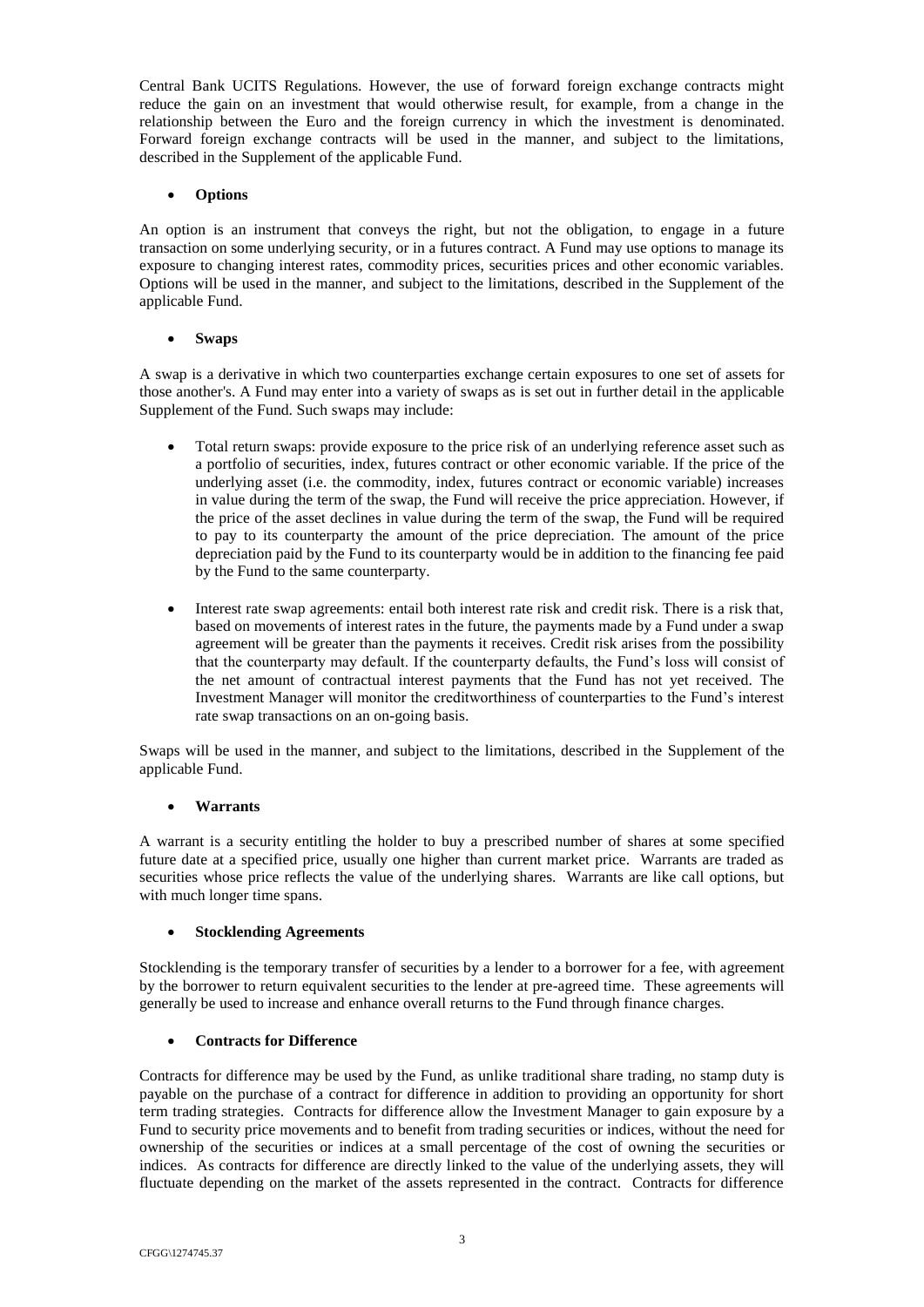will only be used by the Fund to gain exposure to assets consistent with the investment policies of the Fund.

## **Repurchase Agreements and Reverse Repurchase Agreements**

These agreements provide for the sale and subsequent repurchase of a security. For the party selling the security (and agreeing to repurchase it in the future at a specified time and price) it is a repurchase agreement and will generally be used as a means of raising short-term finance and its economic effect is that of a secured loan as the party purchasing the security makes funds available to the seller and holds the security as collateral; for the party purchasing the security (and agreeing to sell the security in the future at a specified time and price) it is a reverse repurchase agreement and will generally be used as a short-term and secure investment through which additional income is generated through finance charges, as the difference between the sale and repurchase prices paid for the security represent interest on the loan.

# **Convertible Securities**

In addition, a Fund may hold long and short positions (using derivatives) in convertible securities which may embed derivatives. Convertible securities are debt securities that are convertible into an issuer's common stock. Convertible securities rank senior to common stock and therefore are subject to less risk than common stock in the case of an issuer's bankruptcy or liquidation. While some convertible securities are a form of debt security, in many cases their conversion feature causes them to be regarded by the Investment Manager more as "equity equivalents". As a result the rating assigned to a convertible security has less impact on the Investment Manager's decision to invest in the security than in the case of non-convertible fixed income securities. To determine whether convertible securities should be regarded as "equity equivalents", the Investment Manager examines the following factors: (i) whether, at the option of the investor, the security can be exchanged for a fixed number of common stock of the issuer; (ii) whether the issuer of the security has restated its earnings per share of common stock on a fully diluted basis (considering the effect of the conversion of the convertible securities); and (iii) the extent to which the convertible security may be a defensive "equity substitute," providing the ability to participate in any appreciation in the price of the issuer's stock.

### <span id="page-18-0"></span>**Efficient Portfolio Management**

As set out above, a Investment Manager may use derivatives for efficient portfolio management of any Fund. Any techniques or instruments used for efficient portfolio management purposes are subject to the conditions and limits laid down in the Regulations and the Central Bank UCITS Regulations. For the purpose of investing in the Funds, investors should note that efficient portfolio management is taken to mean an investment decision involving techniques and instruments which fulfil the following criteria:

- (i) they are economically appropriate in that they are realised in a cost-effective way;
- (ii) they are entered into for one or more of the following specific aims:
	- (a) a reduction of risk;
	- (b) a reduction of cost; or
	- (c) the generation of additional capital or income for a Fund with a level of risk which is consistent with the risk profile of the Fund and the risk diversification rules as set out in the Regulations and the Central Bank UCITS Regulations and within any further limits laid down by the Central Bank from time to time;
- (ii) their risks are adequately captured by a risk management process in place for the relevant Fund; and
- (iv) they cannot result in a change to the Fund's declared investment objective or add substantial supplementary risks in comparison to the general risk policy as described in the Prospectus.

The policy in relation to efficient portfolio management is for any direct and indirect costs and fees arising from these investments to be borne by the Fund and to be paid to the relevant counterparty. Such costs and fees shall not include hidden revenue. The counterparties, the costs, fees paid, and whether the recipients of such fees are related to the Company or the Depositary, will be disclosed in the annual accounts of the Company.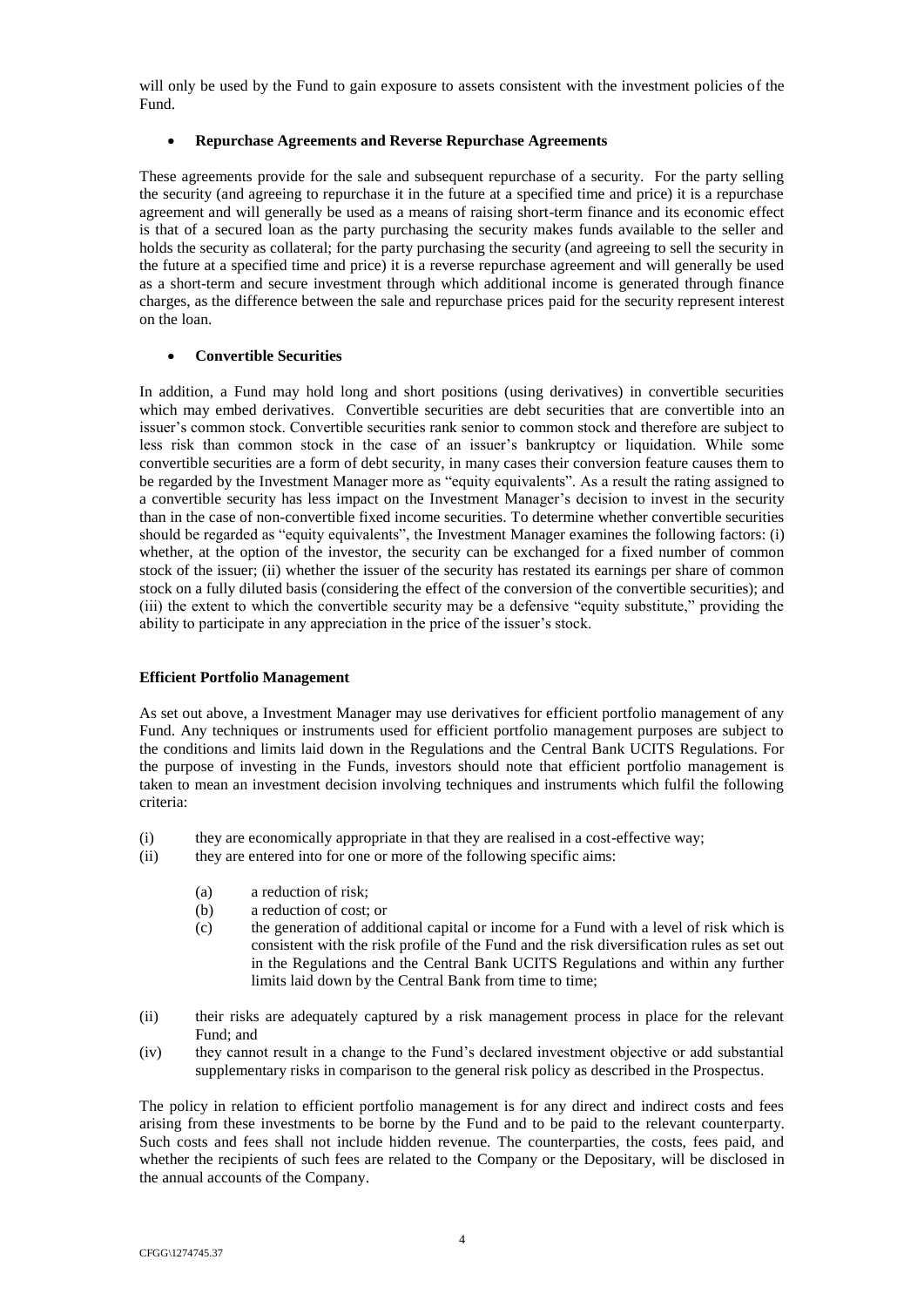The Directors will ensure that all revenues generated from the use of derivatives by a Fund for efficient portfolio management purposes, net of direct and indirect operational costs, will be returned to the relevant Fund.

# <span id="page-19-0"></span>**Dividend Policy**

Any dividend payment in respect of a Fund shall be made in accordance with the dividend policy of that Fund as set out in the applicable Supplement. It is currently intended that none of the Funds will pay dividends or otherwise make distributions to Shareholders. Should this intention not to pay dividends or otherwise make distributions change in relation to any of the Funds. Shareholders will be notified in advance and provided with the relevant updated Supplement.

### <span id="page-19-1"></span>**Collateral Policy**

In the context of efficient portfolio management techniques and/or the use of Financial Derivative Instruments ("FDI") for hedging or investment purposes, collateral may be received from a counterparty for the benefit of the relevant Fund or posted to a counterparty by or on behalf of the relevant Fund. Any receipt or posting of collateral by the Fund will be conducted in accordance with the requirements of the Central Bank and the terms of the Company's collateral policy outlined below. The types of collateral acceptable for a Fund shall include but not be limited to: (i) cash; (ii) government or other public securities; (iii) certificates of deposit issued by relevant institutions; (iv) bonds/commercial paper issued by relevant institutions or by non-bank issuers; and (v) equity securities traded on certain stock exchanges.

### *Collateral – Received by the Fund*

Collateral posted by a counterparty for the benefit of a Fund may be taken into account as reducing the exposure to such counterparty. The Fund will require receipt of the necessary level of collateral so as to ensure counterparty exposure limits set out in the UCITS Regulations are not breached. Counterparty risk may be reduced by an amount equivalent to the value of the collateral received after taking into account appropriate discounts.

The Company or its delegate will liaise with the Depositary (and/or any other collateral management service provider as may be appointed from time to time) in order to manage all aspects of the counterparty collateral process. Risks linked to the management of collateral, such as operational and legal risks, shall be identified, managed and mitigated by the Investment Manager's risk management process. If the relevant Fund receives collateral for at least 30% of its Net Asset Value it will put in place an appropriate stress testing policy to ensure regular stress tests are carried out under normal and exceptional liquidity conditions to enable the relevant Fund to assess the liquidity risk attached to the collateral. The liquidity stress testing policy will at least prescribe the following:

- (i) Design of stress test scenario analysis including calibration, certification and sensitivity analysis;
- (ii) Empirical approach to impact assessment, including back-testing of liquidity risk estimates;
- (iii) Reporting frequency and limit/loss tolerance thresholds; and
- (iv) Mitigation actions to reduce loss including haircut policy and gap risk protection.

All assets received by the relevant Fund in the context of stocklending/repurchase transactions shall be considered as collateral and must comply with the terms of the Company's collateral policy.

### *Non-Cash Collateral*

Non-Cash collateral received must, at all times, meet with the following criteria:

(i) Liquidity: Collateral received other than cash should be highly liquid and traded on a regulated market or multilateral trading facility with transparent pricing in order that it can be sold quickly at a price that is close to pre-sale valuation. Collateral received should also comply with the provisions of Regulation 74 of the Regulations.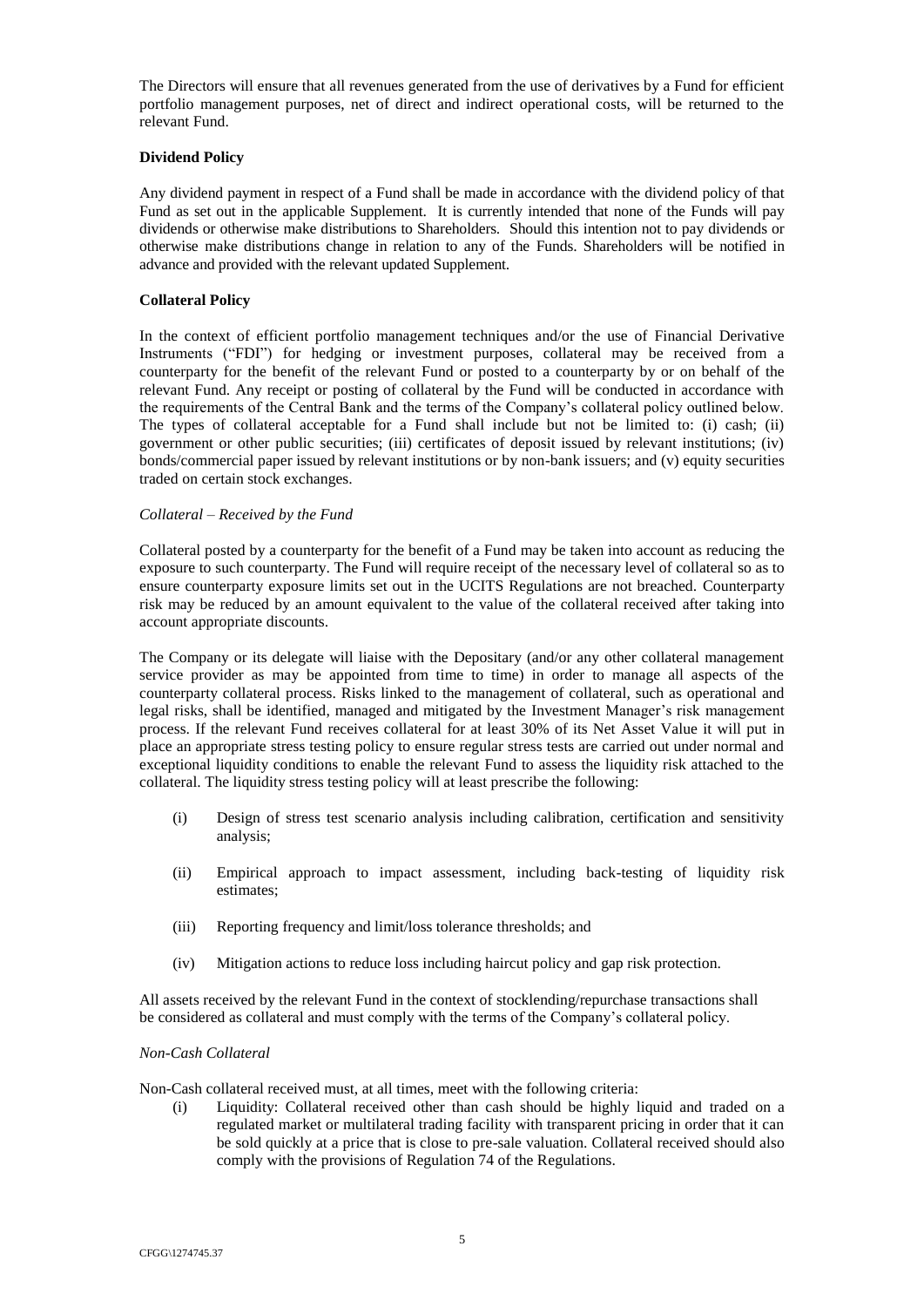- (ii) Valuation: Collateral received should be valued on at least a daily basis and assets that exhibit high price volatility should not be accepted as collateral unless suitably conservative haircuts are in place.
- (iii) Issuer credit quality: Collateral received should be of high quality.
- (iv) Correlation: Collateral received should be issued by an entity that is independent from the counterparty and is not expected to display a high correlation with the performance of the counterparty.
- (v) Diversification (asset concentration): Collateral should be sufficiently diversified in terms of country, markets and issuers with a maximum exposure to a given issuer of 20% of the Fund's Net Asset Value. When the Fund is exposed to different counterparties, the different baskets of collateral should be aggregated to calculate the 20% limit of exposure to a single issuer. In accordance with the Central Bank UCITS Regulations, invested cash collateral should be diversified in accordance with the diversification requirement applicable to non-cash collateral. Invested cash collateral may not be placed on deposit with the counterparty or a related entity.
- (vi) Immediately available: Collateral received should be capable of being fully enforced by the Fund at any time without reference to or approval from the counterparty.
- (vii) Safe-keeping: Collateral received on a title transfer basis should be held by the Depositary or its agent. For other types of collateral arrangement, the collateral can be held by a third party Depositary which is subject to prudential supervision, and which is unrelated to the provider of the collateral.
- (viii) Haircuts: The Company (or its delegate), on behalf of the Fund, shall apply suitably conservative haircuts or discounts to the market value of assets being received as collateral where appropriate on the basis of an assessment of the characteristics of the assets such as the credit standing or the price volatility, as well as the outcome of any stress tests performed as referred to above. The Company has determined that generally if issuer or issue credit quality of the collateral is not of a very high quality or the collateral carries a significant level of price volatility, a conservative haircut must be applied in accordance with the Company's haircut policy. However, the application of such a haircut will be determined on a case by case basis. The Company, in its discretion, may accept certain collateral with more conservative, less conservative or no haircuts applied in accordance with its haircut policy.

Non-cash collateral cannot be sold, pledged or re-invested.

### *Cash Collateral*

Cash collateral received by a Fund may not be invested other than in the following:

- (i) deposits with relevant institutions;
- (ii) high-quality government bonds;
- (iii) reverse repurchase agreements provided the transactions are with credit institutions subject to prudential supervision and the Fund is able to recall at any time the full amount of cash on an accrued basis; and
- (iv) short-term money market funds as defined in the ESMA Guidelines on a Common Definition of European Money Market Funds (ref CESR/10-049).

# *Collateral – Posted by a Fund*

Collateral posted to a counterparty by or on behalf of a Fund must be taken into account when calculating counterparty risk exposure. Collateral posted to a counterparty and collateral received by such counterparty may be taken into account on a net basis provided the Fund is able to legally enforce netting arrangements with the counterparty.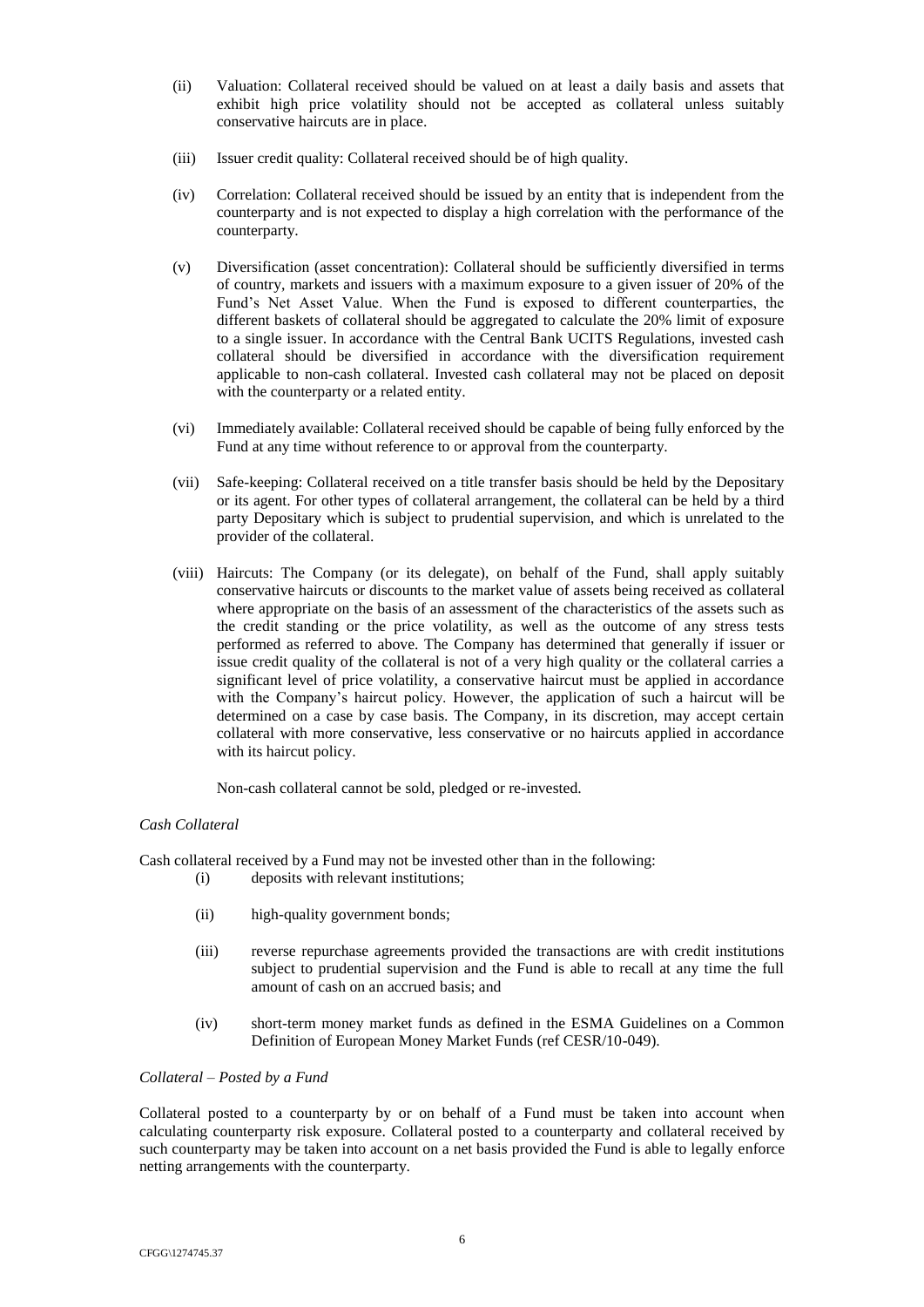For the purpose of providing margin or collateral in respect of transactions in techniques and instruments, a Fund may transfer, mortgage, pledge, charge or encumber any assets or cash forming part of the Fund in accordance with normal market practice and the requirements outlined in the Central Bank UCITS Regulations.

### <span id="page-21-0"></span>**General Risk Factors**

Investors' attention is drawn to the following general risk factors which may relate to an investment in any Fund. In addition to the risks set out below, any risks specific to a particular Fund will be as set out in the applicable Supplement.

### *Market fluctuations*

Potential investors should note that the investments of each Fund are subject to market fluctuations. There is no assurance that any appreciation in the value of investments will occur or that the investment objective of any Fund will be achieved. The value of investments and the income derived therefrom may fall as well as rise and investors may not recoup the original amount invested. The difference between the cost of subscribing for Shares and the amount received on redemption means that any investment in the Company should be viewed as a medium to long-term investment. An investment should only be made by those who are able to sustain a loss on their investment.

#### *Market Risk*

Each Sub-Fund's investment approach is subject to various investment-related types of risks, including market risk. Market risk includes unexpected directional price movements, deviations from historical pricing relationships, changes in the regulatory environment, changes in market volatility, panicked or forced selling of riskier assets and contraction of available credit or other financing sources.

#### *Currency risk*

Each Fund's assets may, unless otherwise noted, be invested in securities denominated in currencies other than the relevant currency of such Fund and any income received by such Fund from its investments will be received in the currencies of such investments, some of which may fall in value against the relevant currency of such Fund. Each Fund will compute its Net Asset Value and make any distributions in the denomination of the Shares while each Fund may, from time to time, engage in forward foreign exchange transactions to provide protection against exchange-rate risk, there is no guarantee that this objective will be achieved and consequently there is therefore a currency exchange risk which may affect the value of the Shares to the extent that the Fund makes investments in currencies other than the relevant currency of the Fund.

### *Derivatives Risk*

A Fund may employ various investment techniques, such as, but not limited to, forward foreign exchange contracts, currency futures, swaps, options and swaptions thereon, put and call options on securities, indices, stock index and interest rate futures and options thereon, stocklending, repurchase, reverse repurchase, warrants and contracts-for-difference (together **"derivatives"**) in order to afford the protection of capital or the enhancement of investment returns. These derivative positions may be executed either on-exchange or over-the-counter. The primary risks associated with the use of such derivatives are (i) failure to predict accurately the direction of the market movements and (ii) market risks, for example, lack of liquidity or lack of correlation between the change in the value of the underlying asset and that of the value of a Fund's derivatives. These techniques may not always be possible or effective in enhancing returns or mitigating risk.

The use of cross-currency hedging in order to hedge foreign currency exposure of the underlying assets of a Fund on behalf of a Share class into the base currency of that Fund or into a currency institutionally linked to the base currency may adversely affect the Net Asset Value of Share classes in the respective Fund.

A Fund's investments in over-the-counter derivatives are subject to the risk of counterparty default. In addition, a Fund may have to transact with counterparties on standard terms which it may not be able to negotiate.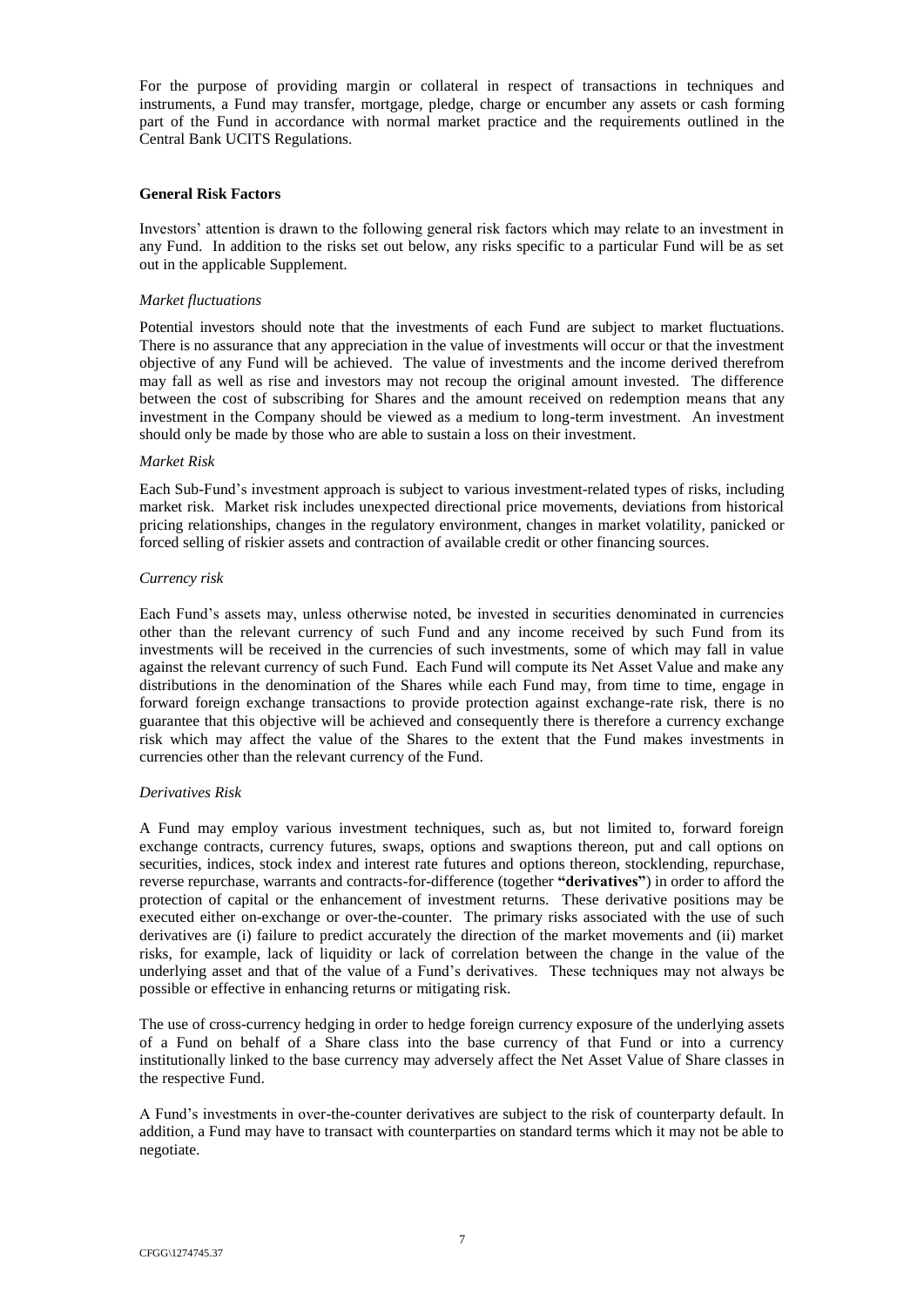Price movements of forward contracts, futures contracts, options, contracts for difference and other derivative contracts in which a Fund's assets may be invested are influenced by among other things, interest rates, changing supply and demand relationships, trade, fiscal, monetary and exchange control programs and policies of governments, and national and international political and economic events and policies. In addition, governments from time to time intervene, directly and by regulation, in certain markets, particularly those in currencies and interest rate-related futures and options. Such intervention often is intended directly to influence prices and may, together with other factors, cause all of such markets to move rapidly in the same direction because of, among other things, interest rate fluctuations. Moreover, since there is generally less government supervision and regulation of emerging market stock exchanges and clearing houses than in more developed markets, a Fund may also be subject to the risk of the failure of the exchanges on which its positions trade or of their clearing houses, and there may be a higher risk of financial irregularities and/or lack of appropriate risk monitoring and controls.

Financial derivative instruments shall not be employed by the Company until such time that a risk management process has been submitted to and cleared by the Central Bank. The Company will not utilise derivative positions which have not been included in the risk management process until such time as a revised risk management process has been submitted and approved by the Central Bank.

### *Governmental Intervention*

The global financial markets have recently undergone pervasive and fundamental disruptions which have led to extensive and unprecedented governmental intervention. Such intervention has, in certain cases, been implemented on an "emergency" basis, suddenly and substantially eliminating market participants' ability to continue to implement certain strategies or manage the risk of their outstanding positions. In addition—as one would expect given the complexities of the financial markets and the limited time frame within which governments have felt compelled to take action—these interventions have typically been unclear in scope and application, resulting in confusion and uncertainty which in itself has been materially detrimental to the efficient functioning of the markets as well as previously successful investment strategies. The Sub-Funds may incur major losses in the event of disrupted markets and other extraordinary events in which historical pricing relationships become materially distorted.

## *Emerging Markets Risk*

Shareholders should note that where a Sub-Fund invests in emerging markets these investments may carry risks with failed or delayed settlement and with registration and custody of securities. Companies in emerging markets may not be subject to accounting, auditing and financial reporting standards or be subject to the same level of government supervision and regulation as in more developed markets. Exposure to an emerging market may also include an exposure to Russia. Although exposure to Russian securities is not the principal focus of any Sub-Fund and may only constitute an element of any Sub-Fund's anticipated exposures, a Sub-Fund may be exposed to more Russian securities than securities from any other single emerging market if the Investment Manager identifies more investment opportunities in Russia than in other emerging markets. Nevertheless, exposure to Russian securities will not constitute a major element of any Sub-Fund's investment strategy.

Investments in emerging markets may give rise to the following issues associated with investment in emerging markets and Russia which require consideration of matters not usually associated with investing in securities of issuers in developed capital markets. Emerging markets and Russia may present different economic and political conditions from those in western markets, and less social, political and economic stability. The absence, until relatively recently, of any move towards capital markets structures or to a free market economy mean that exposure to emerging markets is more risky than investing in western markets.

The Net Asset Value of the Sub-Fund may be affected by uncertainties such as political or diplomatic developments, social instability and religious differences, changes in government policies, taxation and interest rates, currency conversion and repatriation and other political and economic developments in law or regulations in emerging markets and Russia, in particular, the risks of expropriation, nationalisation, confiscation or other taking of assets, debt moratoria and/or debt defaults and changes in legislation relating to the level of foreign ownership in certain sectors of the economy.

There are also other risks associated with exposure to emerging markets and Russia. Such risks include a potentially low level of investor protection; poor or opaque corporate governance; legislative risk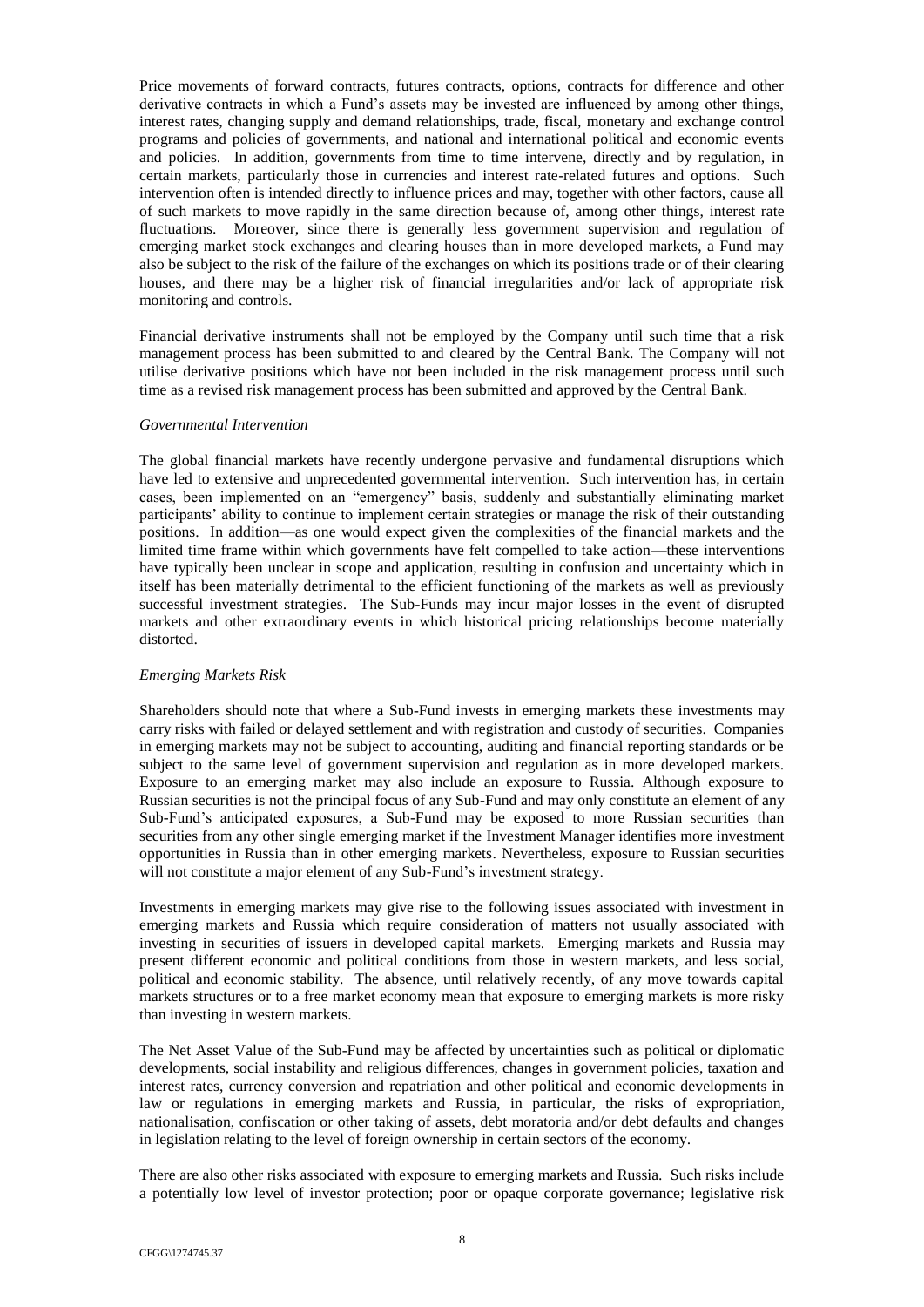(that laws may be changed with retrospective and/or immediate effect); and political risk (that the interpretation or method of enforcement of laws may be changed with a consequent and adverse effect on the Net Asset Value of a Sub-Fund).

In particular, it should be appreciated that the legislation, regulations, foreign exchange controls, and tax laws applicable to holders of emerging market countries securities and Russian securities, and their interpretation and application by the relevant authorities, is evolving and may change in the future, and that political or economic change and instability may be more likely to occur and have greater effect on the economics and markets of emerging countries. Adverse government policies, taxation, restrictions on foreign investment and on currency convertibility and repatriation, currency fluctuations and other expropriation, nationalisation or other confiscation could also result in a loss to the Sub-Fund.

By comparison with more developed securities markets, most emerging countries securities markets are comparatively small, less liquid and more volatile. In addition settlement, clearing and registration procedures may be under-developed enhancing the risks of error, fraud and/or default. Furthermore, the legal infrastructure and accounting, auditing and reporting standards in emerging markets may not provide the same degree of investor information or protection as would generally apply to major markets.

The emerging markets to which the Sub-Fund will be exposed are less regulated than many of the world's leading securities markets. In addition, market practices in relation to settlement of securities transactions and custody of assets in such countries can provide increased risk to the Sub-Fund.

The Sub-Fund may be exposed to markets where custodial and/or settlement systems are not fully developed.

Accounting, auditing requirements and financial reporting standards in emerging market jurisdictions may differ from those generally accepted in the international capital markets and consequently information available to investors in developed capital markets is not always obtainable in respect of companies in such markets.

The Sub-Fund may be exposed to securities denominated in foreign currencies. The Net Asset Value of the Sub-Fund and its income may be affected by fluctuations in currency rates and exchange control regulations.

# *Leverage Risk*

Leverage, through the use of margin and other forms of debt to finance portfolio purchases, increases returns to the investors if the Sub-Fund earns a greater return on leveraged investments than a Sub-Fund's cost of such leverage. However, the use of leverage exposes a Sub-Fund to additional levels of risk including (i) greater losses from investments than would otherwise have been the case had a Sub-Fund not borrowed to make the investments, (ii) margin calls or changes in margin requirements may force premature liquidations of investment positions and (iii) losses on investments where the investment fails to earn a return that equals or exceeds a Sub-Fund's cost of leverage related to such investments. In the event of a sudden, precipitous drop in value of the Sub-Fund's assets, a Sub-Fund might not be able to liquidate assets quickly enough to repay its borrowings, further magnifying the losses incurred by a Sub-Fund.

### *Liquidity Risk*

Liquidity is the ability to sell the investments that a Sub-fund holds within a reasonable amount of time at approximately the price at which the Sub-Fund has valued the investments, which relies on the willingness of market participants to buy and sell investments. Certain investments may be difficult to purchase and sell, particularly during adverse market conditions, because there is a limited market for the investment or there are restrictions on resale. If a Sub-Fund holds illiquid securities, it may be unable to take advantage of market opportunities or it may be forced to sell other, more desirable, liquid securities or sell illiquid securities at a loss if it is required to raise cash to satisfy redemption requests.

The Investment Manager will monitor the liquidity of the investments held by a Sub-Fund and will seek to ensure that, together with the use of borrowing and redemption deferrals (as set out in greater detail below at the section entitled "Deferral of Redemptions"), if these are deemed necessary, redemption requests are always capable of being met as they fall due.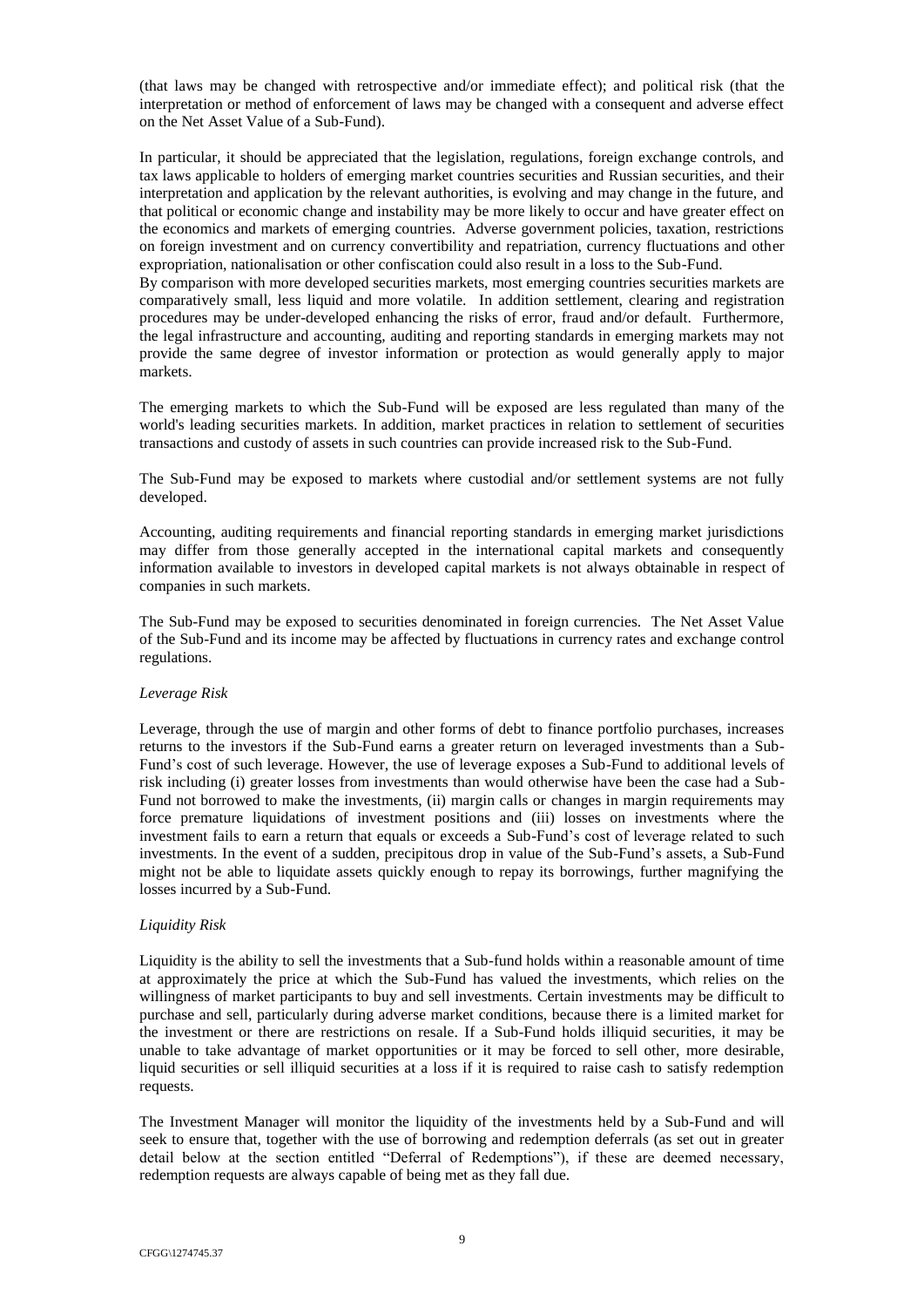## *Counterparty and Broker Credit Risk*

A Fund will be exposed to the credit risk of the counterparties or the brokers and dealers and exchanges through which, it deals, whether it engages in exchange-traded or off-exchange transactions. A Fund may be subject to risk of loss of its assets held by a broker in the event of the broker's bankruptcy, the bankruptcy of any clearing broker through which the broker executes and clears transactions on behalf of a Fund, or the bankruptcy of an exchange clearing house.

### *Cross liability between funds*

The Company is established as a segregated portfolio company. As a matter of Irish law, the assets of one Fund will not be available to satisfy the liabilities of another. However, the Company is a single legal entity which may operate or have assets held on its behalf or be subject to claims in other jurisdictions which may not necessarily recognise such segregation. There is no guarantee that the courts of any jurisdiction outside Ireland will respect the limitations on liability associated with segregated portfolio companies nor is there any guarantee that the creditors of one Fund will not seek to enforce such Fund's obligations against another Fund.

## *Risks relating to the Investment Manager*

All decisions with respect to the investment activities of the Sub-Funds will be made by the Investment Manager. Investors will not have the opportunity to evaluate fully for themselves the relevant economic, financial, and other information regarding any Sub-Fund's investments. Shareholders will be dependent on the Investment Manager's judgment and abilities in selecting investments. There is no assurance that the Investment Manager will be successful. Accordingly, no subscriber should purchase any Shares unless it is willing to entrust all aspects of the selected Sub-Fund's investment activities to the Investment Manager.

## *Substantial redemptions*

Substantial redemptions by Shareholders could require a Sub-Fund to liquidate its positions more rapidly than would otherwise be desirable to raise the necessary cash to fund redemptions and achieve a market position appropriately reflecting a smaller asset base. Under these circumstances, the Company also may defer redemptions in accordance with the provisions of the Prospectus. These factors could adversely affect the Net Asset Value per Share of the Shares redeemed and those remaining outstanding, and could also adversely affect future trading decisions, which could in turn adversely affect future results. The obligation to provide for periodic redemptions may require the Investment Manager to trade a Sub-Fund's portfolio differently than if it was not subject to such redemption right, which may adversely affect the performance of such Sub-Fund.

# *Expenses Charged to Capital*

Income generated by Fund assets may be insufficient to discharge all of the fees and expenses of the Fund and therefore Shareholders should note that all or part of the management fees and expense of a Fund may be charged to the capital of a Fund as set out in the applicable Supplement. Thus, on redemption Shareholders may not receive back the full amount invested. This will have the effect of lowering the capital value of the Shareholder's investment.

### *Taxation*

Any change in the Company's tax status or in legislation could affect the value of investments held by the Company and affect the Company's ability to provide a return to investors. Potential investors and Shareholders should note that the statements on taxation, which are set out herein and in each Supplement, are based on advice which has been received by the Directors regarding the law and practice in force in the relevant jurisdiction as at the date of this Prospectus and each Supplement. As is the case with any investment, there can be no guarantee that a tax position or proposed tax position prevailing at the time an investment is made in the Company will endure indefinitely. The attention of potential investors is drawn to the tax risks associated with investing in the Company, particularly the section headed "Taxation" starting on page [31.](#page-45-0)

### *Temporary suspension*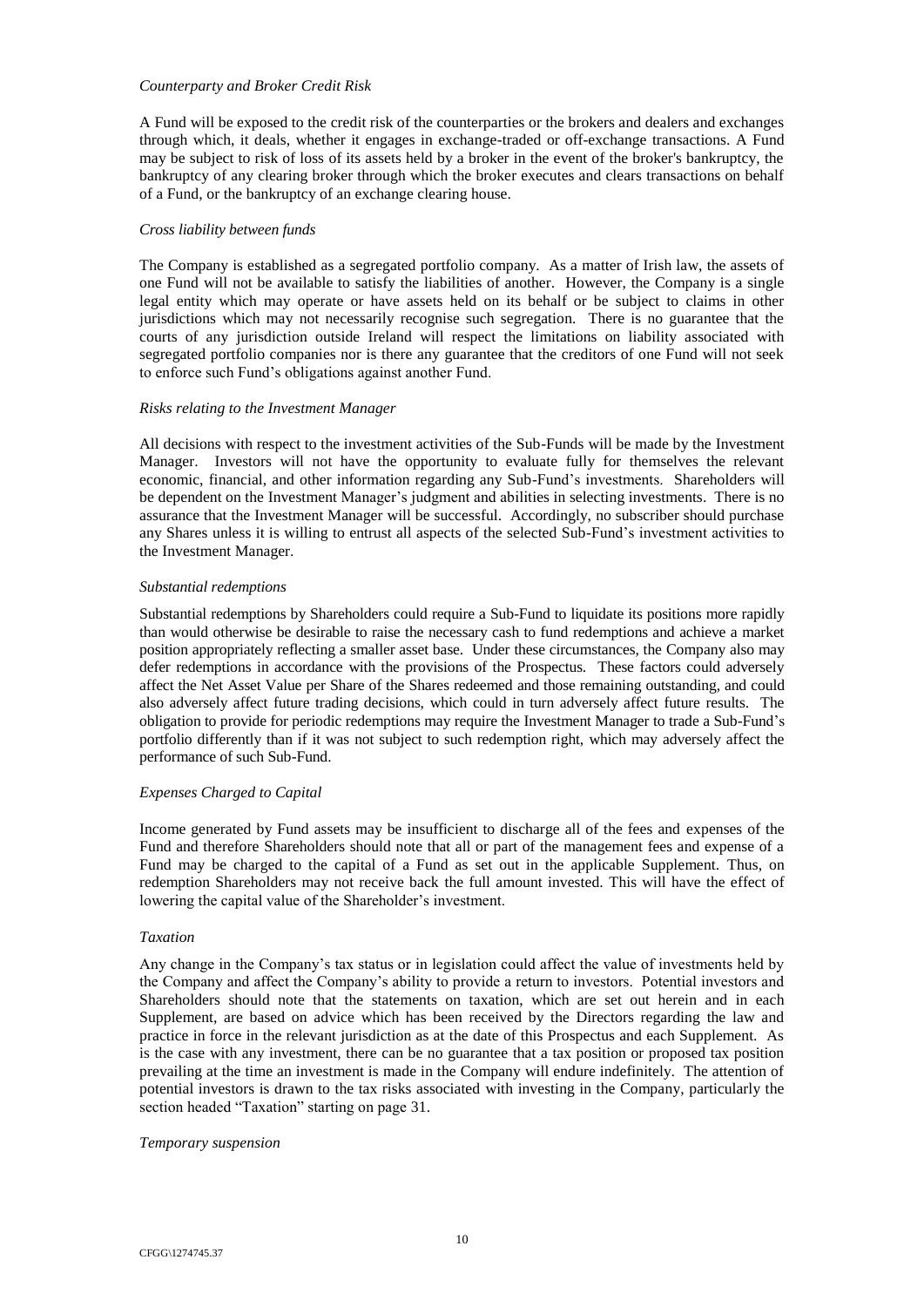Investors are reminded that in certain circumstances their right to redeem or convert Shares may be temporarily suspended as set out in more detail in the section headed "Suspension of Valuation" on page [27.](#page-41-0)

### *Political and /or regulatory risks*

The value of a Fund's assets may be affected by uncertainties such as international political developments, changes in government policies, changes in taxation, restrictions in foreign investment and currency repatriation, currency fluctuations and other developments in the laws and regulations of countries in which investments may be made.

### *Controlling Shareholder*

There is no restriction on the percentage of the Company's Shares that may be owned by one person or a number of connected persons. It is possible, therefore, that one person, including a person or entity related to the Investment Manager, or, a collective investment scheme managed by the Investment Manager, may obtain control of the Company or of a Fund.

## *Cyber Security Risk*

Cyber security breaches may occur allowing an unauthorised party to gain access to assets of the Funds, Shareholder data, or proprietary information, or may cause the Company, the Administrator or the Depositary to suffer data corruption or lose operational functionality.

The Funds may be affected by intentional cyber security breaches which include unauthorised access to systems, networks, or devices (such as through "hacking" activity); infection from computer viruses or other malicious software code; and attacks that shut down, disable, slow, or otherwise disrupt operations, business processes, or website access or functionality. In addition, unintentional incidents can occur, such as the inadvertent release of confidential information (possibly resulting in the violation of applicable privacy laws). A cyber security breach could result in the loss or theft of Shareholder data (including information in relation to identity) or funds, the inability to access electronic systems, loss or theft of proprietary information or corporate data, physical damage to a computer or network system, or costs associated with system repairs. Such incidents could cause the Company, the Administrator, the Depositary, or other service providers to incur regulatory penalties, reputational damage, additional compliance costs, or financial loss. Consequently, such incidents could have a material adverse effect on a Fund. In addition, such incidents could affect issuers in which a Fund invests, and thereby cause a Fund's investments to lose value, as a result of which investors, including the relevant Fund and its Shareholders, could potentially lose all or a portion of their investment with that issuer.

# *Risks Associated with Umbrella Fund Cash Accounts*

An umbrella fund cash account will operate in respect of the Company rather than of the Funds and the segregation of Investor Monies from the liabilities of Funds other than the relevant Fund to which the Investor Monies relate is dependent upon, among other things, the correct recording of the assets and liabilities attributable to individual Funds by or on behalf of the Company.

In the event of an insolvency of a Fund, there is no guarantee that the Fund will have sufficient monies to pay unsecured creditors (including the investors entitled to Investor Monies) in full.

Monies attributable to any other Funds may also be held in the umbrella fund cash accounts. In the event of the insolvency of a Fund (an "Insolvent Sub-Fund"), the recovery of any amounts to which another Fund (the "Beneficiary Sub-Fund") is entitled, but which may have transferred in error to the Insolvent Sub-Fund as a result of the operation of the umbrella fund cash account, will be subject to applicable law and the operational procedures for the umbrella fund cash account. There may be delays in effecting, and/or disputes as to the recovery of, such amounts, and the Insolvent Sub-Fund may have insufficient funds to repay amounts due to the Beneficiary Sub-Fund.

In the event that an investor fails to provide the subscription monies and all requisite documentation associated with its subscription application within the timeframe stipulated in the applicable Supplement, the investor will be required to indemnify the relevant Fund against the liabilities that may be incurred by it. The Company may cancel any Shares that have been issued to the investor and charge the investor interest and other expenses incurred by the relevant Fund. In the event that the Company is unable to recoup such amounts from the defaulting investor, the relevant Fund may incur losses or expenses in anticipation of receiving such amounts, for which the relevant Fund, and consequently its Shareholders, may be subject.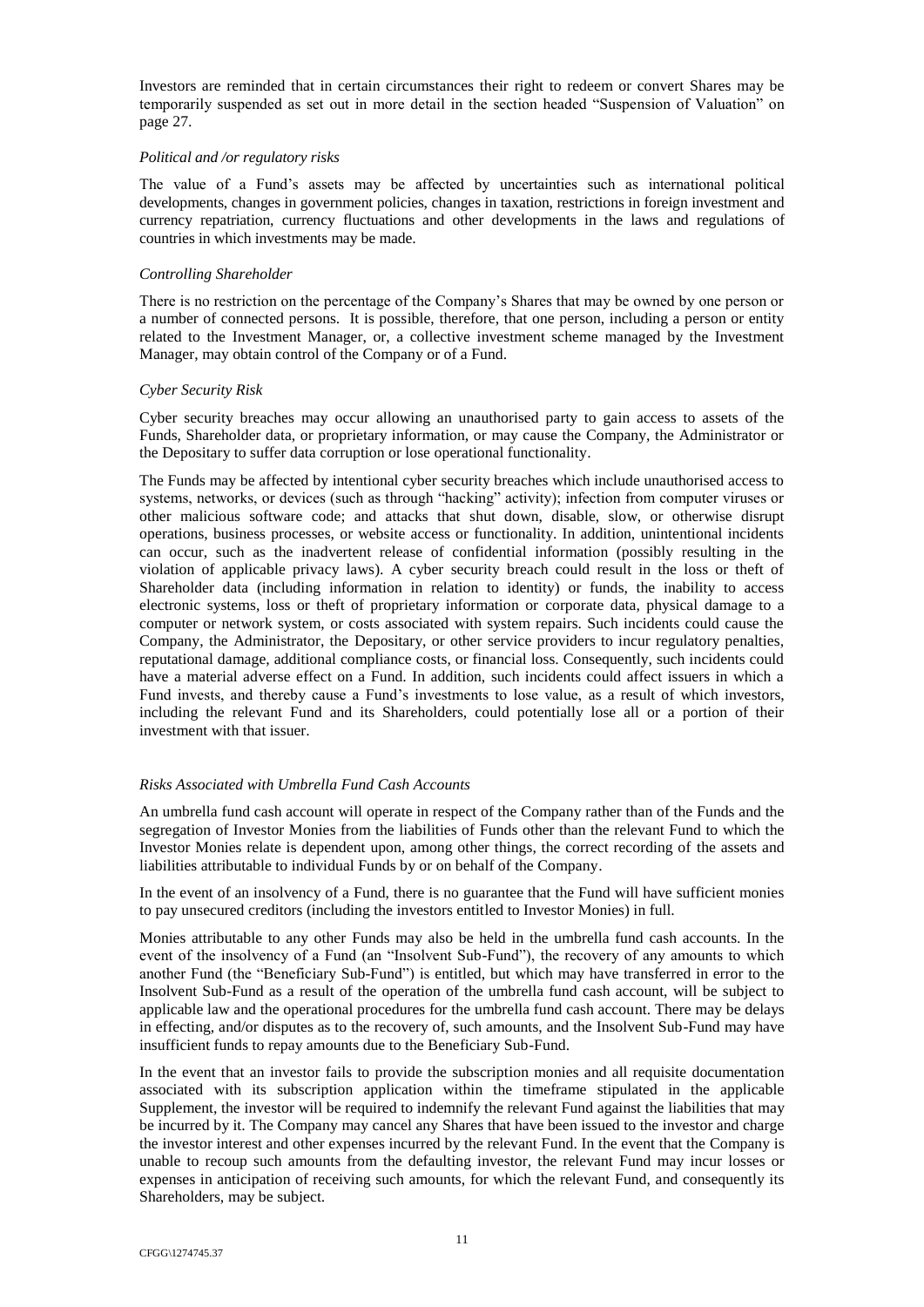It is not expected that any interest will be paid on the amounts held in the umbrella fund cash account. However, any interest earned on the monies in the umbrella fund cash account will be for the benefit of the relevant Fund and will be allocated to that Fund on a periodic basis for the benefit of the Shareholders at the time of the allocation.

The Central Bank's guidance titled "*Umbrella funds- cash accounts holding subscription, redemption and dividend monies*" is new and, as a result, may be subject to change and further clarification. Therefore, the structure of any umbrella fund cash account maintained may differ materially from that outlined in this Prospectus.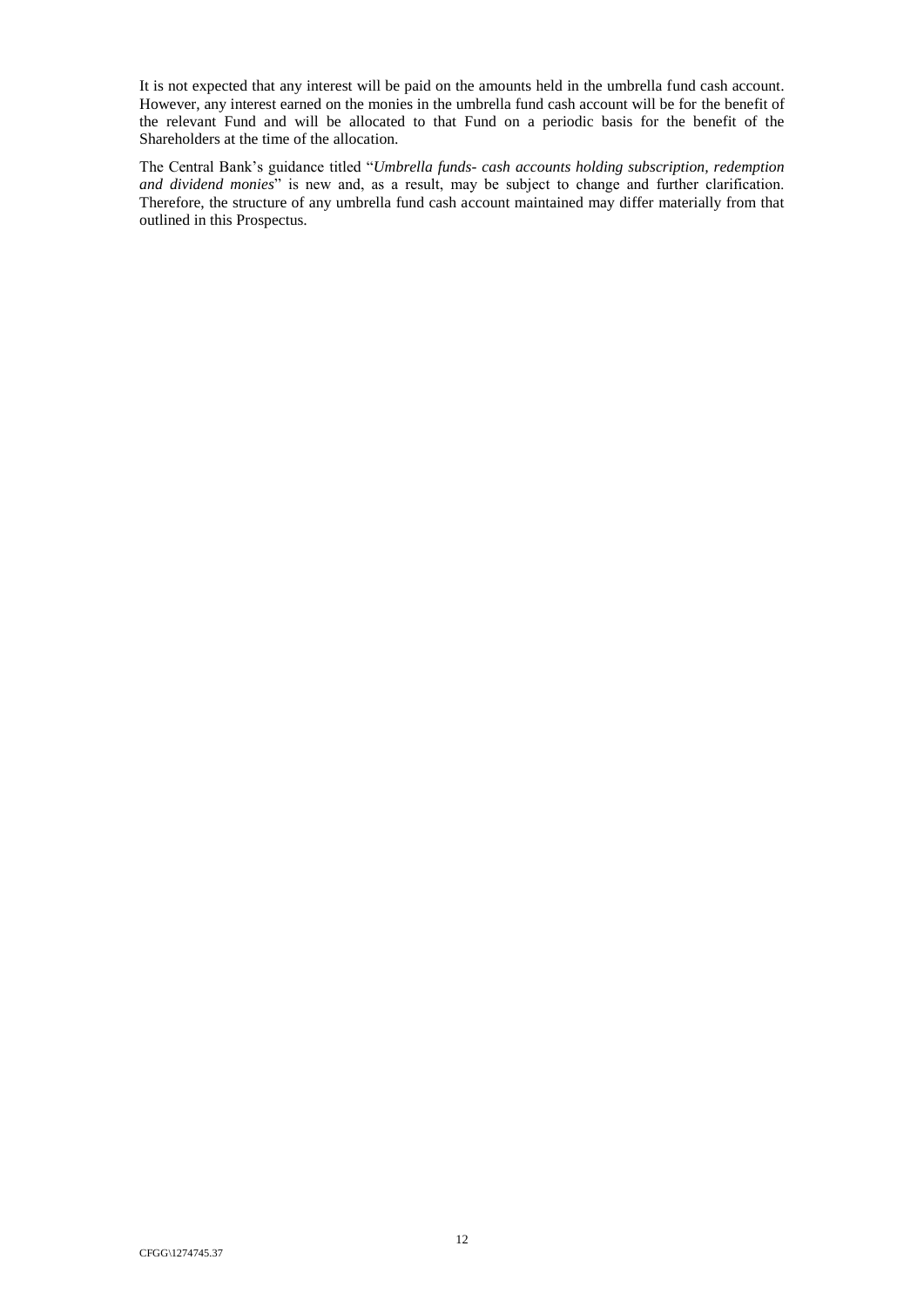## **MANAGEMENT AND ADMINISTRATION**

## <span id="page-27-0"></span>**The Directors of the Company**

The Directors of the Company are responsible, *inter alia,* for establishing the investment objectives and policies of the Company and each Fund, for monitoring the Company's performance and for the overall management and control of the Company.

The following are the Directors of the Company:-

### Mr Kevin Gallacher

Kevin Gallacher has over 20 years investment experience gained with a number of global investment management firms. Kevin joined Merrion Capital Investment Managers Limited (formerly Oppenheim Investment Managers Limited) in 2001 and was joint Managing Director of the firm from 2004 until 2009. Kevin has an MA (Hons) in English from Aberdeen University and an MSc in Investment Analysis from Stirling University. He is an Associate of the CFA Society of the United Kingdom and a Fellow of the UK Chartered Institute of Marketing.

## Mr Brian Hall

Brian Hall is Finance Director at Merrion Capital Investment Managers Limited, with responsibility for finance and investment administration. After graduating with an M.A. in Economics from UCD, he worked with Ernst & Young and qualified as a Chartered Accountant in 1995. He is a member of the Institute of Chartered Accountants in Ireland and a director of the Irish Association of Investment Managers. He joined Merrion Capital Investment Managers Limited (formerly Oppenheim Investment Managers Limited) in 1998.

### Mr David Conlan

David Conlan is CEO and CIO at Merrion Capital Investment Managers Limited. David has over 15 years experience in the investment industry gained in a number of senior equity fund manager and analyst roles in Anglo Irish Bank, Merrion Capital Investment Managers Limited and NCB Stockbrokers. David joined Merrion Investment Managers Limited in March 2011. David has a first class honours degree in Actuarial and Financial Studies from UCD, is a CFA Charter Holder and a member of the UK Society of Technical Analysts.

### Mr Ivan Fox

Ivan Fox is the Chairman of Merrion Capital Investment Managers Limited. Ivan is a Non-Executive Director at Merrion Stockbrokers Limited, Merrion Capital Group Limited and Principal at Elysium Family Office. Ivan was previously employed as the Head of Irish Equities with Bank of Ireland Asset Management. Ivan qualified with a BA and MBA in Finance from University College Dublin. He is a Non-Executive Director of Merrion Fund Management Limited, a Non-UCITS management company within the Merrion Capital Group Limited.

### <span id="page-27-1"></span>**The Investment Manager**

The Company has appointed Merrion Capital Investment Managers Limited to act as investment manager pursuant to the Investment Management Agreement. The Investment Manager will also act as promoter of the Company. The Investment Manager was incorporated as a limited liability company on 11 July 1985 and is authorised as an alterative investment fund manager and regulated by the Central Bank. The Investment Manager is a wholly-owned subsidiary of Merrion Capital Group Limited. As of 31 December 2015, the Investment Manager had approximately €825 million of funds under management.

The Investment Manager may, from time to time, appoint investment advisers (who will be paid out of the Investment Manager's fee) in accordance with the requirements of the Central Bank. Details of any such investment adviser will be provided to Shareholders on request and will be disclosed in the periodic reports and in the applicable Supplement.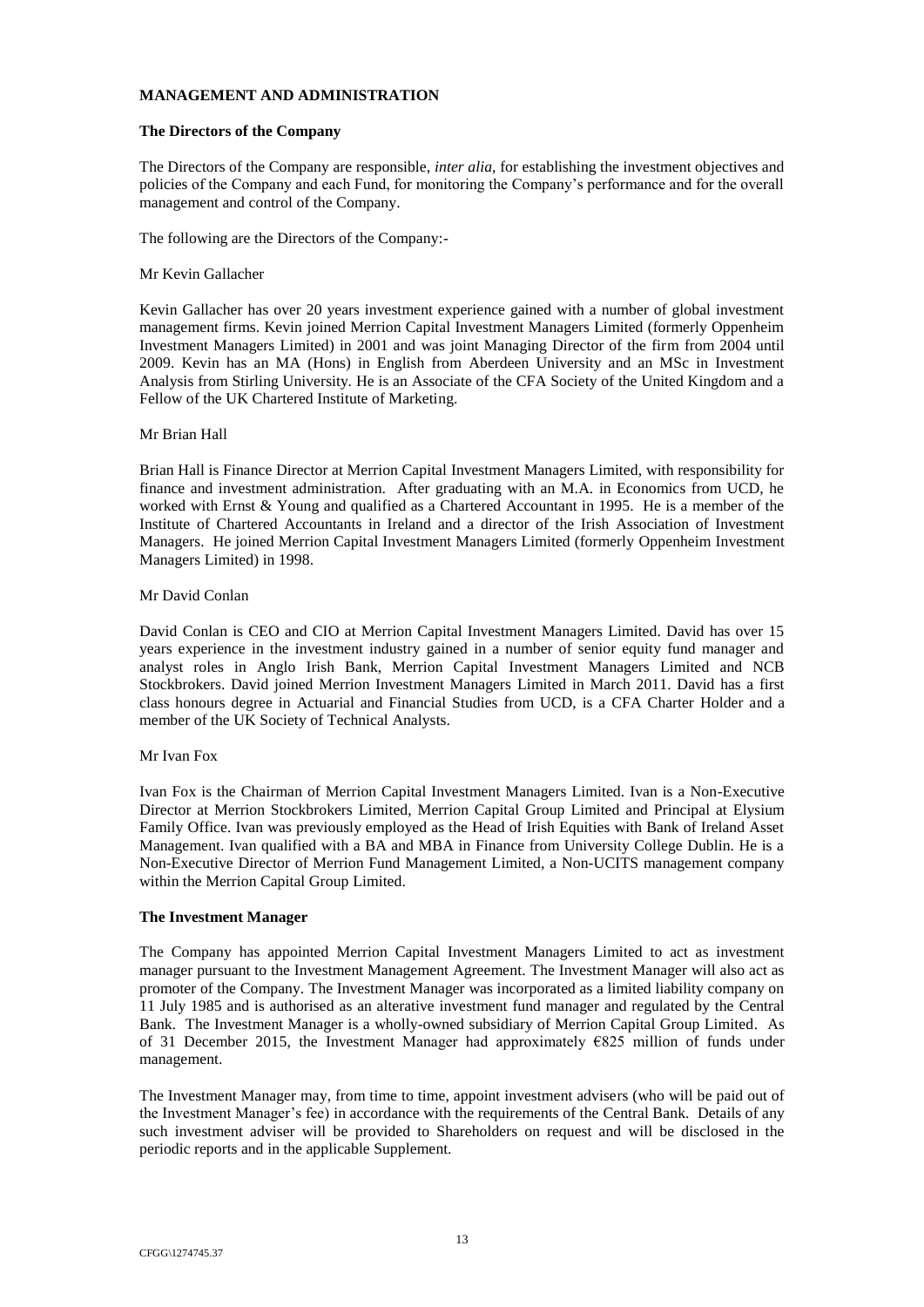### <span id="page-28-0"></span>**The Distributor**

The Company has appointed Rabodirect (a registered business name in Ireland of Cooperatieve Centrale Raiffeisen-Boerenleenbank B.A.) to act as distributor of the Shares of Merrion Balanced Fund, Merrion Growth Fund and Merrion Irish Opportunities Fund pursuant to the Distribution Agreement between the Company and the Distributor.

The Investment Manager may appoint distributors to act as distributors of the Shares in any of the Funds.

## <span id="page-28-1"></span>**The Administrator**

The Company appointed Northern Trust International Fund Administration Services (Ireland) Limited, as administrator pursuant to the Administration Agreement.

The Administrator is a private limited liability company incorporated in Ireland on January 1990. Its main activity is the provision of administration services to collective investment schemes. The Administrator is an indirect wholly-owned subsidiary of Northern Trust Corporation. Northern Trust Corporation and its subsidiaries comprise the Northern Trust Group, one of the world's leading providers of global custody and administration services to institutional and personal investors. As at 30 September 2016 the Northern Trust Group's assets under custody totalled in excess of US\$6.4 trillion.

The administration duties and functions of the Administrator will include, inter alia, the calculation and publication of the Net Asset Value, the provision of facilities for the confirmation and registration of Shares, the keeping of all relevant records and accounts of the Company and assisting with compliance by the Company with the reporting requirements of the Central Bank. The Administrator may, with the prior consent of the Directors and in accordance with the requirements of the Central Bank, delegate some or all of its duties to an affiliate.

The Administrator will also act as registrar and transfer agent of the Company.

## <span id="page-28-2"></span>**The Depositary**

The Company has appointed Northern Trust Fiduciary Services (Ireland) Limited as Depositary of its assets pursuant to the Depositary Agreement. The Depositary is a private limited liability company incorporated in Ireland on 5 July 1990. Its main activity is the provision of depositary services to collective investment schemes. The Depositary is an indirect wholly-owned subsidiary of Northern Trust Corporation. Northern Trust Corporation and its subsidiaries comprise the Northern Trust Group, one of the world's leading providers of global custody and administration services to institutional and personal investors.

Up-to-date information on the identity of the Depositary, a description of the Depositary's duties; a description of any conflicts of interest that may arise; and, where safekeeping functions have been delegated by the Depositary, a description of such delegated activities, the list of delegates and subdelegates and any conflicts of interest that may arise from such delegation, will be made available to Shareholders upon request.

### <span id="page-28-3"></span>**Paying Agents/Representatives/Sub-Distributors**

Local laws/regulations in EEA Member States may require the appointment of paying agents/representatives/sub-distributors/correspondent banks ("**Paying Agents**") and maintenance of accounts by such Agents through which subscription redemption monies or dividends may be paid. Shareholders who choose or obliged under local regulations to pay or receive subscription or redemption monies or dividends via an intermediate entity rather than directly to the Depositary (e.g. a Paying Agent in a local jurisdiction) bear a credit risk against that intermediate entity with respect to (a) subscription monies prior to the transmission of such monies to the Depositary for the account of the Company or the relevant Fund and (b) redemption monies payable by such intermediate entity to the relevant Shareholder. Fees and expenses of Paying Agents appointed by the Company or a Fund which will be at normal commercial rates will be borne by the Company or the Fund in respect of which a Paying Agent has been appointed.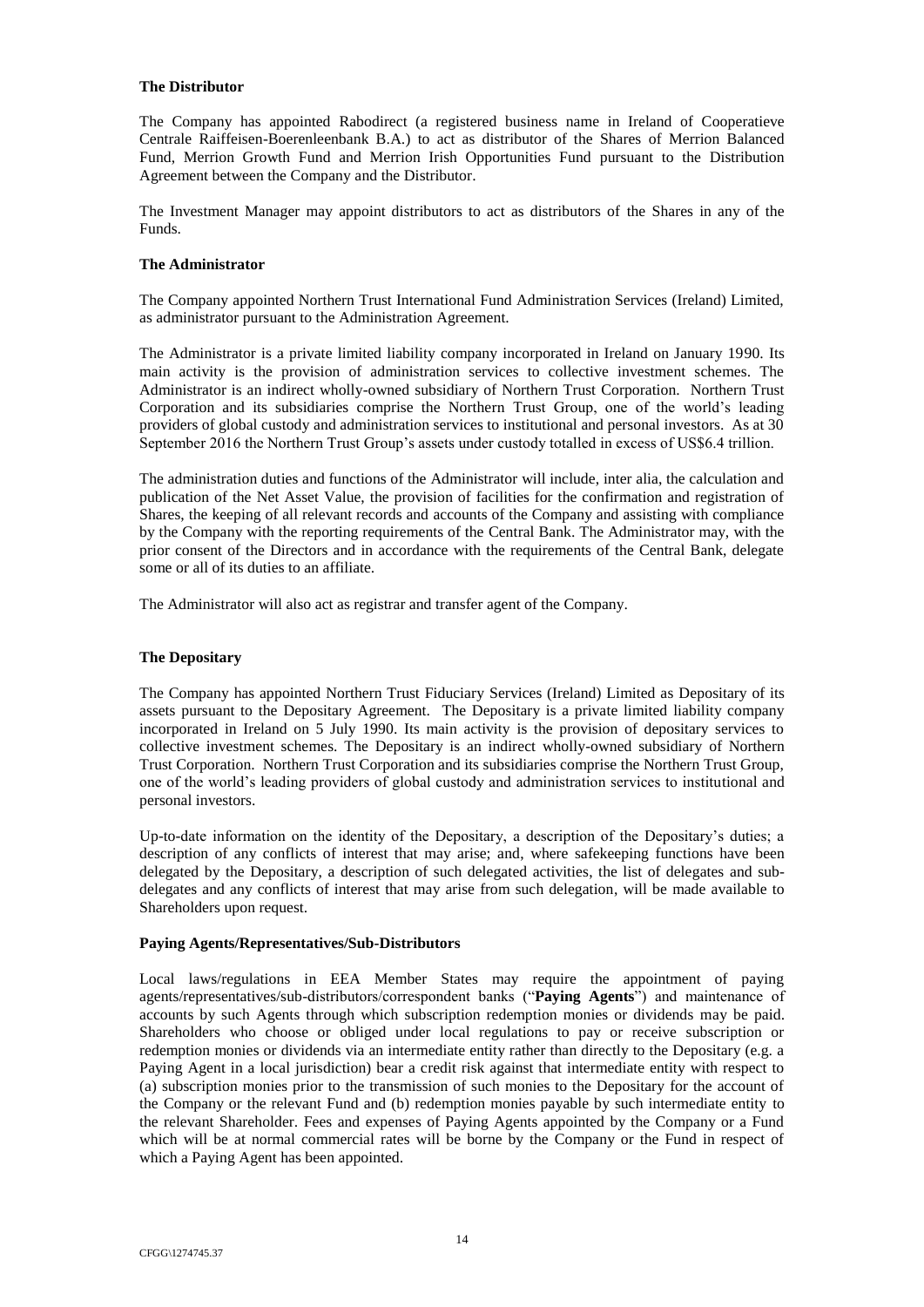Country Supplements dealing with matters pertaining to Shareholders in jurisdictions in which Paying Agents are appointed may be prepared for circulation to such Shareholders and, if so, a summary of the material provisions of the agreements appointing the Paying Agents will be included in the relevant Country Supplements.

All Shareholders of the Company or the Fund on whose behalf a Paying Agent is appointed may avail of the services provided by Paying Agents appointed by or on behalf of the Company

# <span id="page-29-0"></span>**Conflicts of Interest**

Due to the operations which are or may be undertaken by the Investment Manager, the Administrator, the Depositary, the Directors and the Company and their respective holding companies, subsidiaries, affiliates and directors (each an "**interested party**"), conflicts of interest may arise. While these conflicts are typical of many UCITS funds, the Company wishes to bring the attention of prospective investors' to them.

In the event that a conflict of interest does arise, the Company will endeavour to ensure that any such conflict is resolved fairly and in the best interests of the Shareholders.

### *Other Activities/Clients*

The interested parties may invest, directly or indirectly, or manage or advise other investment funds or accounts which invest in assets that may also be purchased or sold by the Investment Manager. In particular, the Investment Manager and its affiliates directly advise numerous clients on a discretionary and non-discretionary basis. Neither the Investment Manager nor any of its affiliates is under any obligation to offer investment opportunities of which any of them becomes aware to the Company or to inform or account to the Company in respect of any such transaction or any benefit received by any of them from any such transaction. However, such other funds or accounts will compete for the time and attention of such parties and might create other conflicts of interest. The agreements with such parties do not require them to devote any particular amount of time to the Company or any Fund.

The Investment Manager or its affiliates may give advice or take action with respect to clients other than the Funds that differs from the advice given or action taken with respect to the Funds. In addition, the Investment Manager or its affiliates may have financial or other incentives to favour certain accounts over the Funds. Such other clients may have investment objectives or may implement investment strategies similar to those of the Funds. Accordingly, the Funds and such other clients may co-invest in many of the same securities and issuers, including the same assets. Any such other products may also make continuous offerings of securities contemporaneously with the offerings of the Funds, and the Investment Manager and its affiliates have discretion as to whether investors are offered Shares in a Fund or such other products. Any other fund or account of the Investment Manager or its affiliates, including other Funds, may outperform any particular Fund for a variety of reasons.

Transactions and dealings in the assets of any Fund may take place with entities related to the Depositary or the Investment Manager provided that such transactions are carried out as if effected on normal commercial terms negotiated at arm's length and in the best interests of the Shareholders.

Dealings will be deemed to have been effected on normal commercial terms negotiated at arm's length if:

- (a) a certified valuation of a transaction by a person approved by the Depositary as independent and competent is obtained; or
- (b) the transaction is executed on best terms on an organised investment exchange in accordance with the rules of such exchange; or
- (c) where (a) and (b) are not practical, the transaction is executed on terms which the Depositary is, or the Directors in the case of a transaction involving the Depositary are, satisfied are normal commercial terms negotiated at arm's length and are in the best interests of Shareholders.

The Depositary (or in the case of a transaction involving the Depositary, by the Directors) shall document how it complies with paragraphs (a), (b) and (c) above. Where transactions are conducted in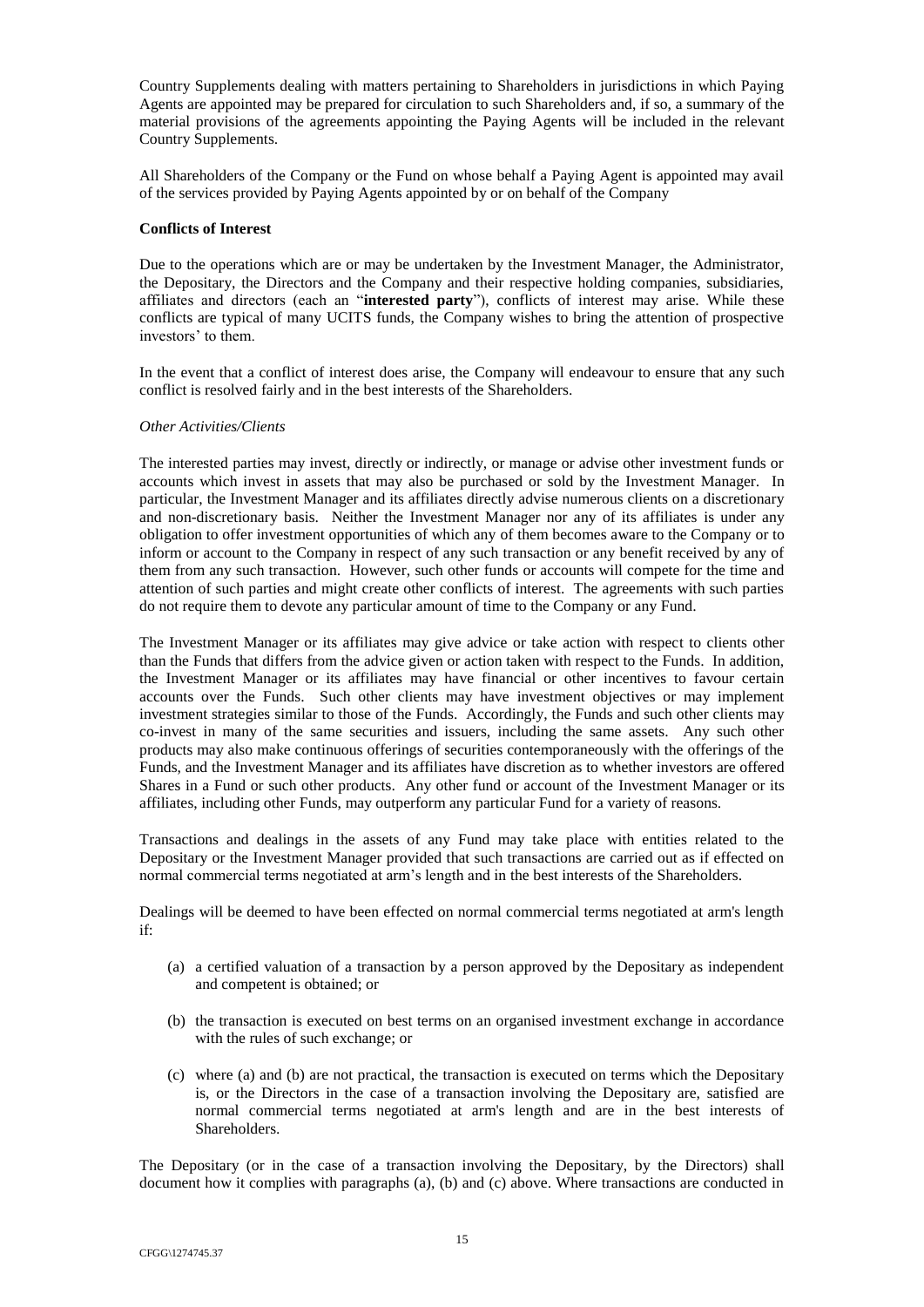accordance with paragraph (c) above, the Depositary (or in the case of a transaction involving the Depositary, by the Directors) shall document its rationale for being satisfied that the transaction complies with the requirements set out at paragraph (c) above.

### *Allocation of Investment Opportunities*

The Investment Manager and its affiliates have discretion to allocate investment opportunities and dispositions fairly among all clients or funds.

To the extent a particular investment is suitable for one or more of the Sub-Funds and other Investment Manager clients, the Investment Manager generally will allocate such investment among the Sub-Funds and its other clients *pro rata* based on assets under management or in some other manner which the Investment Manager determine is fair and equitable under the circumstances to all clients, including each of the Sub-Funds. However, the Investment Manager may determine that an investment opportunity is appropriate for a particular fund or account that it manages, or for itself, or its officers or employees, but not for a Sub-Fund. Situations may arise in which clients or funds that the Investment Manager advises, or officers or employees of the Investment Manager, have made investments that would have been suitable for a particular Sub-Fund but, for various reasons, were not pursued by, or available to, the Sub-Fund. In particular, the Investment Manager may not make allocations of certain investments on a *pro rata* basis among the Sub-Funds and other funds or accounts that the Investment Manager advises. As a result, the Investment Manager may have conflicts of interest in allocating investments among the Sub-Funds and other of its clients.

Circumstances may occur in which an allocation of an investment could have adverse effects on a Sub-Fund or another client to which the Investment Manager or its affiliates has allocated that investment. To the extent that the Investment Manager, its affiliates, their officers or employees, or another advisory client invests in any assets, the ability of a Sub-Fund to invest in the same assets may be adversely affected by any limitation on availability of the investment. The Investment Manager, its affiliates, or accounts (other than the Sub-Funds) advised by the Investment Manager may invest in assets on terms more favourable than those available to the Sub-Funds, and, as investors in those assets, may act in ways adverse to the interests of the Shareholders.

### *Client and Non-Client Shareholders*

It is anticipated that certain of the underlying Shareholders in any Sub-Fund will separately be clients of the Investment Manager and its affiliates. Permitting different investor populations to participate in the same underlying portfolios increases both the conflicts of interest and the potential risks to which the Shareholders are subject. Under certain circumstances, the potentially disparate interests of the underlying Shareholders who are not themselves clients of Investment Manager and its affiliates, on the one hand, and underlying Shareholders who are clients of the Investment Manager and its affiliates, on the other hand, could materially adversely affect one or both groups of investors. The Investment Manager and its affiliates may also face similar conflicts of interest in redeeming or voting any Shares in a Sub-Fund held by a underlying Shareholder client (including another Sub-Fund), which the Investment Manager or its affiliates often may redeem or vote in their discretion, which conflicts are particularly relevant given the more complete information the Investment Manager and its affiliates may have regarding a Sub-Fund's investments.

### *Variation in Terms and Fair Treatment of Shareholders*

The Company will treat all Shareholders within share classes equally and fairly and all Shareholders in different share classes fairly.

The Investment Manager and its affiliates and their principals or employees, or funds or accounts advised by them other than the Sub-Funds, may invest in assets on terms more favourable than those available to the Sub-Funds, and, as investors in such assets, may act in ways adverse to the interests of the Sub-Funds. The other Shareholders will have no recourse against any Sub-Fund, the Investment Manager and/or any of their affiliates in the event that certain Shareholders receive additional and/or different rights and/or terms as a result of such arrangements.

### *Soft Commissions*

The Investment Manager may pay trade commissions on trading securities, depending on the size,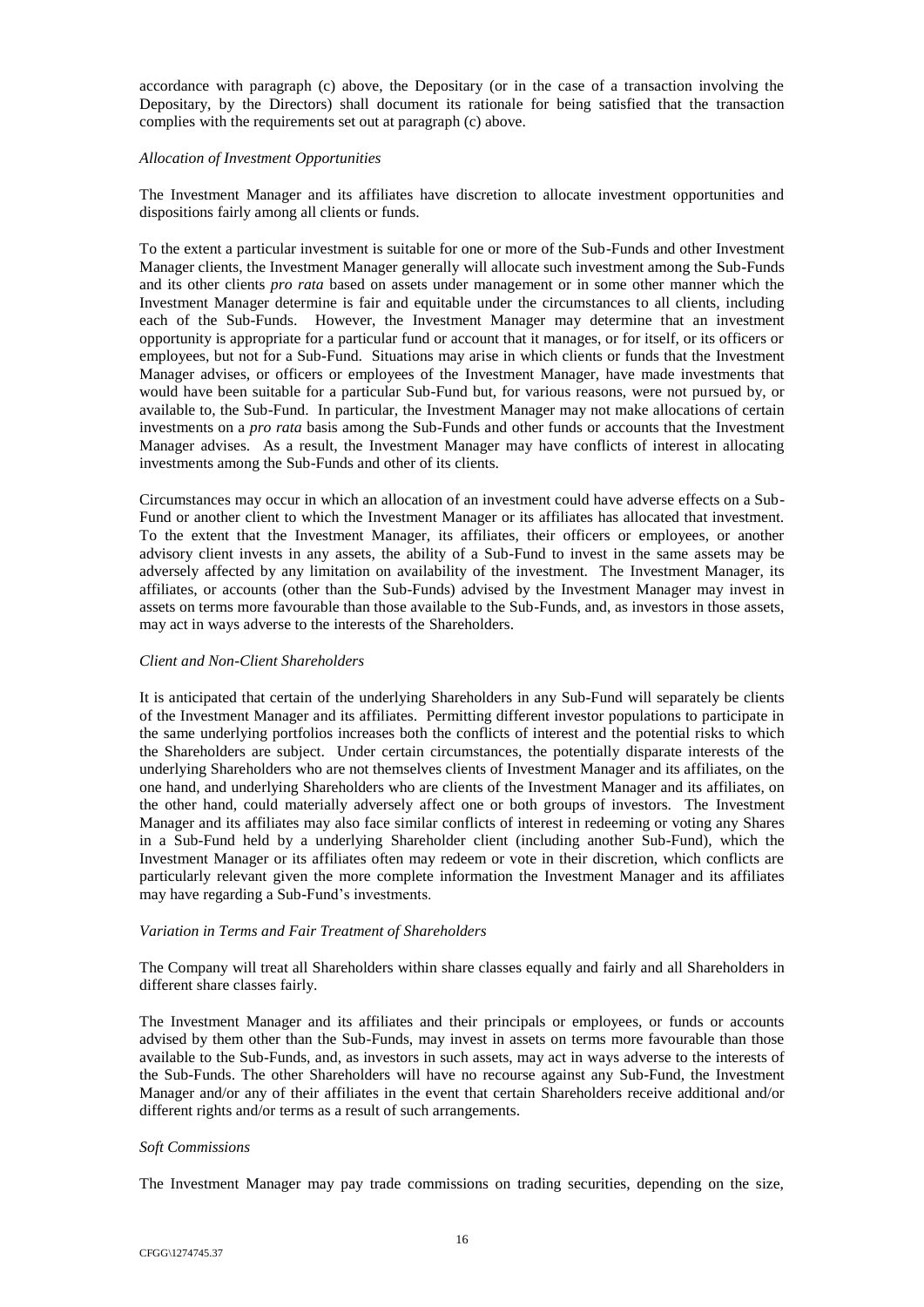nature, execution venue and other considerations relating to the execution of the trade order. An element of this trade commission may be allocated for the purposes of receiving investment research. The purpose of this research is to enhance the quality of the service to the Company.

## <span id="page-31-0"></span>**Remuneration Policy of the Company**

The Directors of the Company have implemented a remuneration policy which is consistent with the requirements set out in UCITS Directive. Details of the policy relating to how remuneration and benefits are calculated, the people responsible for awarding the remuneration and benefits and the composition of the remuneration committee (where such a committee exists) are available at [www.merrion-investments.ie.](http://www.merrion-investments.ie/) A paper copy of the full policy is available to investors and prospective investors free of charge upon request from the Investment Manager.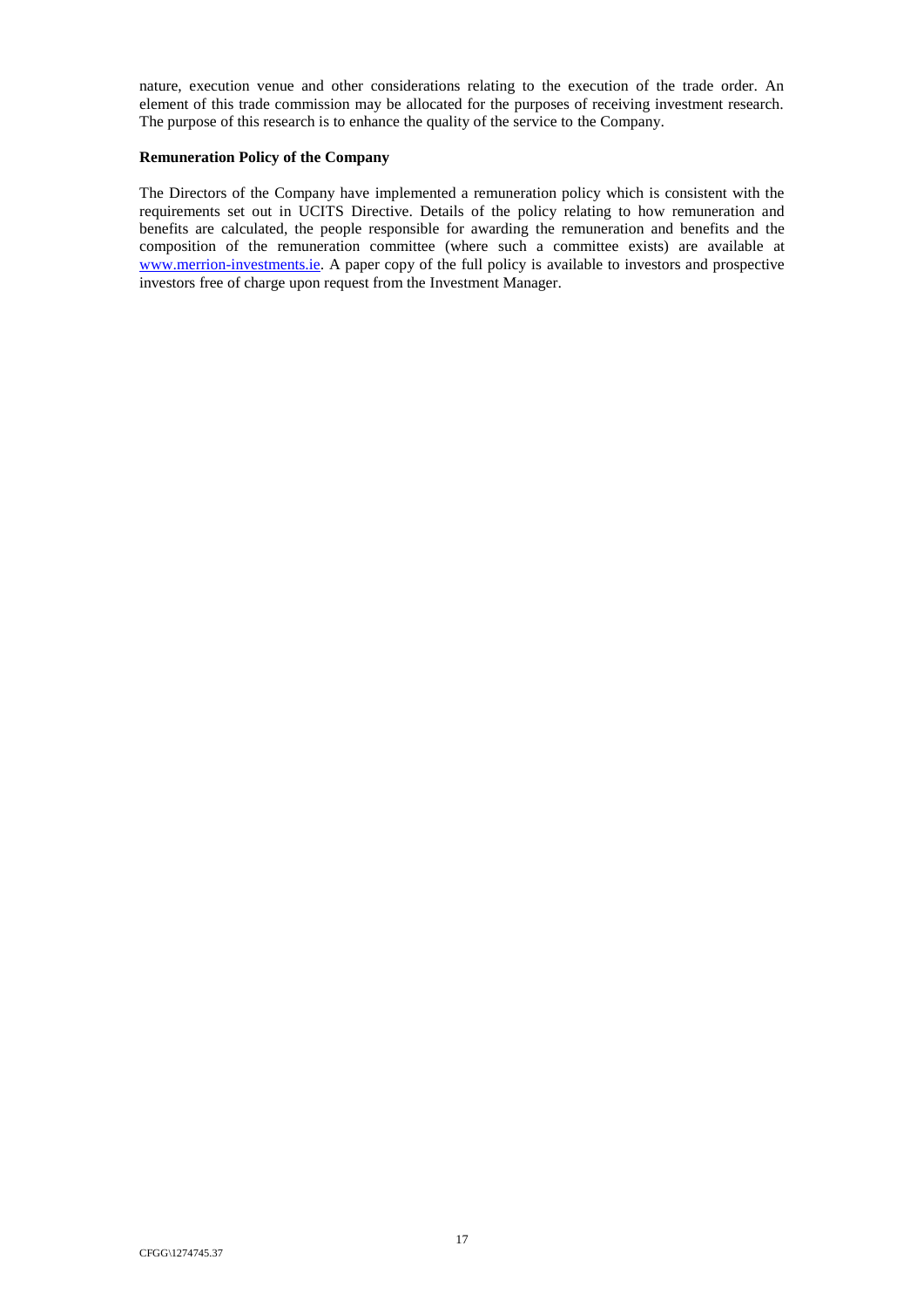### **SUBSCRIPTIONS, TRANSFERS AND REDEMPTIONS**

### <span id="page-32-0"></span>**Subscriptions**

The Directors shall, before the Initial Offer of Shares in any Fund, determine the terms on which such Shares will be issued, details of which will be as set out in the applicable Supplement.

After the relevant Closing Date for each Fund, the Company may offer Shares in each Fund on each Subscription Date at an issue price equal to the Net Asset Value per Share of the relevant Fund on each Valuation Date. During any period of net subscriptions, a charge may be added, at the discretion of the Directors, to the purchase price per Share and deducted directly from the subscription proceeds, to cover the dealing costs involved in purchasing investments in the underlying investments of the relevant Fund as set out in the applicable Supplement. The charge is intended to protect existing and continuing Shareholders against the dilution of the value of their investment on account of these charges.

In addition, the Directors may in their absolute discretion charge a subscription fee, payable to the Investment Manager, of up to 4 per cent. of the aggregate investment amount subscribed. This fee may be paid in full or in part by the Investment Manager to introducing agents and intermediaries. Where the amount subscribed for Shares is not equivalent to an exact number of Shares, fractions of Shares may be issued and will be rounded to the fourth decimal place.

All initial applications for Shares must be received by post, delivery or fax (with the signed original to follow as soon as possible after) by the Administrator at its respective addresses no later than 4.00pm (Dublin time) respectively on the relevant Subscription Date.

The procedure for subscribing for Shares, the Minimum Subscription amount applicable and details of any subscription charges for each Fund will be as set out in the applicable Supplement.

Before subscribing for Shares, an applicant who is not an Irish Resident or is an Exempt Irish Resident will be required to complete a declaration in a form prescribed by the Revenue Commissioners of Ireland. Such declaration will be included in the application form, which is available from the Administrator.

Each Shareholder must notify the Administrator in writing of any change in the information contained in the application form and furnish the Administrator with whatever additional documents relating to such change as it may request.

Measures aimed at the prevention of money laundering may require an applicant to provide verification of identity, verification of address and source of funds to the Administrator.

The Administrator reserves the right to request such information as is necessary to verify the identity, address and source of funds of the applicant. This information may also include details as to the tax residency of an applicant pursuant to the requirements of the EU Savings Directive together with relevant documentary evidence. Depending on the circumstances of each application, a detailed verification of the source of funds might not be required where (i) the investor makes payment from an account held in the investor's name at a recognised financial institution or (ii) the application is made through a recognised intermediary. These exceptions will only apply if the financial institution or intermediary referred to above is located within a country recognised in Ireland as having equivalent anti-money laundering regulations or satisfies other applicable conditions. In the event of delay or failure by the applicant to produce any information required for verification purposes, the Administrator or the Directors may refuse to accept the application and all subscription monies. The Administrator may also refuse to process a redemption if any requested information is not received.

The Administrator, working in conjunction with the designated anti-money laundering reporting officer of the Company, will notify applicants if additional proof of identity is required. By way of example, an individual may be required to produce a copy of a current passport or identification card together with two pieces of evidence of the applicant's address, such as a utility bill or bank statement. In the case of corporate applicants, this may require production of a certified copy of the certificate of incorporation (and any change of name), bye-laws, memorandum and articles of association (or equivalent), and the names and addresses of all directors and beneficial owners. Detailed verification of directors' and substantial beneficial owners' identity and address may also be required.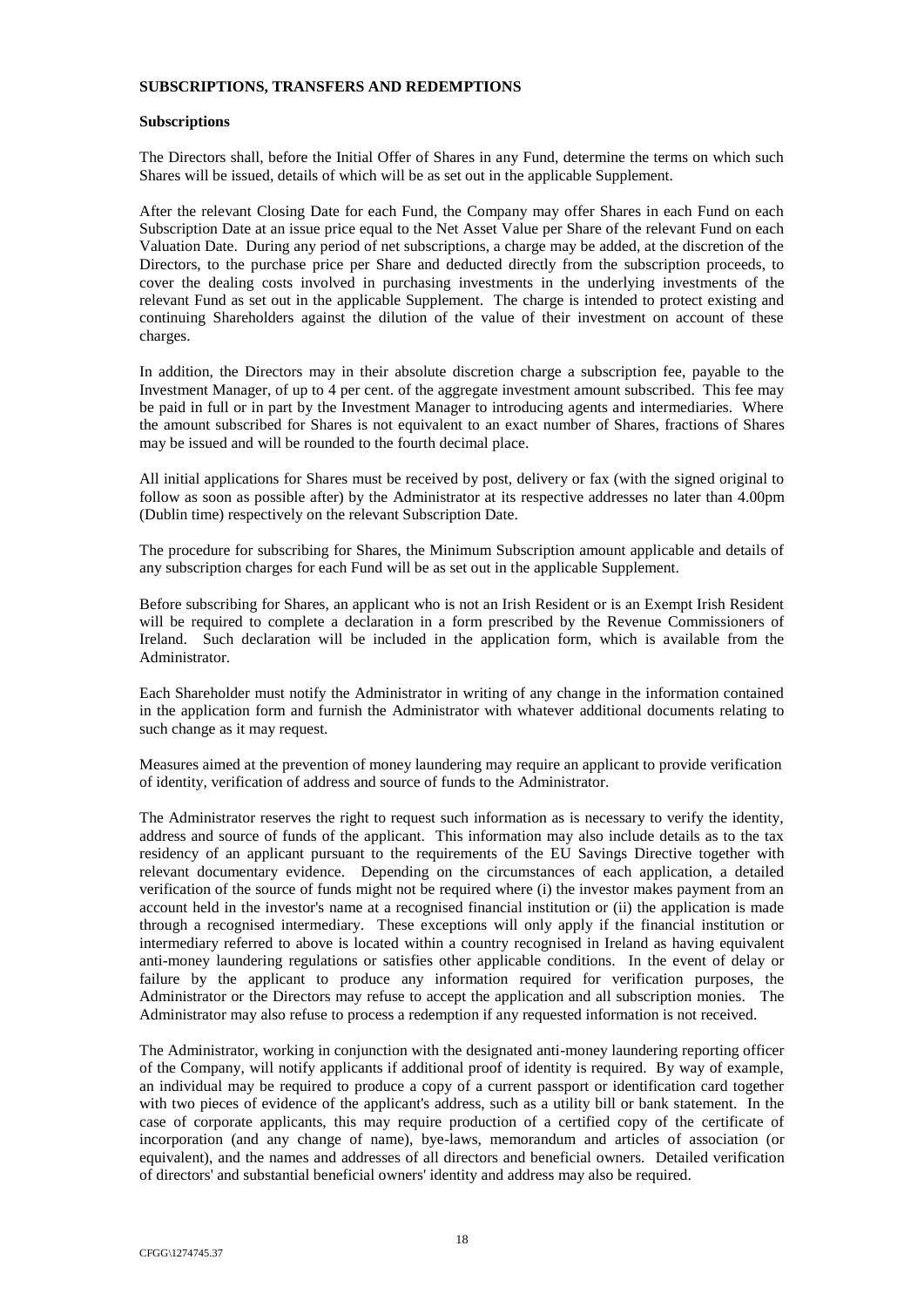Shares will not be issued until such time as the Administrator has received and is satisfied with all the information and documentation required to verify the identity, address and source of funds of the applicant. This may result in Shares being issued on a Subscription Date subsequent to the Subscription Date on which an applicant initially wished to have Shares issued to him/her. It is further acknowledged that the Administrator shall be held harmless by the applicant against any loss arising as a result of the failure to process the subscription if such information as has been requested by the Administrator has not been provided by the applicant.

Shares will be issued in registered form. Contract notes will normally be issued within two Business Days of the determination of the Net Asset Value in respect of the relevant Subscription Date on which the application is being processed. Share certificates will not be issued. Investors will not be entered onto the register of Shareholders if they subscribe for less than the Minimum Subscription (or such other amount as the Directors have in their absolute discretion determined).

Shares will be issued upon: (i) fulfilment of the conditions for acceptable subscriptions; (ii) the provision of all relevant money laundering documentation; and (iii) receipt of cleared funds by the Company and the Administrator within three Business Days of the relevant Subscription Date and in accordance with the terms and conditions of the Prospectus and Supplements in force at the time of the subscription. Failure by the Company to receive cleared funds within three Business Days of the relevant Subscription Date will result in the cancellation of the allotted Shares. The Administrator will normally issue a contract note after the Shares have been issued and this will constitute a written confirmation of ownership of the Shares. Any gains or losses incurred by the Company as a result of any such cancellation shall be for the account of the relevant Fund. The Directors have discretion to accept settlement after the Closing Date, in the case of Shares allotted pursuant to the Initial Offer, and after the relevant Valuation Date, in the case of Shares allotted on a subsequent Subscription Date, in order to deal with any contingencies which may arise in the transfer of subscription monies.

Investors will be required to agree to indemnify and hold harmless the Company, the Directors, the Investment Manager, the Administrator and the Depositary for any losses, costs or expenses incurred by them as a result of the failure or default of the investor to transmit subscription monies in immediately available funds to the account of the Company within the time specified in the applicable Supplement. Payment in respect of subscriptions which are received in advance of the relevant Subscription Date will be held as an asset of the Company and the investor will rank as a general creditor of the Company in respect of such payment until the relevant Subscription Date, at which time the Shares will be issued and the investor will become a Shareholder in the Company.

In addition, the Directors or the Administrator will refuse to process a redemption request until proper information has been provided including any relevant money laundering documentation. The Company or the Administrator will refuse to remit the redemption proceeds where there is any delay whatsoever by the Shareholder in producing the requested information. In such circumstances, the proceeds of that redemption, or any dividends payable to the Shareholder, shall remain an asset of the Company and the Shareholder will rank as a general creditor of the Company until such time as the Company or the Administrator has verified the Shareholder's identity to its satisfaction, following which redemption proceeds, or any dividends payable to the Shareholder, will be released.

The Directors may, in their absolute discretion, accept payment for Shares by a transfer *in specie* of assets, the nature of which would qualify as investments of a Fund in accordance with the investment policy and restrictions of the relevant Fund and the value of which (including the Net Asset Value per Share, thereof) shall be determined by the Administrator, having consulted with the Investment Manager and the Depositary, in accordance with the valuation principles governing the Company and applicable law. The Directors and the Depositary will also ensure that the number of Shares issued in respect of any such *in specie* transfer will be the same amount which would have fallen to be allotted for settlement in cash. Any prospective investor wishing to subscribe for Shares by a transfer *in specie* of assets will be required to comply with any administrative and other arrangements (including any warranties to the Company in relation to the title of such assets being passed to the Depositary, if applicable) for the transfer specified by the Depositary and the Administrator. In addition, the Directors must ensure that any assets transferred will be vested with the Depositary on behalf of the Company. The Directors and the Depositary must be satisfied that any such *in specie* transfer will not result in any material prejudice to existing Shareholders.

The Directors may, in their absolute discretion, reject any application for Shares in full or in part. Amounts paid to the Company in respect of subscription applications which are rejected (or, in the case of applications which are not accepted in full, the balance of the amount paid) will be returned to the applicant at his/her own risk and expense without interest.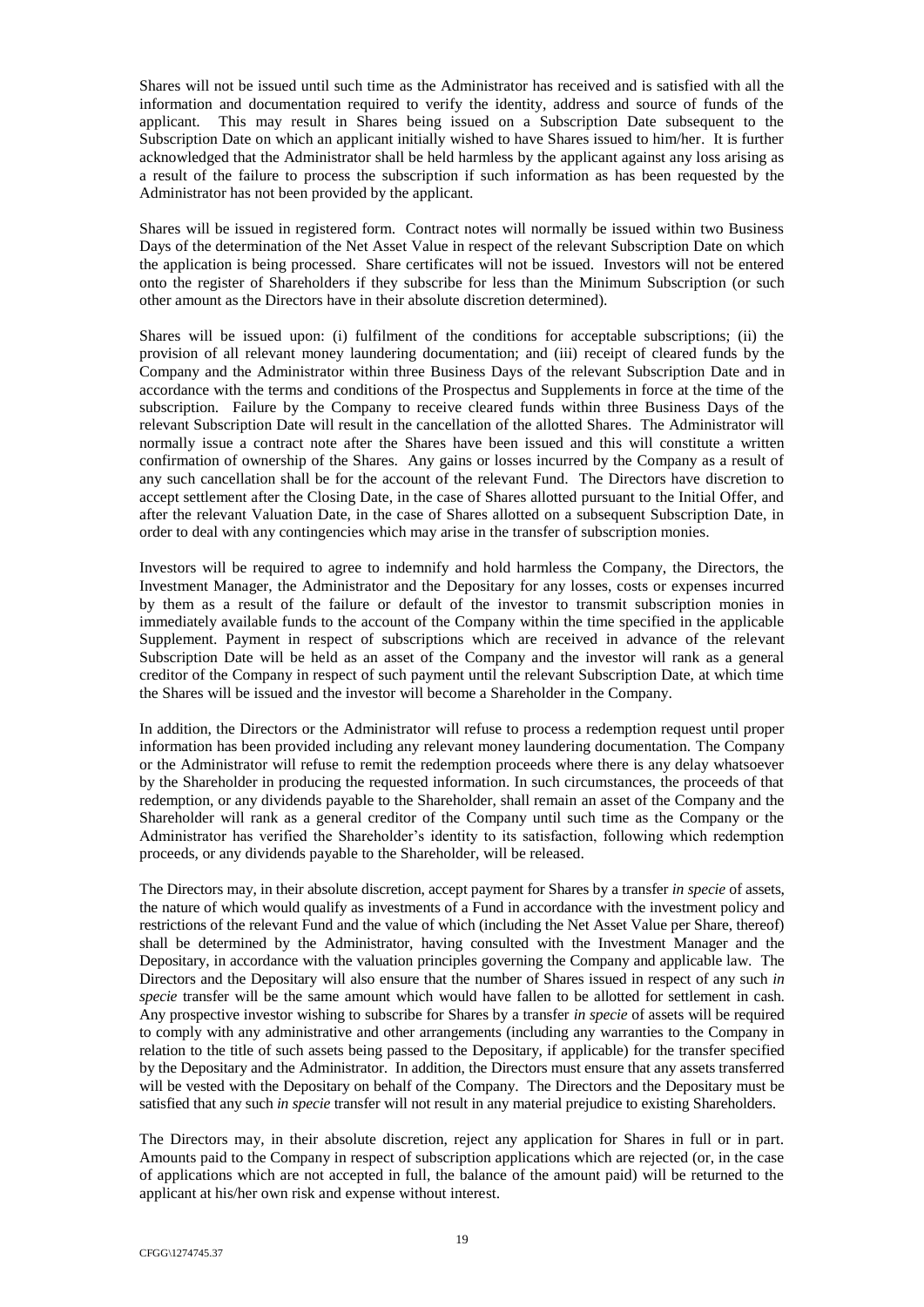The Company may temporarily borrow an amount equal to a subscription, subject to a Fund's borrowing limits, and invest the amount borrowed in accordance with the investment objective and policies of a Fund. Once the required subscription monies have been received, the Company will use this to repay the borrowings. In the event of any delay in the settlement of the investor's subscription monies, the Company reserves the right to charge that Shareholder for any interest or other costs incurred by the Company as a result of this borrowing. If the Shareholder fails to reimburse the Company for those charges, the Company will have the right to sell all or part of the investor's holdings of Shares in the Fund in order to meet those charges and/or to pursue that Shareholder for such charges**.**

### <span id="page-34-0"></span>**Transfers**

The transferor shall be deemed to remain the holder of any Shares that it proposes to transfer until the name of the transferee is entered in the Company's register of members in respect of those Shares. In respect of the Shares, each transferee will be required to provide the same information, representations and warranties to the Company and the Administrator as are required from any applicant for Shares.

The Company will be required to account for tax on the value of the Shares transferred at the applicable rate unless it has received from the transferor a declaration in the prescribed form confirming that the Shareholder transferring its Shares is not an Irish Resident or is an Exempt Irish Resident. The Company and the Administrator reserve the right to redeem such number of Shares held by a transferor as may be necessary to discharge the tax liability arising. The Company and the Administrator reserve the right to refuse to register a transfer of Shares until it receives a declaration as to the transferee's status and residency in the form prescribed by the Revenue Commissioners of Ireland.

### <span id="page-34-1"></span>**Redemptions**

After the relevant Closing Date for each Fund, the Company may accept requests for redemptions on each Redemption Date at a price equal to the Net Asset Value per Share of the relevant Fund on such Redemption Date.

Requests for redemption may be made by post, delivery or fax to the Administrator for on a completed redemption request (which is available on request from the Administrator) so as to be received by no later than 4.00pm (Dublin time) on the relevant Redemption Date on which the Shares are to be redeemed. Redemption requests must be sent to the Administrator to be received no later than 4.00pm.

During any period of net redemptions, the redemption price per Share may be reduced, at the discretion of the Directors, by a charge in respect of each Fund to cover the dealing costs involved in redeeming investments in the underlying investments of the relevant Fund as set out in the applicable Supplement. The charge is intended to protect existing and continuing Shareholders against the dilution of the value of their investment on account of these charges.

The procedure for redeeming Shares and details of any redemption charges will be as set out in the applicable Supplement.

Redemption requests may be sent by post or facsimile but redemption proceeds will not be remitted until the Administrator has received the original application form in respect of an applicant's first investment and all relevant money laundering documentation and supporting documentation. Redemption requests will only be processed where payment is made to a bank account on record. In addition, the Administrator or the Directors will refuse to process a redemption request until proper information has been provided. Any amendments to a Shareholder's registration details or payment instructions will only be effected upon receipt of original documentation by the Administrator.

The Company and the Administrator will be required to withhold tax on redemption monies at the applicable rate unless it has received from the Shareholder a declaration as to status and residency in the form prescribed by the Revenue Commissioners of Ireland confirming that the Shareholder is either (i) not an Irish Resident, or (ii) an Exempt Irish Resident, in each case in respect of whom it is not necessary to deduct tax.

The Directors have the power to pay redemption proceeds *in specie*, provided that the Directors and the Depositary are satisfied that the terms of any exchange shall not be such as are likely to result in any material prejudice to any remaining Shareholders. Subject to the agreement of the relevant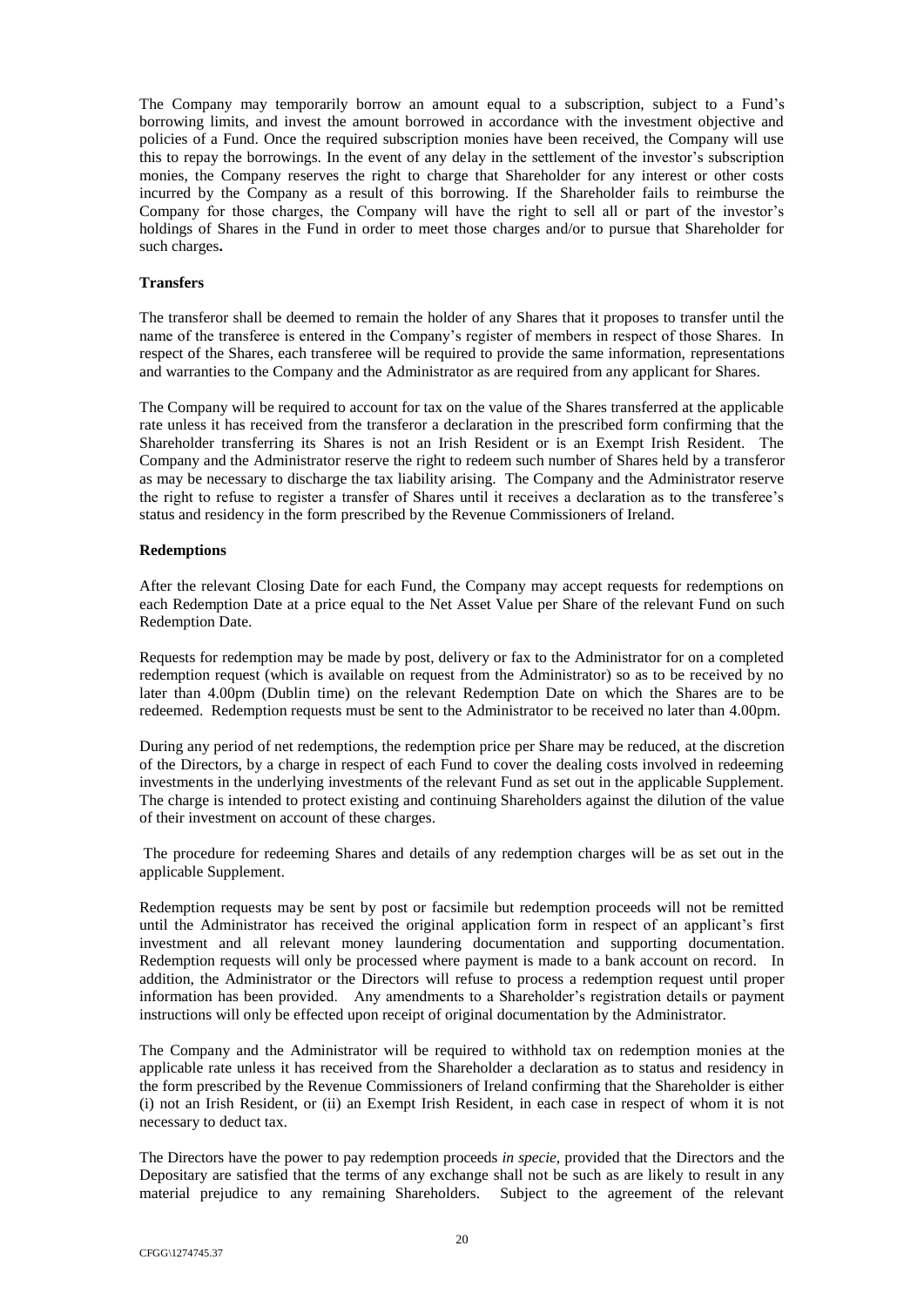Shareholder, any such *in specie* redemption must be made on such terms and conditions as the Directors may specify, to such Shareholder of assets equalling the aggregate redemption price (or together with any such cash payment when aggregated with the value of the assets being redeemed are equal to such redemption price). Where redemption of Shares is to be satisfied by an *in specie* redemption of assets held by the Company, the Depositary shall transfer such assets as the Directors shall direct and the Depositary has approved to the Shareholder as soon as practicable after the relevant Subscription Date. All costs and risks of such redemption shall be borne by such Shareholders. Shares redeemed shall be deemed to cease to be in issue at the close of business on the relevant Redemption Date in respect of the redemption and such redeemed Shares shall be cancelled.

## <span id="page-35-0"></span>**Conversion of Shares**

With the consent of the Directors, a Shareholder may convert Shares of one Fund into Shares of another Fund or, Shares of one class within a Fund into Shares of another class within the same Fund on giving three days' notice to the Administrator in such form as the Administrator may require. The conversion is effected by arranging for the redemption of Shares of one Fund, converting the redemption proceeds into the currency of another Fund, and subscribing for the Shares of the other Fund with the proceeds of the currency conversion. No conversion fee will be levied. During the period between the determination of the Net Asset Value applicable to the Shares being redeemed and the subscription for Shares, the Shareholder will not be the owner of, or be eligible to receive dividends with respect to, either the Shares which have been redeemed or the Shares being acquired.

Conversion will take place in accordance with the following formula:-

| <b>NSH</b> | - | OSH x RP  |
|------------|---|-----------|
|            |   | <b>SP</b> |

where:-

| <b>NSH</b> | $=$ | the number of Shares which will be issued in the new Fund;                                                      |
|------------|-----|-----------------------------------------------------------------------------------------------------------------|
| <b>OSH</b> | $=$ | the number of the Shares to be converted;                                                                       |
| RP         | $=$ | the Net Asset Value of the Shares to be converted after deducting the redemption fee,<br>if any; and            |
| <b>SP</b>  | $=$ | the issue price of Shares in the new Fund on that Business Day after deducting the<br>subscription fee, if any. |

If NSH is not a whole number of Shares the Administrator reserves the right to issue fractional Shares in the new Fund or to return the surplus arising to the Shareholder seeking to convert the Shares.

A Shareholder is not required to submit a new application form for the purchase of Shares in connection with a conversion.

# <span id="page-35-1"></span>**Deferral of Redemptions**

The Directors may, in their absolute discretion, limit the number of Shares that can be redeemed on any one Redemption Date to 10 per cent. of the Net Asset Value of the applicable Fund. In this event, the limitation will apply pro rata so that all Shareholders wishing to have their Shares redeemed on that Redemption Date redeem the same proportion of such Shares, and Shares not redeemed will be carried forward for redemption on the next Redemption Date and all following Redemption Dates (in relation to which the Company will carry out the same procedure as described herein, i.e. the Company shall treat the redemption requests as if they were received on each subsequent Redemption Date until all the Shares to which the original request related have been redeemed and the original request has been satisfied in full). If requests for redemption are so carried forward, the Administrator will inform the Shareholders affected. Redemption requests carried forward will be treated pro-rata with redemption requests received in respect of subsequent Redemption Dates.

# <span id="page-35-2"></span>**Compulsory Redemptions**

The Directors may compulsorily redeem or transfer any holding of Shares if it comes to their attention that those Shares are being held directly or beneficially by any person who he is not entitled to apply for Shares as described more fully in the section headed "Investor Restrictions" below. The Directors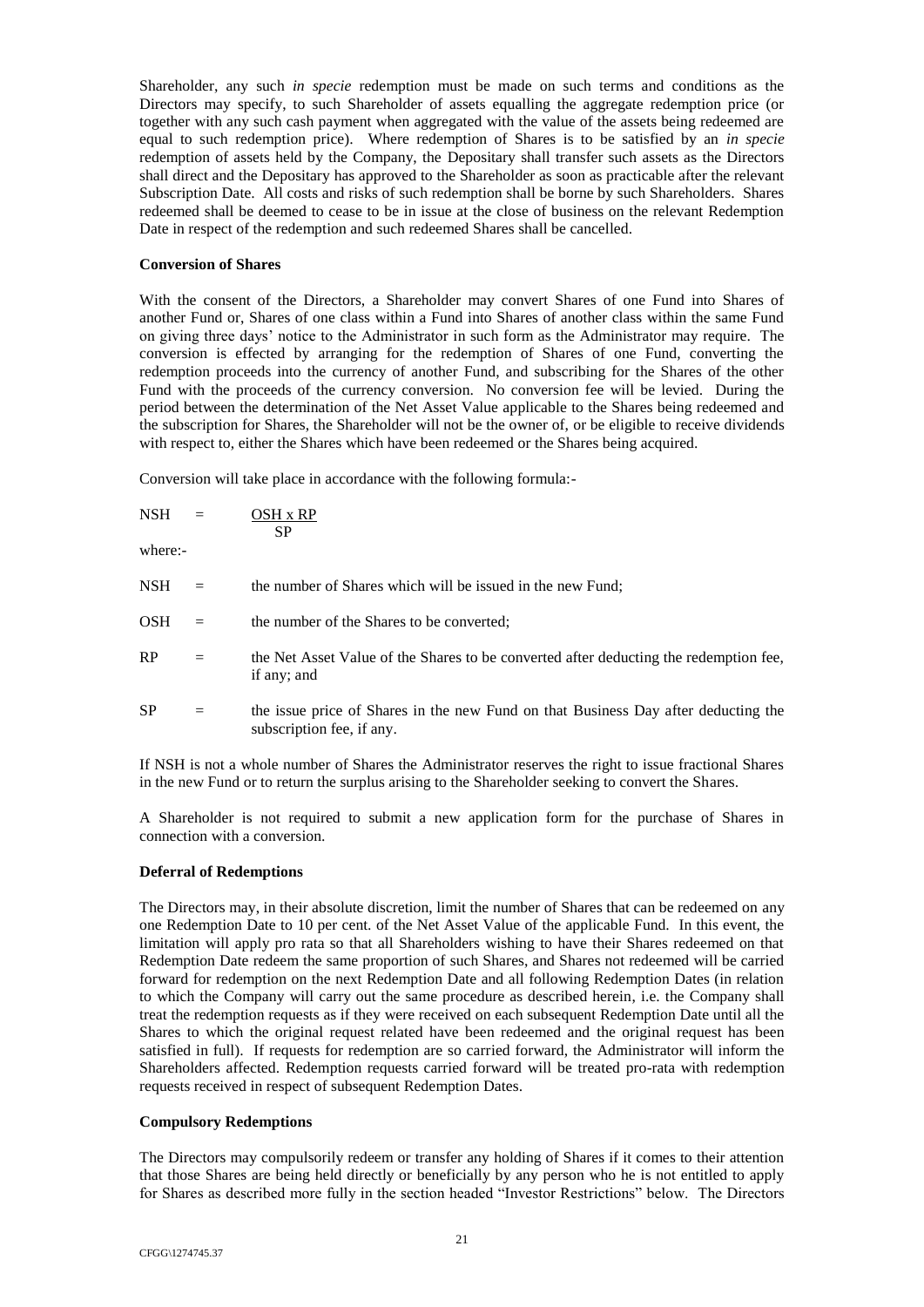also reserve the right to the compulsory redemption of all Shares held by a Shareholder if the aggregate Net Asset Value of the Shares held by the Shareholder is less than the Minimum Holding specified in the applicable Supplement. Prior to any compulsory redemption of Shares, the Directors will notify the Shareholder in writing and allow such Shareholder thirty days to purchase additional Shares to meet this minimum holding requirement.

### <span id="page-36-0"></span>**Suspension of Subscriptions, Transfers, Conversions and Redemptions**

Subscriptions, transfers, conversions and redemptions for any Fund will be suspended for as long as the calculation of the Net Asset Value of that Fund is suspended as more fully described in the section headed "Valuation - Suspension of Valuation" on page [27.](#page-41-0)

Any applications for subscriptions, transfers, conversions and redemptions for a Fund will be considered on the first Subscription Date or Redemption Date, as applicable, following the termination of a suspension.

# <span id="page-36-1"></span>**Investor Restrictions**

Potential investors should note that restrictions apply regarding the types of persons to whom Shares may be issued and transferred for the purpose of ensuring that no Shares are held by any person or persons:-

- (i) in breach of the law or requirements of any country or governmental authority; or
- (iii) in circumstances (whether directly or indirectly affecting such person or persons and whether taken alone or in conjunction with any other person or persons, connected or not, or any other circumstance appearing to the Directors and the Administrator to be relevant) where, in the opinion of the Directors and the Administrator, such holding might result in taxation, legal, pecuniary, regulatory or material administrative disadvantage to the Company or its Shareholders as a whole.

## <span id="page-36-2"></span>**Abusive Trading Practices**

Excessive, short-term (or market timing) or other abusive trading practices may disrupt portfolio management strategies and harm Fund performance. To minimise harm to a Fund and its Shareholders, the Directors, working in conjunction with the designated anti-money laundering reporting officer, reserves the right to reject any subscription (including any transfer) from any investor whom it believes has a history of abusive trading or whose trading, in its judgement, has been or may be disruptive to a Fund. In making this judgement, the Directors may consider trading done in multiple accounts under common ownership or control.

### <span id="page-36-3"></span>**Investor Money**

In connection with the processing of subscriptions, redemptions, distributions or other relevant payments to or from investors or Shareholders, there may established or operated by the Company one or more umbrella fund cash accounts. No investment or trading will be effected on behalf of the Company or any of its Funds in respect of the cash balances on such account(s). Any balances on any such account(s) shall belong to the Company or the relevant Fund and are not held on trust on behalf of any investors or Shareholders or any other persons.

Cash subscriptions received in advance of the relevant Subscription Date will be recorded as an asset of the relevant Fund represented by a cash balance on the umbrella fund cash account until the relevant Subscription Date, at which time the Shares will be issued and the investor will become a Shareholder in the relevant Fund and the relevant cash balance will transfer to the Fund's own cash account. In respect of such subscription proceeds received in advance of the relevant Subscription Date and until such time as the Shares have been issued to the investor, in the event of the Company or the relevant Fund becoming insolvent, the investor will rank as a general unsecured creditor of the relevant Fund in respect of such subscription proceeds.

Should the Company be unable to issue Shares to an investor who has paid the requisite subscription amount to the Company but has yet to provide the Company or the Administrator with all requisite information or documentation in order to verify the investor's identity, the Depositary shall ensure that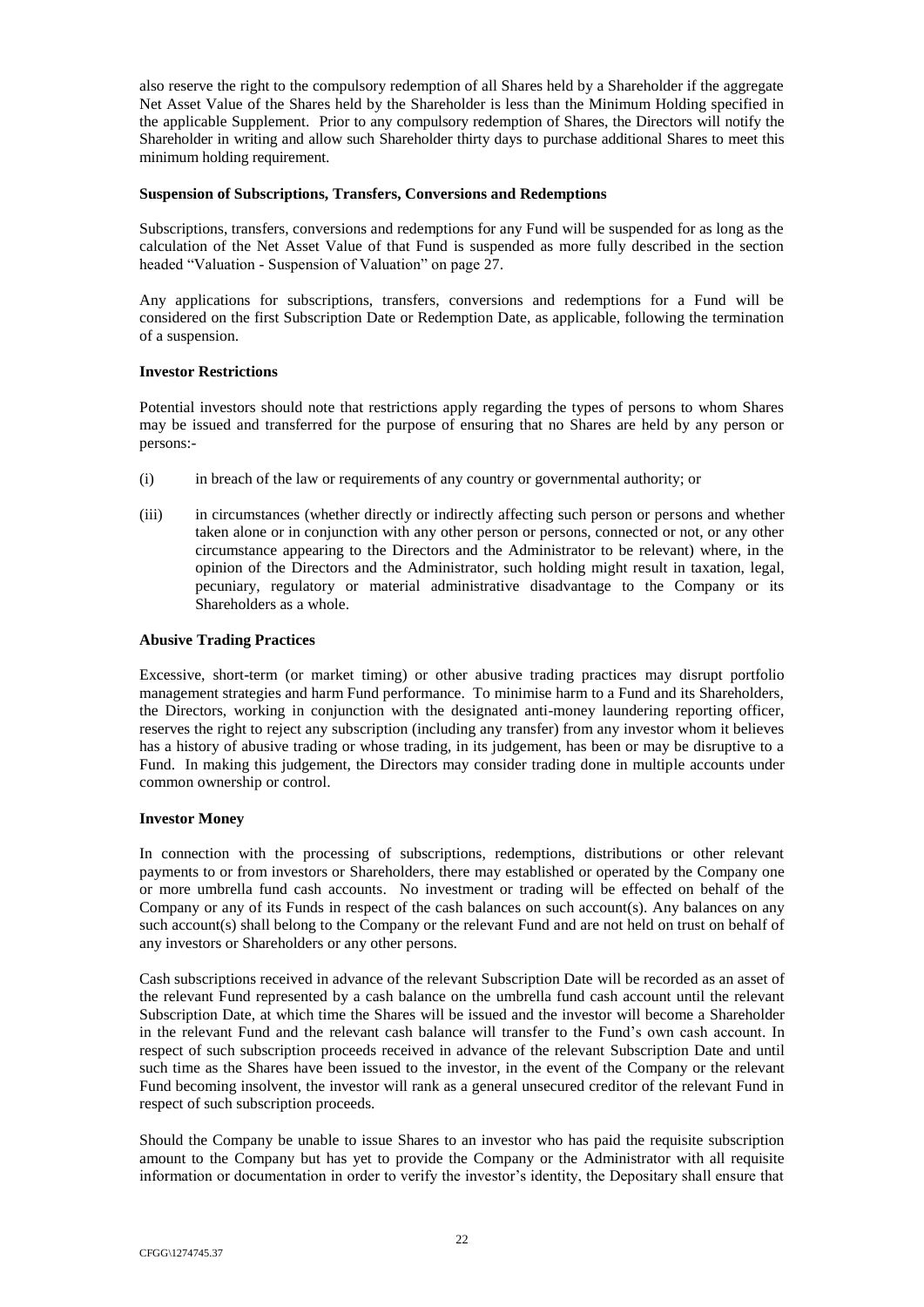in the event that such subscription proceeds cannot be applied, it will return such subscription proceeds to the relevant investor within five working days.

The Company may temporarily borrow an amount equal to a subscription, subject to a Fund's borrowing limits, and invest the amount borrowed in accordance with the investment objective and policies of the Fund. Once the required subscription monies have been received, the Company will use this to repay the borrowings. In the event of any delay in the settlement of the investor's subscription monies, the Company reserves the right to charge that Shareholder for any interest or other costs incurred by the Company as a result of this borrowing. If the Shareholder fails to reimburse the Company for those charges, the Company will have the right to sell all or part of the investor's holdings of Shares in the Fund in order to meet those charges and/or to pursue that Shareholder for such charges.

In respect of a dividend declared and owing to a Shareholder that is unable to be paid for any reason whatsoever, such as, for example, if the relevant Shareholder has not provided the requisite information or documentation to the Company or the Administrator, such dividend amount will be held as an asset of the relevant Fund in cash in an umbrella fund cash account until such time as the reason for the Company or the Administrator being unable to pay the dividend amount to the relevant Shareholder has been addressed, at which point the Company or the Administrator shall pay the dividend amount to the Shareholder. In this regard, the relevant Shareholder should seek to promptly address the reason for the Company or the Administrator being unable to pay the dividend amount to the relevant Shareholder. In respect of such dividend amounts that are unable to be paid and until such time as such dividend amount has been paid to the Shareholder, in the event of the Company or the relevant Fund becoming insolvent, the Shareholder will rank as a general unsecured creditor of the Company or relevant Fund in respect of such a dividend amount.

In respect of a redemption request, the Company or the Administrator may refuse to remit the redemption proceeds until such time as the Shareholder has provided the requisite information or documentation to the Company or the Administrator, as requested by the Company or the Administrator from time to time. In such circumstances, the Administrator will process the redemption request received by the Shareholder, at which point in time the Shareholder will no longer be considered a Shareholder of the relevant Fund and the proceeds of that redemption shall be held as an asset of the relevant Fund in cash in an umbrella fund cash account until such time as the Company or the Administrator has received all requisite information or documentation and has verified the Shareholder's identity to its satisfaction, following which the redemption proceeds will be released. In this regard, the relevant Shareholder should seek to promptly address the reason for the Company or the Administrator being unable to pay the redemption proceeds to the relevant Shareholder. In respect of such redemption proceeds that are unable to be paid and until such time as the redemption proceeds have been released to the investor, in the event of the Company or the relevant Fund becoming insolvent, the investor will rank as a general unsecured creditor of the Company or relevant Fund in respect of such redemption proceeds.

### **VALUATION**

### <span id="page-37-0"></span>**Net Asset Value**

The Net Asset Value of the Company and of each Fund or of each class of Shares, as the case may be, will be calculated by the Administrator at the relevant Valuation Point for each Valuation Date in accordance with the principles more fully described in the section headed "Valuation Principles" below.

The Net Asset Value of each Fund is, as at any Valuation Point, the aggregate value of the assets attributable to each Fund (including, without limitation, any unamortised expenses) less the aggregate liabilities attributable to each Fund (including, without limitation, its accrued expenses including any Performance Fee accrual and such amount in respect of contingent or projected expenses as the Directors consider fair and reasonable). The Net Asset Value per Share in each Fund will be calculated by dividing the Net Asset Value of such Fund by the number of Shares in issue in respect of that Fund.

Where a Fund is made up of more than one class of Shares, the Net Asset Value of each class of Shares will be calculated by determining that part of the Net Asset Value of each Fund attributable to each such class of Shares and dividing this value by the number of Shares of that class in issue to the nearest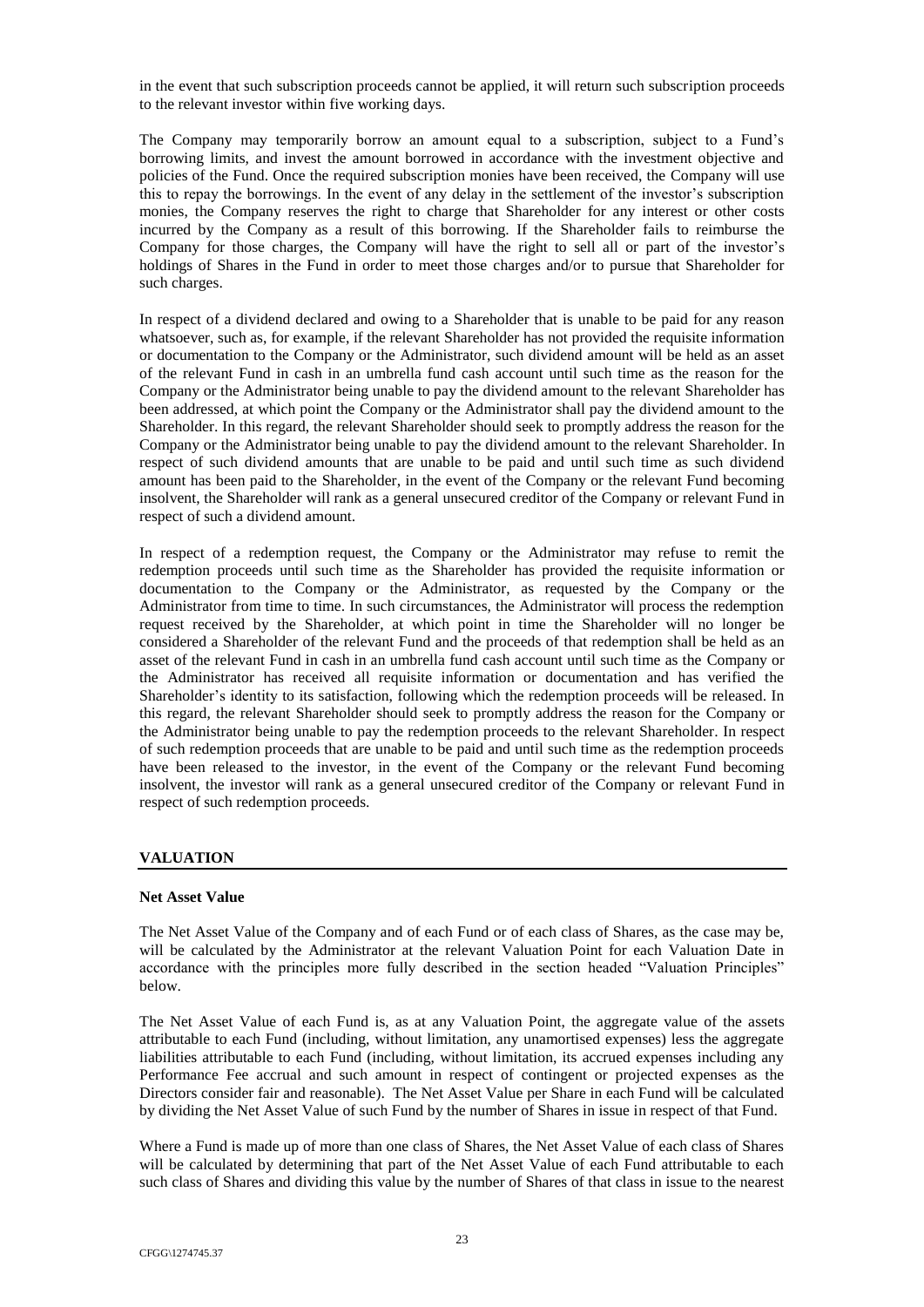four decimal places to give the Net Asset Value per Share. Any increase or decrease in the Net Asset Value of each Fund will be allocated between the Share classes based on their pro rata Net Asset Values. The Net Asset Value of Share classes denominated in currencies other than the base currency of a Fund will be calculated using the relevant exchange rate prevailing at the relevant Valuation Point.

Where classes of Shares denominated in different currencies are created within the Fund and currency hedging transactions are entered into in order to hedge any relevant currency exposure, such transactions will be clearly attributable to a specific Share class and any costs and gains/losses of the hedging transactions will accrue solely to the relevant class of Shares. Furthermore, no currency Share class may be leveraged as a result of using such currency hedging transactions. Any currency hedging will be limited to 100% of the Net Asset Value attributable to each class of Shares. The costs and gains/losses of the hedging transactions will accrue solely to the relevant class of Shares. This strategy may substantially limit Shareholders of the class of Shares from benefiting if the class currency falls against the base currency and/or the currency in which the assets of a Fund are denominated.

The Net Asset Value per Share will increase or decrease in accordance with profits earned or losses incurred by the Company.

## <span id="page-38-0"></span>**Allocation of Assets and Liabilities**

The Articles of Association require the Directors to establish separate Funds in the following manner:

- (a) the proceeds from the issue of each Share shall be applied in the books and records of a Fund established for that Share, and the assets less the liabilities plus income less expenditure attributable thereto shall be applied to such Fund subject to the provisions of the Articles of Association;
- (b) where any asset is derived from another asset (whether cash or otherwise), the derived asset shall be applied to the same Fund as the assets from which it was derived and on each revaluation of an asset the increase or diminution in value shall be applied to the relevant Fund;
- (c) in the case of any asset which the Directors do not consider as attributable to a particular Fund, the Directors shall have discretion, subject to the approval of the Depositary, to determine the basis upon which any such asset shall be allocated between Funds and the Directors shall have the power at any time, subject to the approval of the Depositary, to vary such basis provided that the approval of the Depositary shall not be required in any such case where the asset is allocated between all Funds pro rata to their net asset values at the time when the allocation is made; and
- (d) the Directors shall have the discretion, subject to the approval of the Depositary, to determine the basis upon which any liability (which, without limitation, may include all operating expenses of the Company such as stamp duties, taxes, brokerage or other expenses of acquiring and disposing of investments, the fees and expenses of the auditors and legal advisers, the costs of printing and distributing reports, accounts and any Prospectus, publishing prices and any relevant registration fees, etc.) shall be allocated between Funds (including conditions as to the subsequent re-allocation thereof if circumstances so permit) and shall have the power at any time and from time to time to vary such basis, provided that the approval of the Depositary shall not be required in any such case where a liability is allocated between the Funds pro rata to their Net Asset Values.

# <span id="page-38-1"></span>**Valuation Principles**

The Net Asset Value for each class of Shares shall be determined separately by reference to the Fund appertaining to that class of Shares and to each such determination the following provisions shall apply:-

- (1) The Net Asset Value of each Fund shall be determined and shall be equal to the value as at the relevant Valuation Point of all the assets, less all the liabilities, of that Fund.
- (2) The assets of a Fund shall be deemed to include:-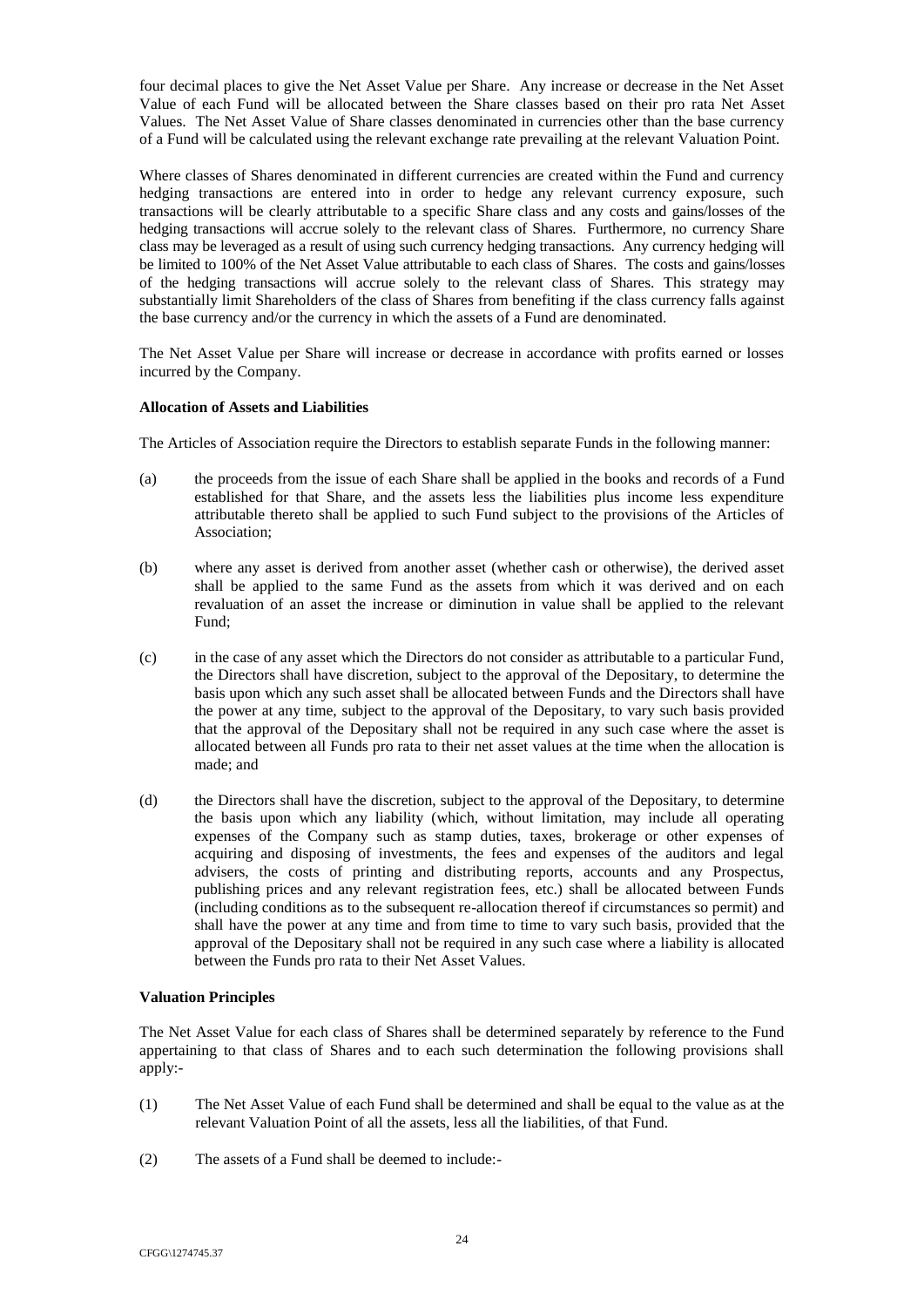- (a) all cash in hand, on loan or on deposit, or on call including any interest accrued thereon;
- (b) all bills, demand notes, promissory notes and accounts receivable;
- (c) all bonds, certificates of deposit, shares, stock, units in collective investment schemes, debentures, debentures stock, subscription rights, warrants, options and other investments and securities owned and contracted for, (other than rights and securities issued by it);
- (d) all stock and cash dividends and cash distributions which the Directors consider will be received by the Company in respect of a Fund but which have not yet been received by it but have been declared payable to stockholders of record on a date before the day as of which the assets are being valued;
- (e) all interest accrued on any interest-bearing securities forming part of a Fund; and
- (f) all prepaid expenses including dividends receivable by the Company relating to that Fund and a proportion of any prepaid expenses relating to the Company generally, such prepaid expenses to be valued and defined from time to time by the Directors.
- (3) Any expense or liability of the Company may be amortised over such period as the Directors (with the approval of the Auditors) may determine (and the Directors may at any time and from time to time determine with the approval of the Auditors to lengthen or shorten any such period), and the unamortised amount thereof at any time shall also be deemed to be an asset of the Company.
- (4) Assets shall be valued as follows:-
	- (a) deposits shall be valued at their principal amount plus accrued interest from the date on which the same was acquired or made;
	- (b) investments or assets listed, quoted or dealt in on a Recognised Market, save as otherwise herein provided, shall be valued at the Valuation Point in each case being the latest mid-market price (being the average of the bid and offer prices) on the Recognised Market on which these assets are traded or admitted for trading (being the Recognised Market which is the sole or in the opinion of the Directors the principal Recognised Market on which the investment in question is listed, quoted or dealt in). If, in the sole opinion of the Directors, the dealing price (which will be the latest mid-market price) for the assets, calculated as at the Valuation Point is not representative of the value of the assets, the value will be the probable realisation value, estimated with care and in good faith by such competent person as may be appointed by the Directors and approved for the purpose by the Depositary;
	- (c) exchange traded futures and options contracts (including index futures) shall be valued at the settlement price as determined by the market in question. If such market price is not available, the value shall be the probable realisation value estimated by an independent party appointed by the Directors and approved for the purpose by the Depositary. Off-exchange derivative contracts shall be valued by the counterparty on a daily basis. The valuation must be approved or verified weekly by a third party who is independent of the counterparty and who is appointed by the Directors and approved for the purpose by the Depositary. Forward exchange contracts shall be valued by reference to the price at which a new forward contract of the same size and maturity could be undertaken. As foreign exchange hedging may be utilised for the benefit of a particular type of Share within a Fund, its costs and related liabilities and/or benefits shall be for the account of that Share type only. Accordingly, such costs and related liabilities and/or benefits will be reflected in the Net Asset Value per Share for Shares of any such type;
	- (d) securities quoted, listed or normally dealt in on more than one market, the Directors or their delegate shall adopt as the value thereof the relevant price on the market which, in their opinion, provides the principal market for such securities;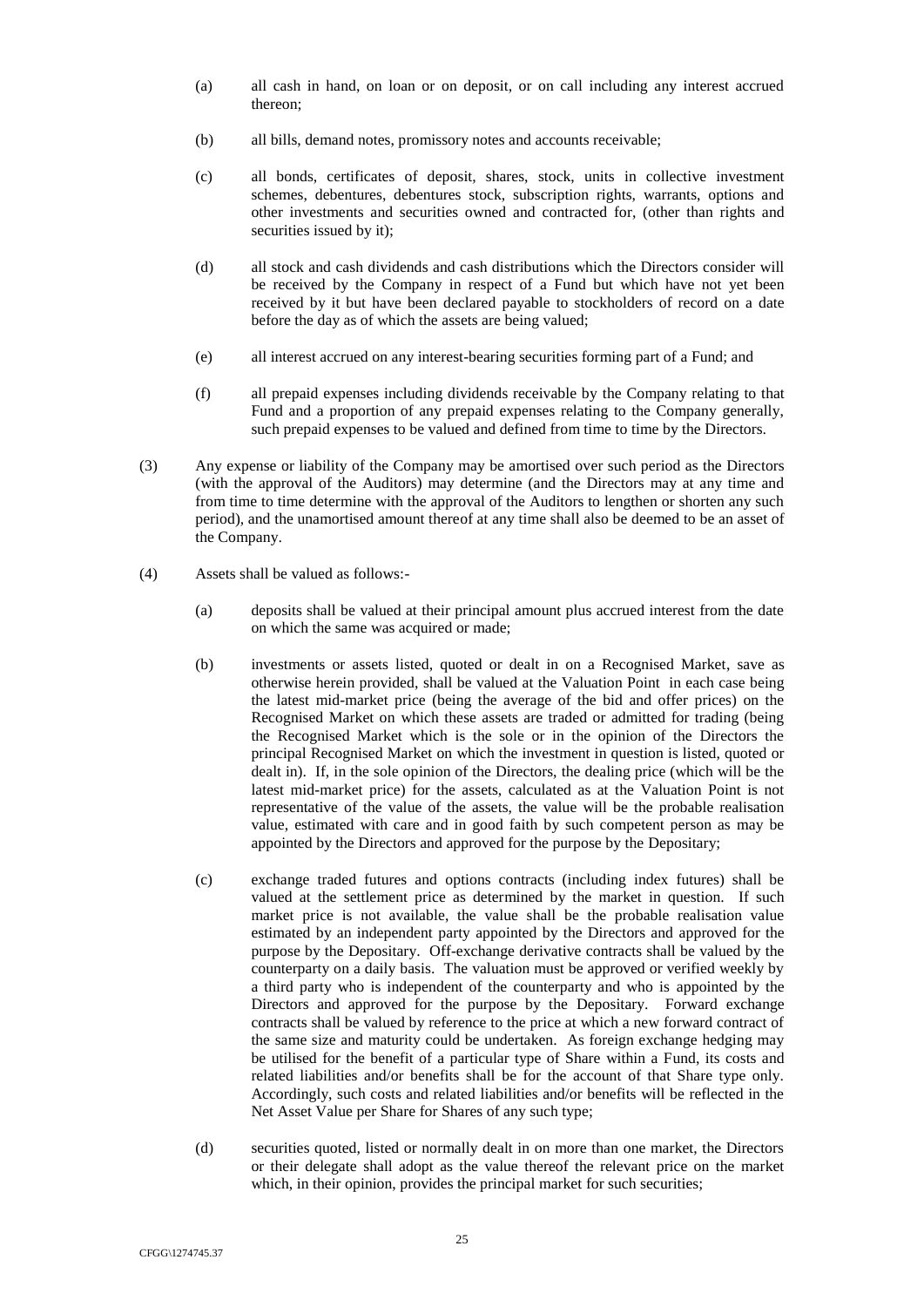- (e) at any time when dealing prices are not available in respect of assets listed, quoted or dealt in on a Recognised Market in each case on the Recognised Market on which these assets are traded or admitted for trading (being the Recognised Market which is the sole or in the opinion of the Directors or their delegate the principal Recognised Market on which the investment in question is listed, quoted or dealt in), the value of the assets will be the probable realisation value estimated with care and in good faith by such competent person as may be appointed by the Directors and approved for the purpose by the Depositary;
- (f) any investments or assets not listed, quoted or dealt in on a Recognised Market shall be valued at the probable realisation value as determined with care and in good faith by such competent persons as may be appointed by the Directors and approved for the purpose by the Depositary;
- (g) securities listed or traded on a Recognised Market but acquired or traded at a premium or at a discount outside or off the relevant market may be valued, taking into account the level of premium or discount at the date of the valuation. The Depositary must ensure that the adoption of such a procedure is justifiable in the context of establishing the probable realisation value of the security;
- (h) cash shall be valued at face value (together with accrued interest to the relevant Valuation Date) unless, in the opinion of the Directors, any adjustment should be made to reflect the value thereof in the context of currency, marketability, dealing costs and/or such other considerations as are deemed relevant;
- (i) the value of units or shares or other similar participation in any Collective Investment Scheme shall be valued at the latest mid-market price or, if unavailable, the last available Net Asset Value as published by the Collective Investment Scheme; and
- (j) notwithstanding the foregoing, the Directors may permit some other method of valuation to be used for any particular asset if they consider that such valuation better reflects the fair value of that asset, such other method to be approved by the Depositary and the rational/methodologies used are clearly documented.
- (5) Currencies or values in currencies other than in the currency of designation of a particular Fund shall unless the Directors determine otherwise be converted or translated at the rate which the Investment Manager after consulting with, or in accordance with, the method approved by the Depositary may consider appropriate having regard (*inter alia*) to any premium or discount which may be relevant and to costs of exchange into the currency of designation of that Fund.
- (6) For the purpose of valuing the Company's assets as aforesaid the Directors may rely upon the opinions of any person(s) who appear to them to be competent to value assets by reason of any appropriate professional qualification or of experience of any relevant market.
- (7) The liabilities of a Fund shall be deemed to include all liabilities (including charges incurred on the acquisition and realisation of investments) and such operating expenses (that the Directors consider to be attributable to a particular Fund, and such amount as the Directors determine to provide in respect of contingent liabilities) of whatsoever kind and nature except liabilities represented by Shares in the Company. In determining the amount of such liabilities the Directors may calculate any liabilities on an estimated figure for yearly or other periods in advance and accrue the same in equal proportions over any such period. Where the Directors have created different classes of Shares within a Fund and have determined that each class will incur different levels of fees (the details of which shall be set out in the applicable Supplement for that Fund), the Administrator shall adjust the Net Asset Value per class in order to reflect such different levels of fees payable in respect of each class.
- (8) The Net Asset Value of each Fund may be certified by a Director of the Company or by any other person authorised to give such certificate by the Directors and any such certificate shall be binding and conclusive as to the Net Asset Value of such Fund in the absence of manifest error.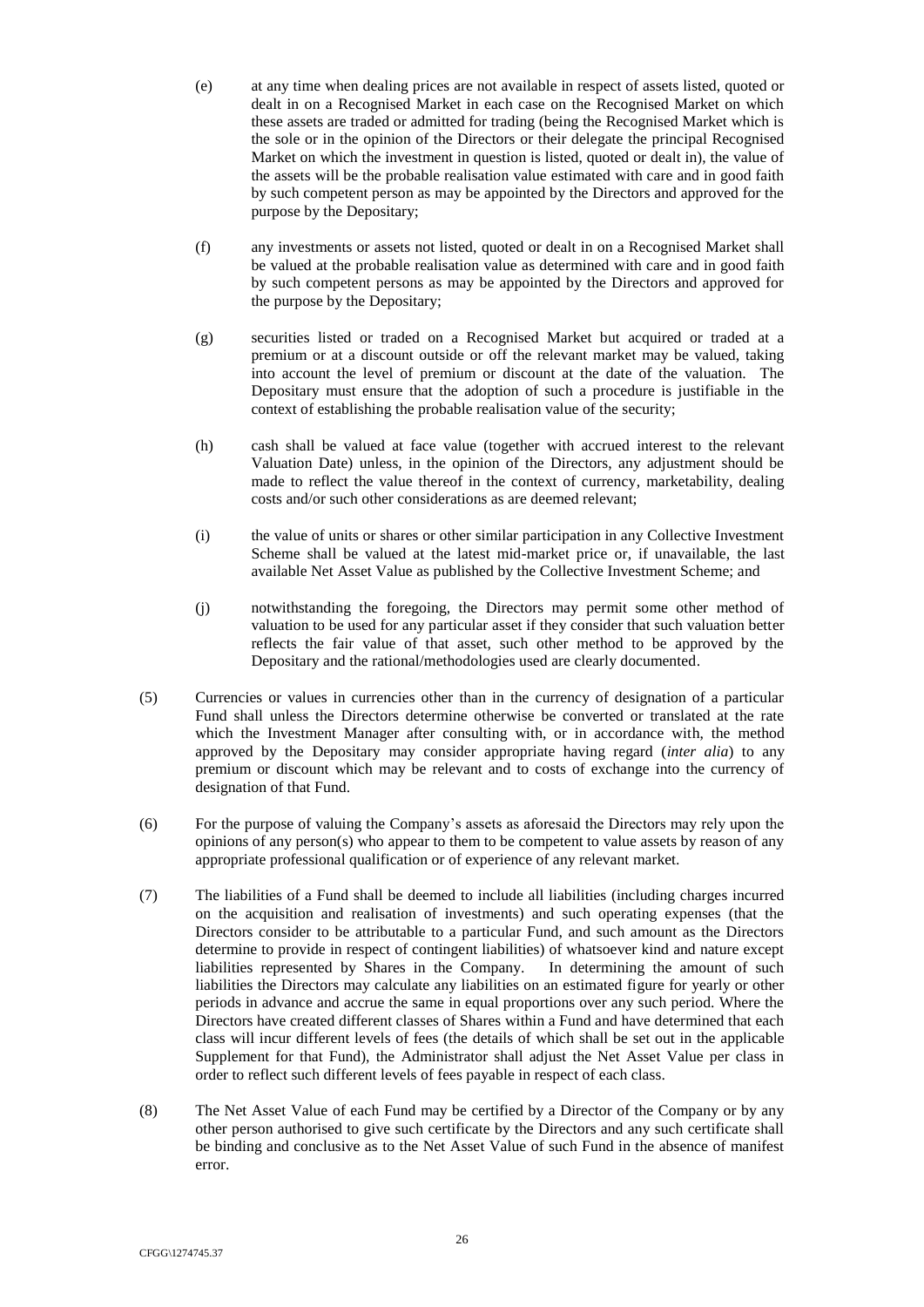(9) Any increase or decrease in the Net Asset Value of each Fund is attributed to the different classes of Shares within each Fund based on their respective pro-rata closing Net Asset Values. The Net Asset Value attributed to each class is then divided by the number of Shares of the relevant class in issue to give the Net Asset Value per Share of each class of Share of that Fund.

In calculating the Net Asset Value, the Administrator will not be responsible for the accuracy of financial data, opinions or advice furnished to it by the Investment Manager or its delegates, the Company, the Company's agents and delegates including an external valuer, market makers and/or independent third party pricing services. The Administrator may accept, use and rely on prices provided to it by the Company or its delegates or other agreed independent third party pricing services for the purposes of determining the Net Asset Value and is not liable to the Company, the Depositary, an external valuer, any Shareholder or any other person in so doing by reason of any error in the calculation of the Net Asset Value resulting from any inaccuracy in the information provided by the Company, its delegates, an external valuer or other independent third party pricing services or its delegates that the Administrator is directed to use by the Company or an external valuer in accordance with the Company's valuation policy. The Administrator has not been retained to act as the Company's external valuer or independent valuation agent.

## <span id="page-41-0"></span>**Suspension of Valuation**

The Directors may at any time temporarily suspend the calculation of the Net Asset Value of the Company or any Fund during:-

- (a) any period when any of the principal markets or stock exchanges on which a substantial part of the investments of the relevant Fund are quoted is closed, otherwise than for ordinary holidays, or during which dealings thereon are restricted or suspended;
- (b) any period when, as a result of political, economic, military or monetary events or any circumstances outside the control, responsibility and power of the Directors, disposal or valuation of a substantial part of the investments of the relevant Fund is not reasonably practicable without this being seriously detrimental to the interests of the Shareholders in the relevant Fund or if, in the opinion of the Directors, the Net Asset Value of the relevant Fund cannot be fairly calculated; or
- (c) any breakdown in the means of communication normally employed in determining the value of the investments of the relevant Fund or when for any reason the current prices on any market of a substantial part of the investments of the relevant Fund cannot be promptly and accurately ascertained.

Any such suspension will be notified to the Central Bank (for each class of Shares) immediately and, where possible, all reasonable steps will be taken to bring any period of suspension to an end as soon as possible.

# <span id="page-41-1"></span>**Publication of the Net Asset Value**

The Net Asset Value per Share of each Fund as calculated for each Valuation Point will be published daily on the Investment Manager's website www.merrion-capital.com and such other media as the Directors may from time to time determine. The Net Asset Value per Share will be available from the Administrator. Such information is published for information only; it is not an invitation to subscribe for, redeem or convert Shares at that Net Asset Value.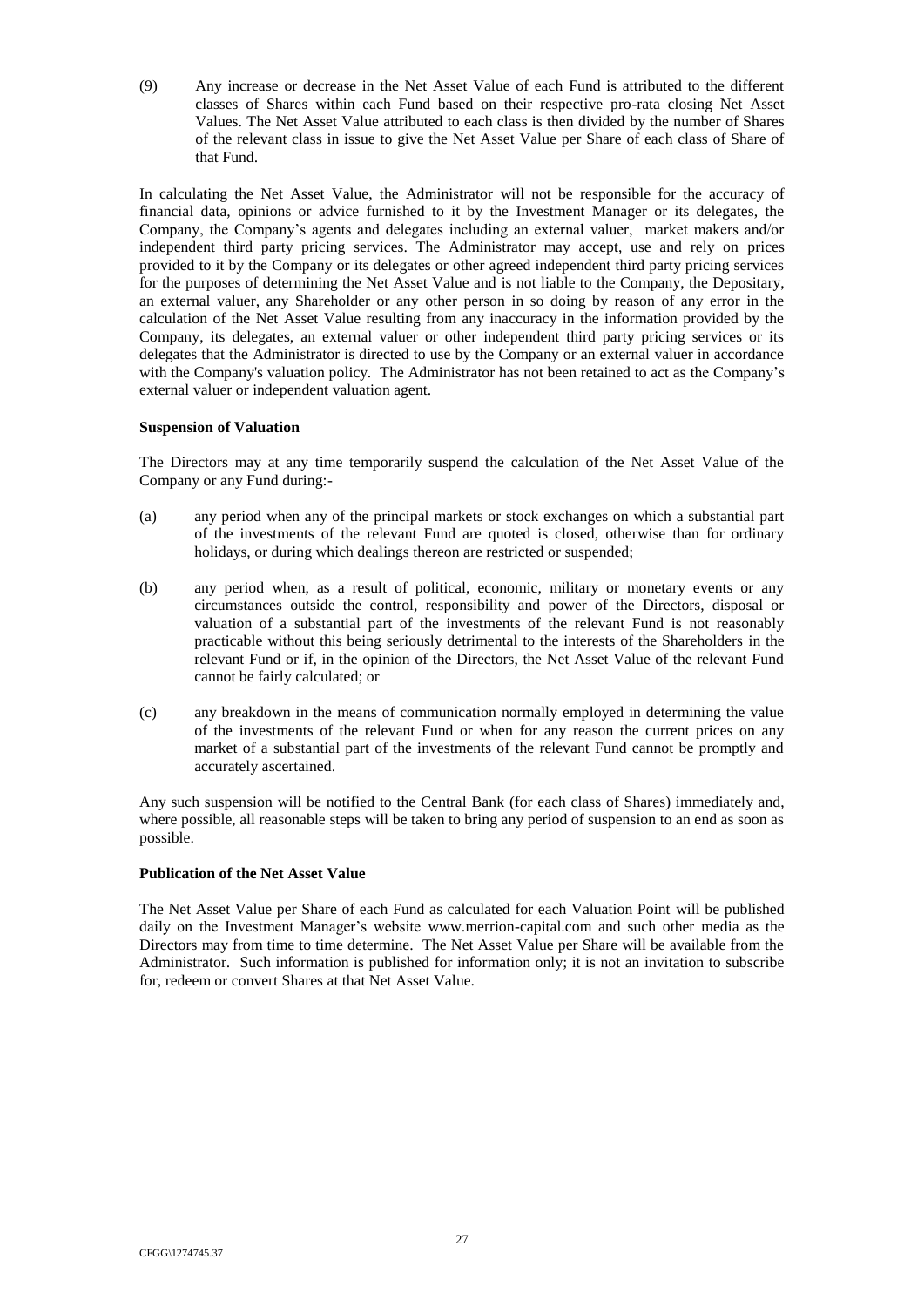### <span id="page-42-4"></span>**FEES AND EXPENSES**

### <span id="page-42-0"></span>**Investment Management and Distribution Fees**

Under the provisions of the Investment Management Agreement and the Distribution Agreement, the Company will pay the Investment Manager and the Distributor such fees as set out in the relevant Supplement.

The fees will accrue daily and will be payable monthly in arrears (and pro rata for lesser periods). The Company will pay all out-of-pocket expenses incurred by the Investment Manager and the Distributor (including VAT thereon). Such out-of-pocket expenses may include transaction charges provided that they are charged at normal commercial rates and incurred by the Investment Manager and the Distributor in the performance of their duties under the Investment Management Agreement and the Distribution Agreement.

## <span id="page-42-1"></span>**Depositary and Administration Fees**

Under the provisions of the Depositary Agreement, each Fund or class of Shares will pay the Depositary a fee in respect of its duties as Depositary of that Fund or class of Shares. Such custodial fees will accrue on each Valuation Date and will be payable monthly in arrears. The Depositary will also be entitled to the payment of certain charges (at normal commercial rates) based on transactions undertaken by the Fund. The Depositary will also be entitled to be reimbursed for reasonable out-ofpocket expenses properly incurred by it including telephone and fax charges, stamp duties and registration fees. The Company will also reimburse the Depositary for all custody fees and handling charges of any sub-depositary charged at normal commercial rates.

Under the provisions of the Administration Agreement, each Fund or class of Shares will pay the Administrator a fee in respect of its duties as Administrator of that Fund or class of Shares. Such administration fees will accrue on each Valuation Date and will be payable monthly in arrears. The Administrator will also be entitled to the payment of fees for acting as Registrar and Transfer Agent and transaction charges (which are charged at normal commercial rates), which are based on transactions undertaken by the Fund, the number of subscriptions, redemptions, exchanges and transfer of Shares processed by the Administrator and time spent on company shareholder servicing duties and to the reimbursement of operating expenses. The Administrator will also be entitled to be repaid for all its out-of-pocket expenses incurred on behalf of a Fund, which will include reasonable legal fees, courier fees, telecommunications and expenses.

Pursuant to the Administration Agreement and the Depositary Agreement, the Company will pay the Administrator and Depositary an aggregate fee of up to 0.30% per annum of the Net Asset Value of the relevant Fund unless otherwise disclosed in any relevant Supplement.

## <span id="page-42-2"></span>**Directors' Remuneration**

The Directors shall be entitled to a fee in remuneration for their services at a rate to be determined from time to time by the Directors, but so that the aggregate amount of Directors' remuneration in any one year shall not exceed  $\epsilon$ 75,000. The Directors may also be paid all travelling, hotel and other expenses, properly incurred by them, in attending and returning from meetings of the Directors or general meetings of the Company or in connection with the business of the Company. The Directors may in addition to such remuneration as aforesaid grant special remuneration to any Director who, being called upon, shall perform any special or extra services to or at the request of the Company and such remuneration will be at normal commercial rates.

# <span id="page-42-3"></span>**Establishment Expenses**

The fees and expenses incurred in connection with the establishment of the Company were amortised on a straight-line basis in the accounts of the Company over the first 60 months of the Company's operations or such shorter period as the Directors may determine. While this is not in accordance with applicable accounting standards generally accepted in Ireland and the UK and may result in the audit opinion on the annual report being qualified in this regard, the Directors believe that such amortisation is fair and equitable to investors. Details of the establishment expenses relating to Funds created in the future, if any, will be set out in the applicable Supplement.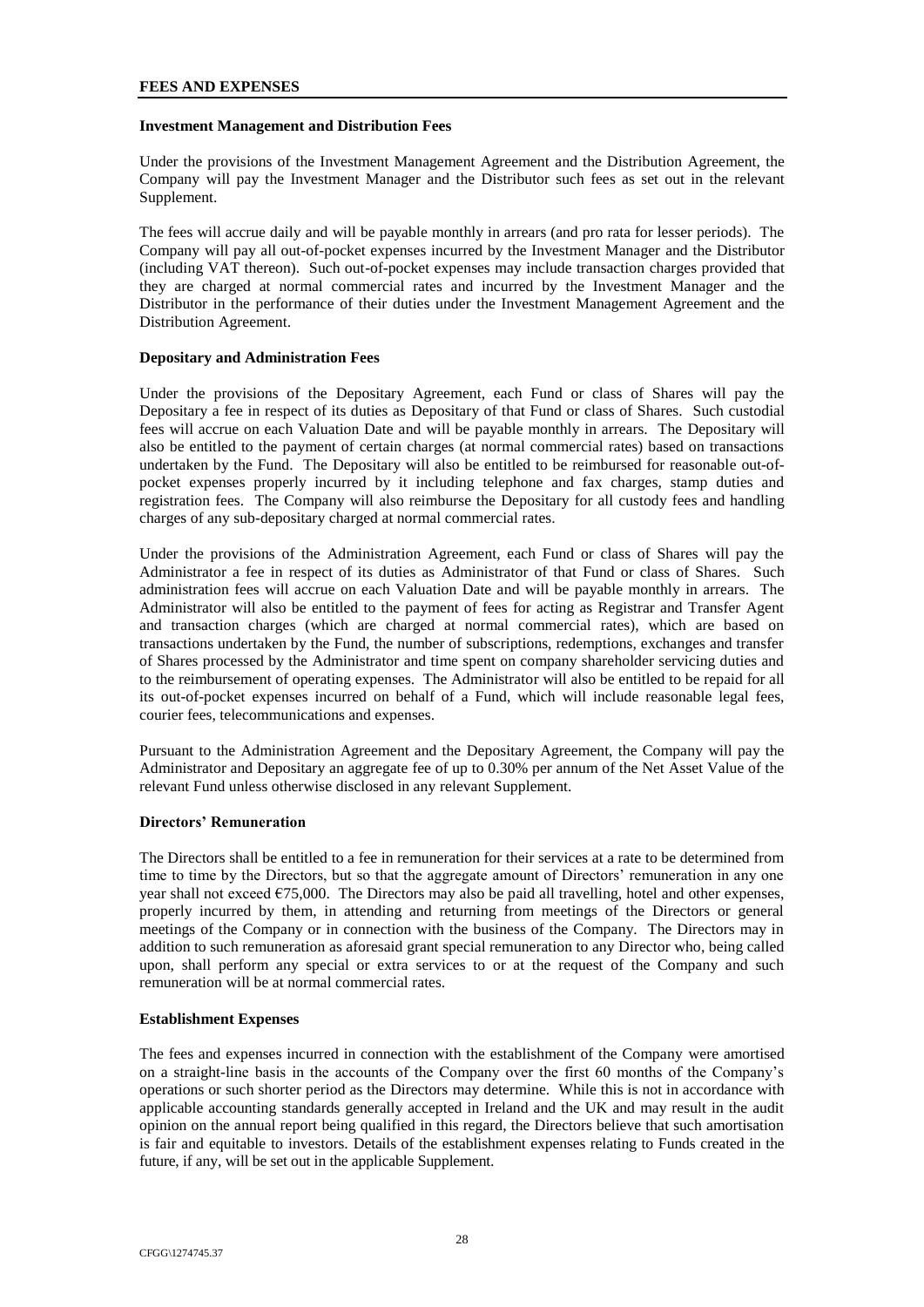#### <span id="page-43-0"></span>**Other Expenses**

The Company will also pay the following costs and expenses:-

- (i) all out-of-pocket expenses payable to the Investment Manager, the Administrator and the Depositary (including VAT thereon). Such out-of-pocket expenses may include transaction charges provided that they are charged at normal commercial rates. Any expenses incurred in relation to a particular Fund will be applied to that Fund. Expenses incurred in relation to more than one Fund will be applied pro-rata across the relevant Funds;
- (ii) all stamp duty (other than any payable by an applicant for Shares or by a Shareholder) or other tax or duty which may be levied or payable from time to time on or in respect of the Company or on creation or issue of Shares or arising in any other circumstance;
- (iii) all fiscal and purchase or fiscal and sale charges arising on any acquisition or disposal of investments;
- (iv) all expenses incurred in relation to the registration of any investments into and transfer of any investments out of the name of the Company or its nominees or the holding of any investment or the custody of investments and/or any Prospectus or title thereto (including bank charges, insurance of documents of title against loss in shipment, transit or otherwise);
- (v) all expenses incurred in the collection of income of the Company;
- (vi) all costs and expenses of and incidental to preparing resolutions of Shareholders for the purpose of securing that the Company conforms to legislation coming into force after the date of the incorporation of the Company (including costs and expenses incurred in the holding of a meeting of Shareholders, where necessary);
- (vii) all taxation payable in respect of the holding of or dealings with or income from the Company relating to the Company's property and in respect of allocation and distribution of income to Shareholders other than tax of Shareholders or tax withheld on account of Shareholders' tax liability;
- (viii) all commissions, stamp duty, value added tax and other costs and expenses of or incidental to any acquisition, holding, realisation or other dealing in investments, foreign exchange options, financial futures, contracts for differences or any other derivative instruments or the provision of cover or margin therefore or in respect thereof or in connection therewith;
- (ix) all stationery, printing and postage costs in connection with the preparation and distribution of cheques, warrants, tax certificates, statements, accounts and reports made, issued or despatched pursuant to the Articles of Association;
- (x) the fees and expenses of the auditors, tax and legal advisers, translators and other professional advisers of the Company;
- (xi) all fees and expenses in connection with the marketing and advertising of the Company;
- (xii) any fees payable by the Company to any regulatory authority in any other country or territory, the costs and expenses (including legal, accountancy and other professional charges and printing costs) incurred in meeting on a continuing basis the notification, registration and other requirements of each such regulatory authority, and any fees and expenses of representatives or facilities agents in any such other country or territory;
- (xii) all fees and costs relating to the listing or de-listing of Shares in the Company on any stock exchange;
- (xiii) all fees and costs relating to a scheme of reconstruction and amalgamation (to the extent it has not been agreed that such expenses should be borne by other parties) under which the Company acquires investments;
- (xiv) all other costs and expenses incurred by the Company and any of its appointees which are permitted by the Articles of Association; and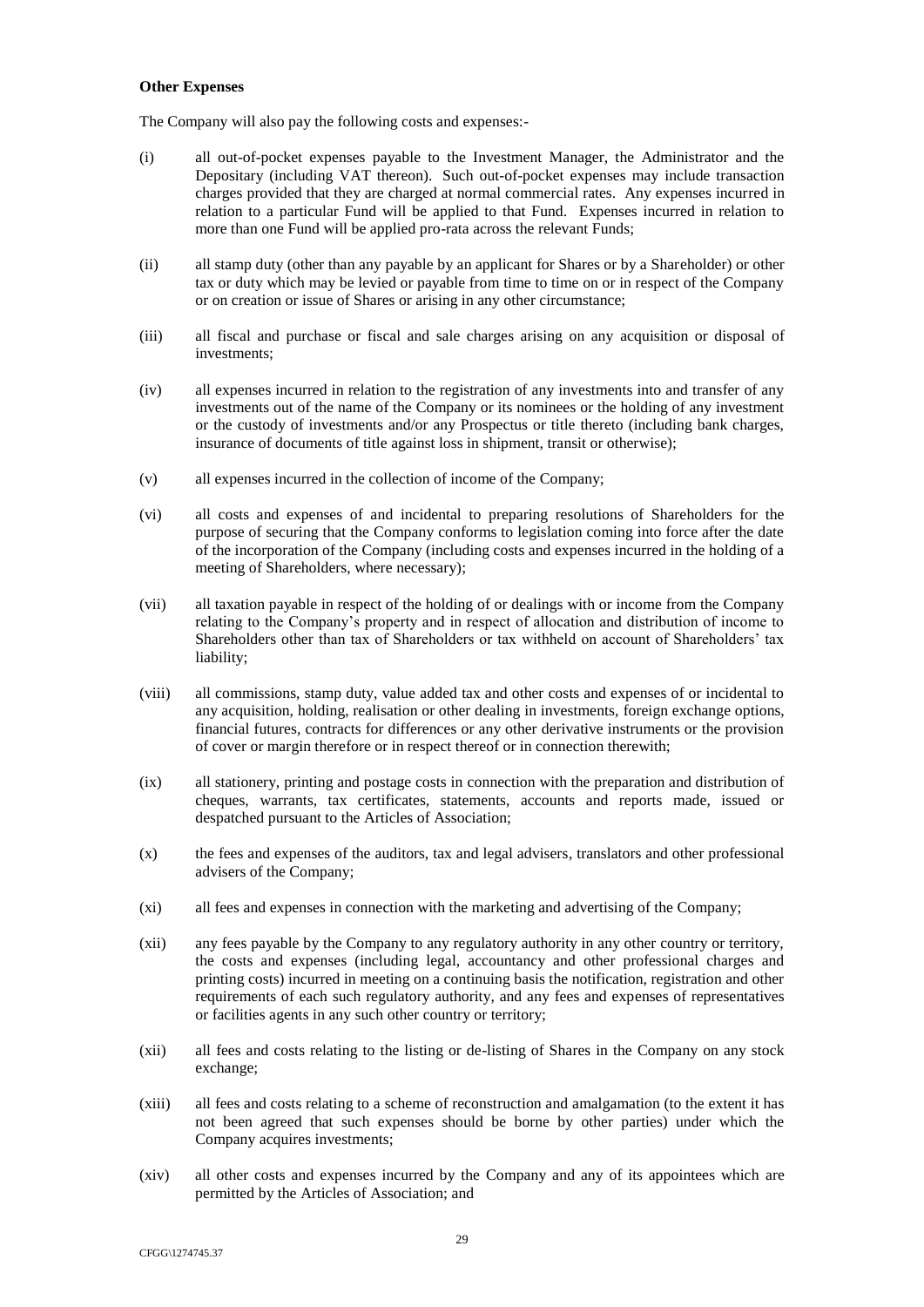(xv) fees in respect of company secretarial services.

The foregoing expenses will be properly vouched for or, if not vouched for, shall be charged to the Company at normal commercial rates.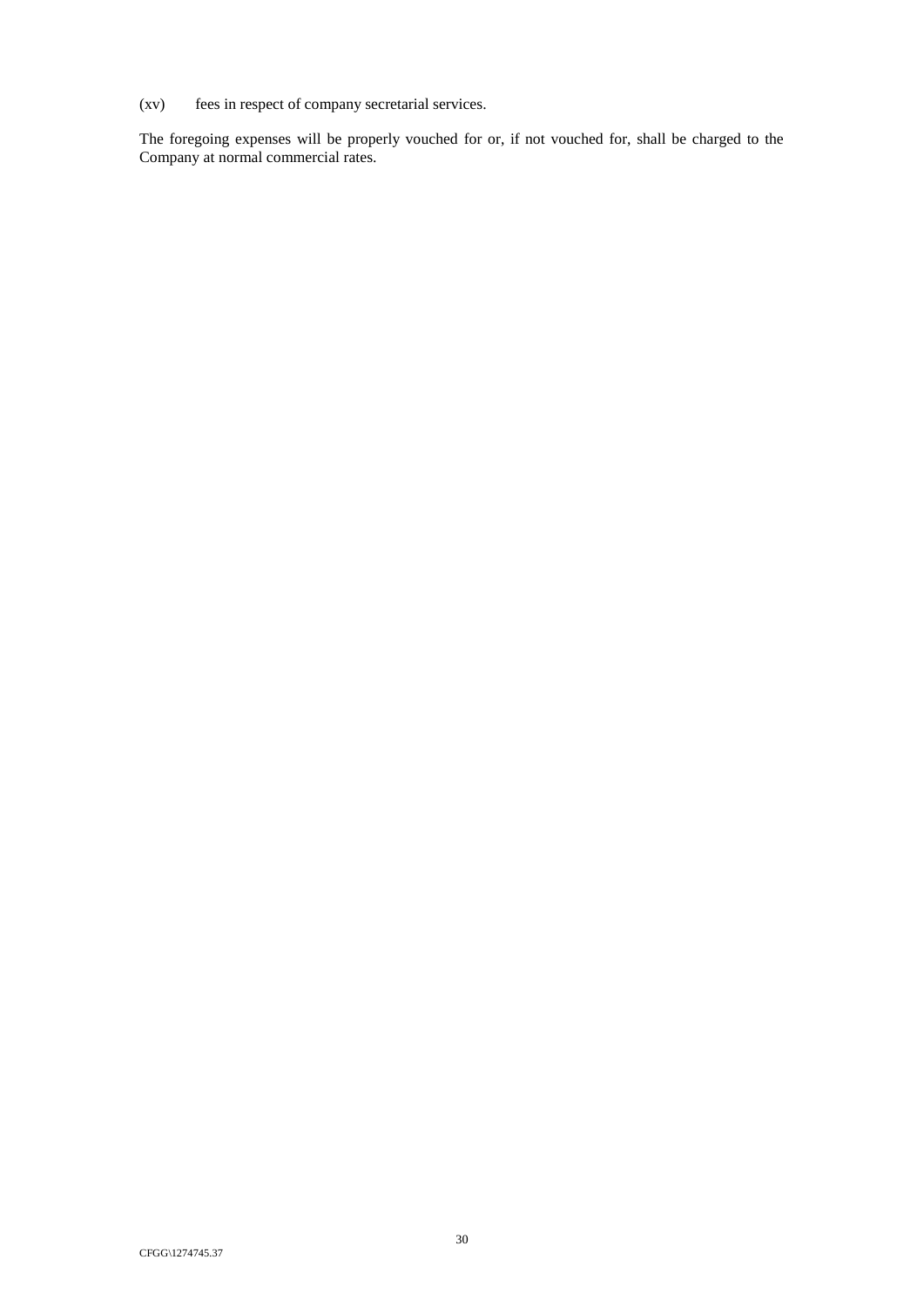<span id="page-45-0"></span>The taxation of income and capital gains of the Company and of the Shareholders is subject to the fiscal laws and practices of Ireland, of the countries in which the Company invests and of the jurisdictions in which Shareholders are resident or otherwise subject to tax.

The following summary of certain relevant taxation provisions is based on current law and practice and does not constitute legal or tax advice. It does not purport to deal with all the tax consequences applicable to the Company or to all categories of investors, some of whom may be subject to special rules. Shareholders and potential investors are advised to consult their professional advisers concerning possible taxation or other consequences of purchasing, holding, selling, converting or otherwise disposing of the Shares under the laws of their country of incorporation, establishment, citizenship, residence or domicile, and in light of their particular circumstances.

Potential investors and Shareholders should note that the statements on taxation which are set out below are based on advice which has been received by the Manager regarding the law and practice in force in the relevant jurisdiction as at the date of this Prospectus. As is the case with any investment, there can be no guarantee that the tax position or proposed tax position prevailing at the time an investment is made in the Company will endure indefinitely.

EACH POTENTIAL INVESTOR SHOULD CONSULT WITH AND MUST RELY UPON HIS OWN TAX ADVISOR REGARDING THE TAX CONSEQUENCES OF INVESTING IN THE COMPANY. THIS DISCUSSION IS PROVIDED ONLY TO ASSIST THE POTENTIAL INVESTOR IN EVALUATING THE EXPECTED TAX CONSEQUENCES AND LIABILITIES RELATED TO AN INVESTMENT IN THE COMPANY. A COMPLETE DISCUSSION OF ALL TAX ASPECTS OF AN INVESTMENT IN THE COMPANY IS BEYOND THE SCOPE OF THIS PROSPECTUS. NO REPRESENTATIONS ARE MADE REGARDING THE PARTICULAR TAX CONSEQUENCES OR LIABILITIES RELATED TO AN INVESTMENT IN THE COMPANY BY ANY PROSPECTIVE INVESTOR. MOREOVER, THIS DISCUSSION IS NOT INTENDED TO PROVIDE TAX OR OTHER LEGAL ADVICE TO ANY POTENTIAL INVESTOR.

### **Ireland**

### *Taxation Outside of Ireland*

Dividends and interest and capital gains on securities issued in countries other than Ireland may be subject to taxes including withholding taxes imposed by such countries. The Company may not benefit from a reduction in the rate of withholding tax by virtue of the double taxation agreements in operation between Ireland and other countries. Consequently, the Company may not be able to reclaim withholding tax suffered by it in particular countries. If this position changes in the future and the application of a lower rate results in a repayment to the Company, the Net Asset Value will not be restated and the benefit will be allocated to the existing Shareholders rateably at the time of repayment.

### *Taxation in Ireland*

The Directors have been advised that on the basis that the Company is resident in Ireland for tax purposes the taxation position of the Company and the Shareholders is as set out below.

As an investment undertaking within the meaning of section 739B (1) of the Taxes Act, the Company is exempt from Irish tax on its income and gains. However, tax can arise on the happening of a chargeable event.

A chargeable event includes any distribution payments to a Shareholder or any encashment, repurchase, redemption, cancellation or transfer of Shares (including the appropriation or cancellation of Shares for the purpose of discharging the tax arising on certain chargeable events that do not involve the making of a payment to a Shareholder) and the ending of a Relevant Period. The tax arising will be deducted at the time of the chargeable event. However, a chargeable event does not include:

- (a) any transaction in relation to Shares held in a Recognised Clearing System; or
- (b) a transfer by a Shareholder of the entitlement to Shares where the transfer is between spouses or civil partners and former spouses or civil partners, subject to certain conditions; the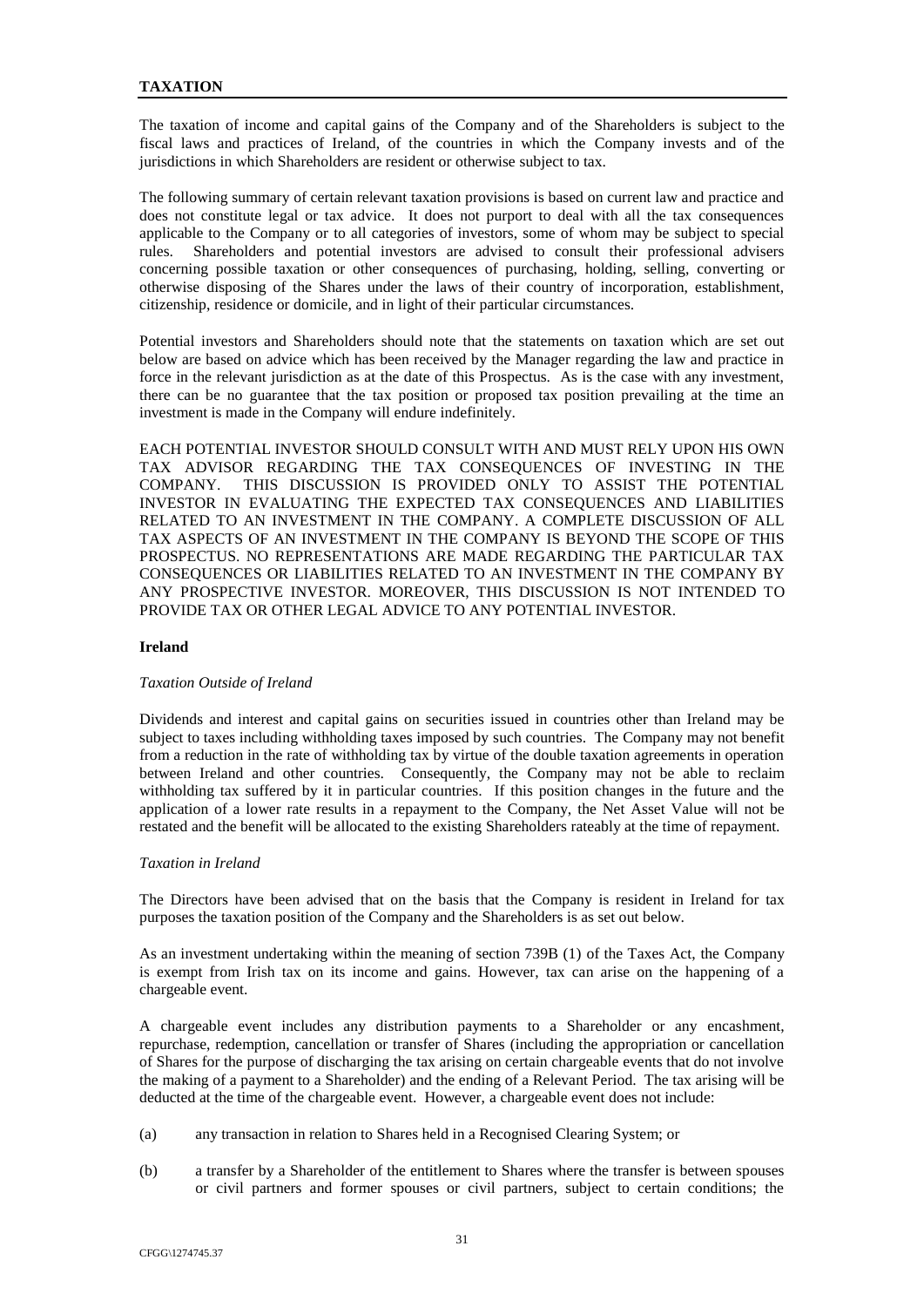transferee spouse or civil partner is treated as having acquired the Shares at their original cost to the transferring spouse or civil partner; or

- (c) an exchange, effected by way of an arm's length bargain, of Shares for Shares in another class; or
- (d) the cancellation of Shares arising on a "scheme of reconstruction or amalgamation" (within the meaning of section 739H of the Taxes Act) or a "scheme of amalgamation" (within the meaning of Section 739HA of the Taxes Act), subject to certain conditions being fulfilled.

Where a chargeable event arises in respect of a particular Shareholder, the Company shall be entitled to repurchase and/or cancel Shares held by such Shareholder and to use the proceeds of such repurchase to pay the tax due on the chargeable event.

## *Exemption from Irish tax arising on chargeable events*

The Company will be exempt from the obligation to account for tax on chargeable events in certain circumstances. These circumstances include:

- 1. a chargeable event in respect of a Shareholder who is:
	- (a) an Exempt Non-Resident Investor; or
	- (b) an Exempt Irish Resident

at the time of the chargeable event.

- 2. the ending of a Relevant Period if:
	- (a) immediately before the ending of the Relevant Period, Shareholders who are described at 1(a) and 1(b) above, beneficially own Shares that represent more than 90% of the Net Asset Value of the Company; and
	- (b) the Company has made an election to the Revenue Commissioners, that it will make, within the specified time limit, in respect of each year of assessment, a statement in the prescribed format which specifies in respect of any Shareholder that is not exempt from Irish tax on the chargeable event:
		- (i) the name and address of the Shareholder;
		- (ii) the value, at the end of the year of assessment, of the Shares to which the Shareholder is beneficially entitled at that time; and
		- (iii) such other information as the Revenue Commissioners may require.

Where such an election is made, the Company is obliged to notify Shareholders who are not Shareholders described at  $1(a)$  and  $1(b)$  above, that it is not obliged to account for tax on the ending of a Relevant Period in accordance with the provisions outlined above at 2 above and accordingly those Shareholders are obliged to include details of gains arising, if any, in their tax return for the relevant year of assessment.

- 3. a chargeable event where the chargeable event occurs solely on account of an exchange of Shares arising on a scheme of amalgamation within the meaning of section 739D(8C) of the Taxes Act, subject to certain conditions being fulfilled;
- 4. a chargeable event where the chargeable event occurs solely on account of an exchange of Shares arising on a scheme of migration and amalgamation within the meaning of section 739D (8D) of the Taxes Act, subject to certain conditions being fulfilled; or
- 5. a chargeable event where the chargeable event occurs solely on account of a scheme of migration within the meaning of section 739D(8E) of the Taxes Act, subject to certain conditions being fulfilled.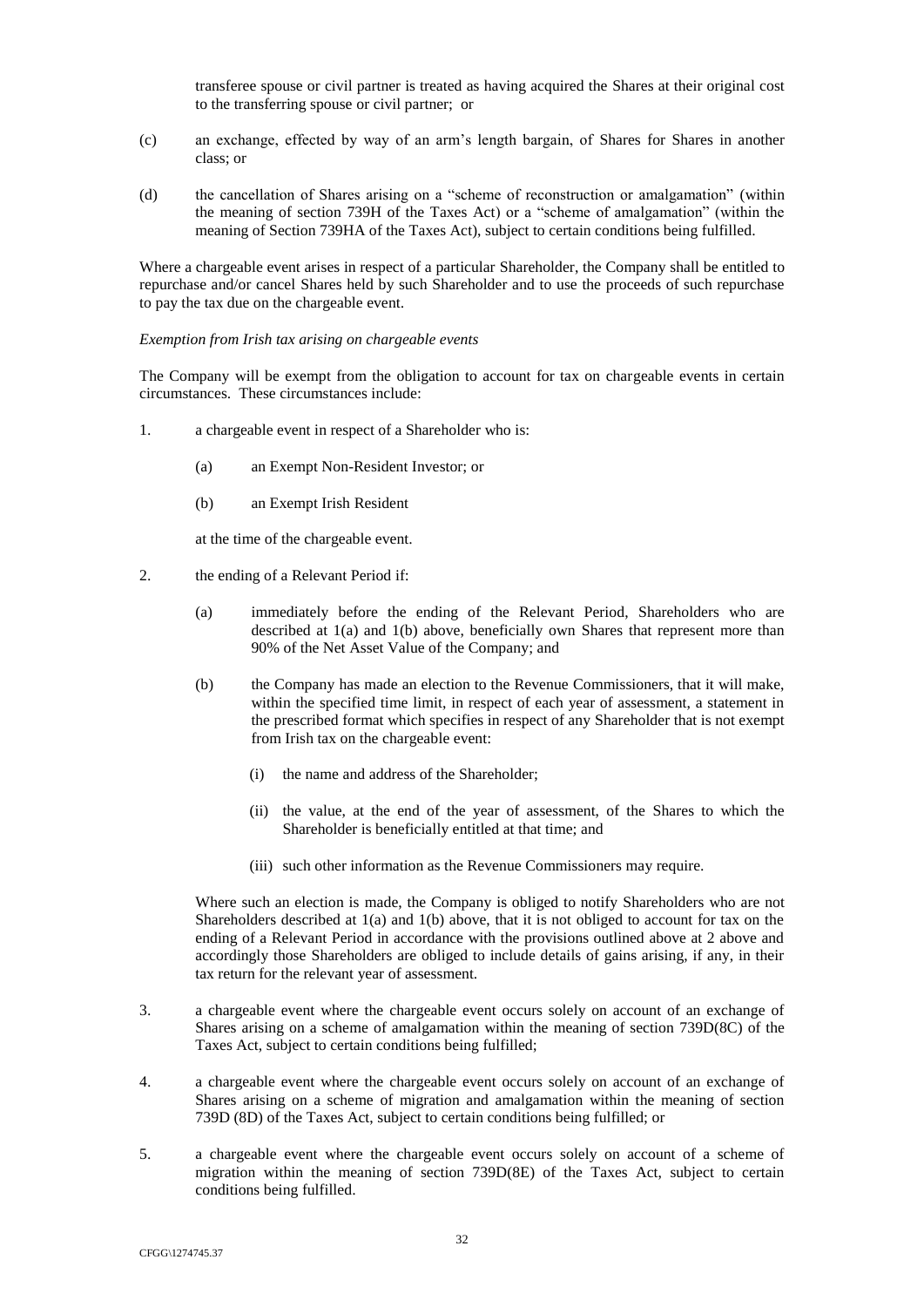# *Tax payable*

Where none of the relieving provisions outlined above have application, the Company is liable to account for Irish income tax on gains arising on chargeable events as follows:

- (a) where the chargeable event relates to a Share held by a Shareholder that is a company and that company has made a declaration to the Company that it is a company and that declaration contains the Irish corporation tax reference number with respect to the company, at a rate of 25%; and
- (b) where (a) above does not apply, Irish tax is payable at the rate of 41%.

To the extent that any tax is paid on a chargeable event that occurs solely as a consequence of the ending of a Relevant Period such tax will be allowed as a credit or paid by the Company to the Shareholder on the happening of a subsequent chargeable event in accordance with the provisions of section 739E of the Taxes Act.

The relevant Shareholder shall indemnify the Company against any loss arising to the Company by reason of the Company becoming liable to account for tax on the happening of a chargeable event if no appropriation, cancellation or deduction is made.

## **Taxation of Shareholders**

For the purpose of determining the Irish tax liability of any Shareholder, payments made by the Company to a Shareholder who holds Shares which are held in a Recognised Clearing System will be deemed to be payments from which tax has not been deducted.

## *Taxable corporate Shareholder who is Resident in Ireland*

The Irish tax position of a taxable corporate Shareholder will depend on whether the Shareholder is trading in the Shares or whether they are held as an investment:-

### *Shares held as stock in trade*

A taxable corporate Shareholder whose Shares are held in connection with a trade or who is a Qualifying Company will be taxable on any income or gains arising in connection with the Shares as profits of that trade (currently at a rate of 12.5%) or as profits of its business as a Qualifying Company, as the case may be (currently at a rate of 25%), with a set-off against corporation tax payable for any tax deducted by the Company.

### *Shares held as an investment*

The tax position of a taxable corporate Shareholder whose Shares are not held as part of a share dealing trade will depend on whether or not tax is withheld by the Company :-

### *Tax withheld by the Company*

Taxable corporate Shareholders who receive distributions in respect of Shares from which tax has been deducted will be treated as having received an annual payment chargeable to tax under Case IV of Schedule D of the Taxes Act from which tax at the rate of 25% has been deducted**.**

Taxable corporate Shareholders who receive payments in respect of Shares from which tax has been deducted will not be subject to further Irish tax on the payments received. However, where the Shares are not denominated in euro, such Shareholders may also be liable to corporation tax on foreign currency gains upon the cancellation, redemption, repurchase or transfer of Shares.

## *Tax not withheld by the Company*

Corporate Shareholders who receive payments in respect of Shares from which tax has not been deducted will be chargeable to tax under Case IV of Schedule D. Accordingly a 25% rate of corporation tax applies. However where the payment is in respect of the cancellation, redemption, repurchase or transfer of Shares, such payment shall be reduced by the amount of the consideration in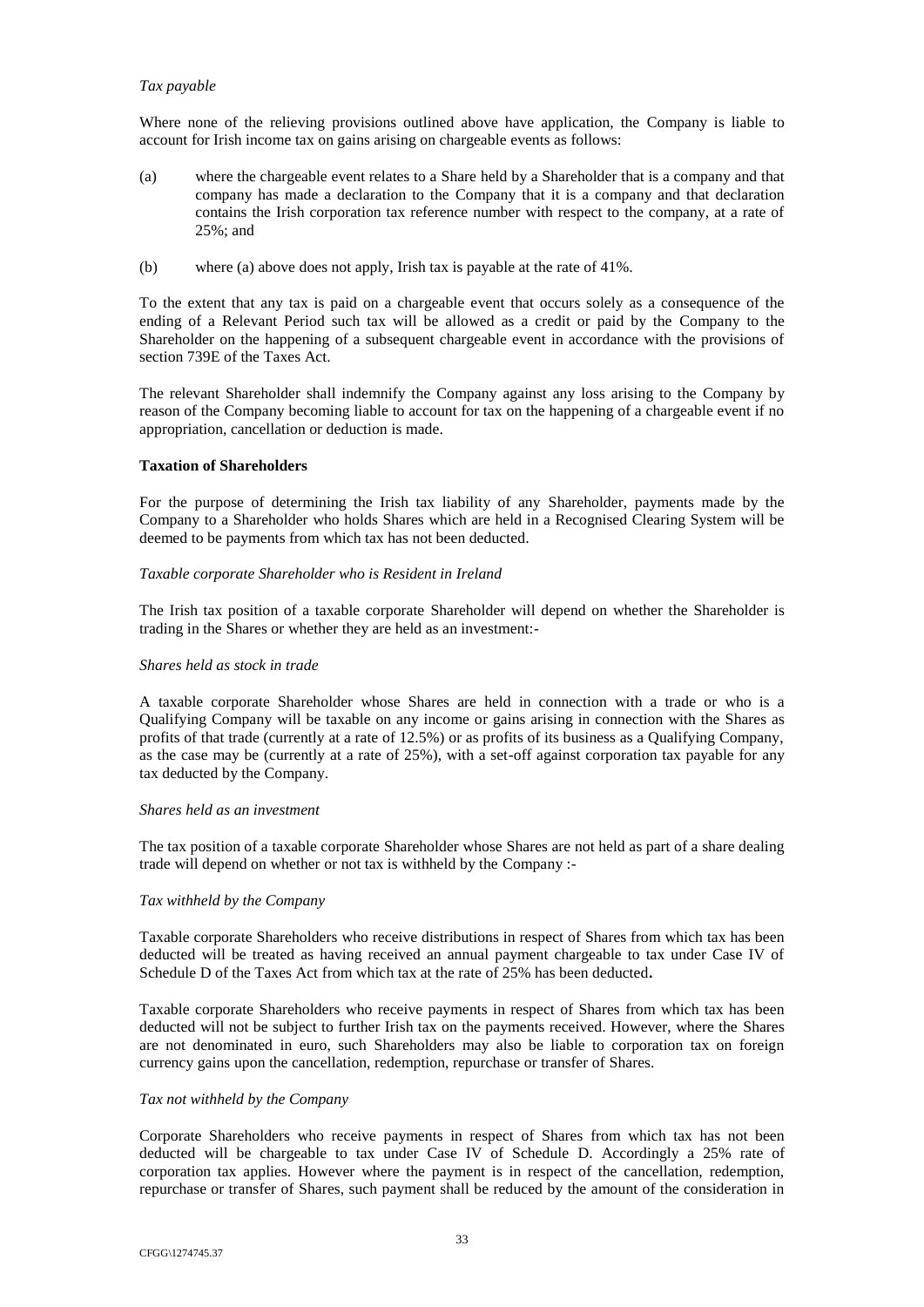money or money's worth given by the Shareholder for the acquisition of the Shares. In addition, where the Shares are not denominated in euro, such Shareholders may also be liable to corporation tax on foreign currency gains upon the cancellation, redemption, repurchase or transfer of Shares.

### *Non-Corporate Shareholder who is Resident in Ireland or Ordinarily Resident in Ireland*

The tax position of a non-corporate Shareholder will depend on whether tax is withheld by the Company:-

### *Tax withheld by the Company*

In general, a non-corporate Shareholder who is Resident in Ireland or Ordinarily Resident in Ireland will not be subject to further Irish tax on income from the Shares or gains made on disposal of the Shares where tax has been deducted by the Company on payments made to it. However, where the Shares are not denominated in euro, such Shareholders may also be liable to capital gains tax on foreign currency gains upon the cancellation, redemption, repurchase or transfer of Shares.

## *Tax not withheld by the Company*

Where a non-corporate Shareholder who is an Irish Resident receives a payment in respect of Shares from which tax has not been deducted, the payment in respect of Shares will be subject to tax at the rate of 41%. However, where the payment is in respect of the cancellation, redemption, repurchase or transfer of Shares, such taxable income shall be reduced by the amount of the consideration in money or money's worth given by the Shareholder for the acquisition of the Shares.

Where a currency gain is made by a Shareholder on a disposal of Shares, such Shareholders may be liable to capital gains tax in the years of assessment in which the Shares are disposed.

## *Exempt Irish Residents*

The Company will not be obliged to deduct tax on the occasion of a chargeable event if a Shareholder is an Exempt Irish Resident and such Shareholder has made a Relevant Declaration to the Company where such declaration is required. In the absence of such a Relevant Declaration the Company will be obliged to deduct income tax at the rate of 25% or 41%, as outlined in the above section, on the happening of a chargeable event notwithstanding that a Shareholder is an Exempt Irish Resident.

Exempt Irish Residents will be exempt from any residual charge to Irish tax on income and gains from their Shares provided they are otherwise exempt from Irish tax under the provisions of the Taxes Act. Corporate Shareholders who are not exempt from Irish tax, will remain liable to Irish corporation tax in accordance with the statements above, notwithstanding that they may receive payments in respect of Shares from the Company free from withholding tax.

### *Investors not Resident in Ireland or Ordinarily Resident in Ireland*

The Company will not be obliged to deduct tax on the occasion of a chargeable event if a Shareholder is an Exempt Non-Resident Investor.

Shareholders who are Exempt Non-Resident Investors are generally not subject to Irish tax on income from their Shares or gains made on the disposal of their Shares. However, if the Shares are held in connection with a trade or business carried on in Ireland by the Shareholder through a branch or agency any income may be within the charge to corporation tax and accordingly where the Shares are not denominated in Euro, such Shareholders may also be liable to corporation tax on foreign currency gains upon the cancellation, redemption, repurchase or transfer of the Shares.

# *Refunds of Tax Withheld*

Where tax is withheld by the Company on the basis that a Relevant Declaration has not been filed with the Company by the Shareholder, Irish legislation does not provide for a refund of tax other than in the following circumstances:

(a) the appropriate tax has been correctly returned by the Company and within one year of the making of the return the Company can prove to the satisfaction of the Revenue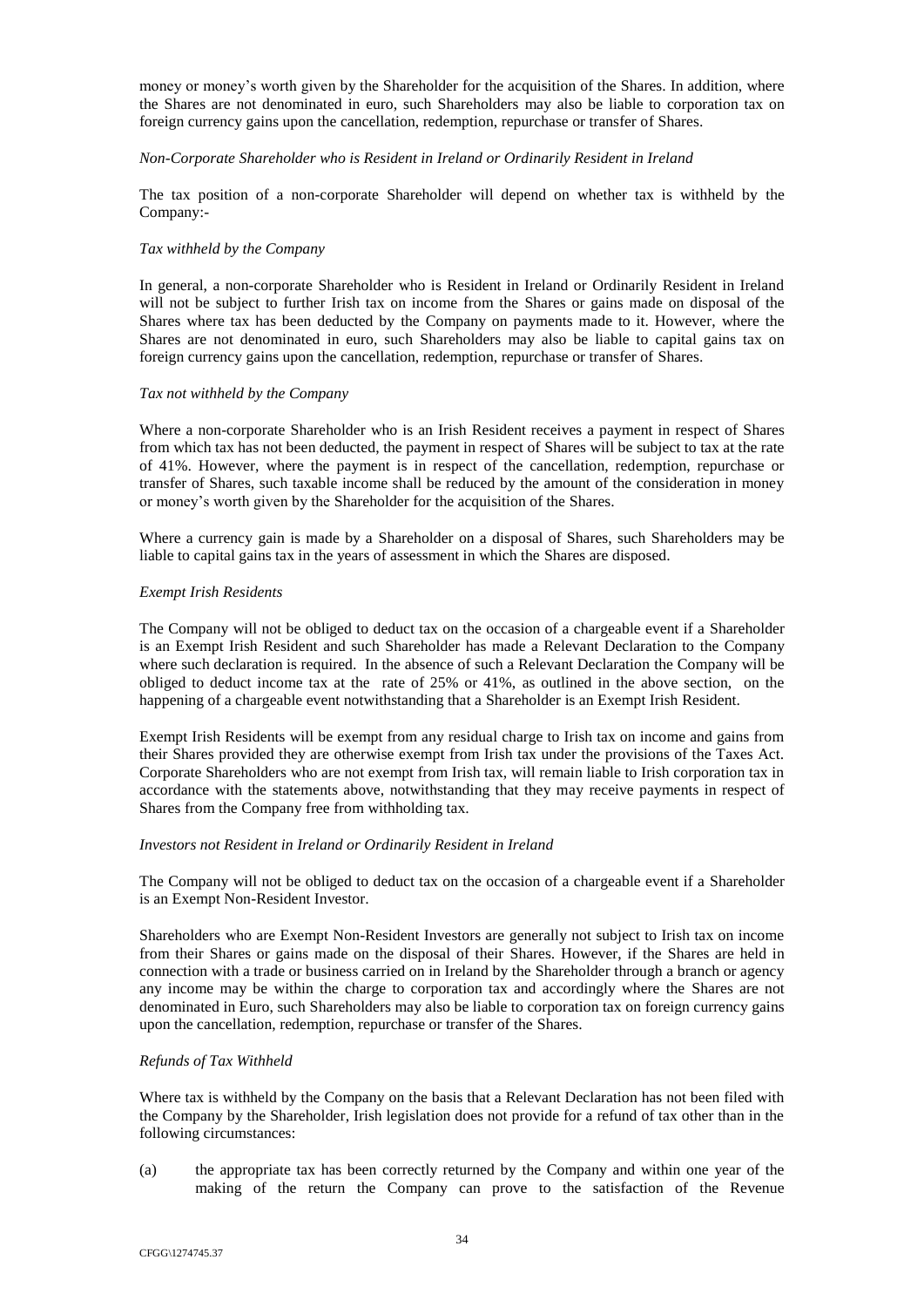Commissioners that it is just and reasonable for such tax which has been paid to be repaid to the Company; or

- (b) the Shareholder is entitled to claim exemption from income tax pursuant to section 189, 189A or 192 of the Taxes Act (relieving provisions relating to incapacitated persons, trusts in relation thereto and persons incapacitated as a result of drugs containing thalidomide). In such circumstances, the Shareholder is treated as having received a net amount of income from the gross amount of which tax has been deducted, and that gross amount is treated as an amount of income chargeable to tax under Case III of Schedule D.
- (c) Where Irish Resident Shareholders (other than Exempt Irish Residents) hold less than 15% of the Company (calculated by value of Shares) immediately before a chargeable event that occurs as a consequence of the ending of a Relevant Period and (i) a refund of tax arises (e.g. due to a subsequent loss on an actual disposal), (ii) the Company has made an appropriate election in accordance with Section 739E(1A)(b)(ii)(II) of the TCA and (iii) the Company has advised the relevant Shareholder accordingly in this regard, then, in such circumstances, the relevant Shareholder(s) must (if they wish to receive a refund of tax), seek to be refunded the amount of excess of the first tax over the "**second tax**" directly from the Revenue Shareholder).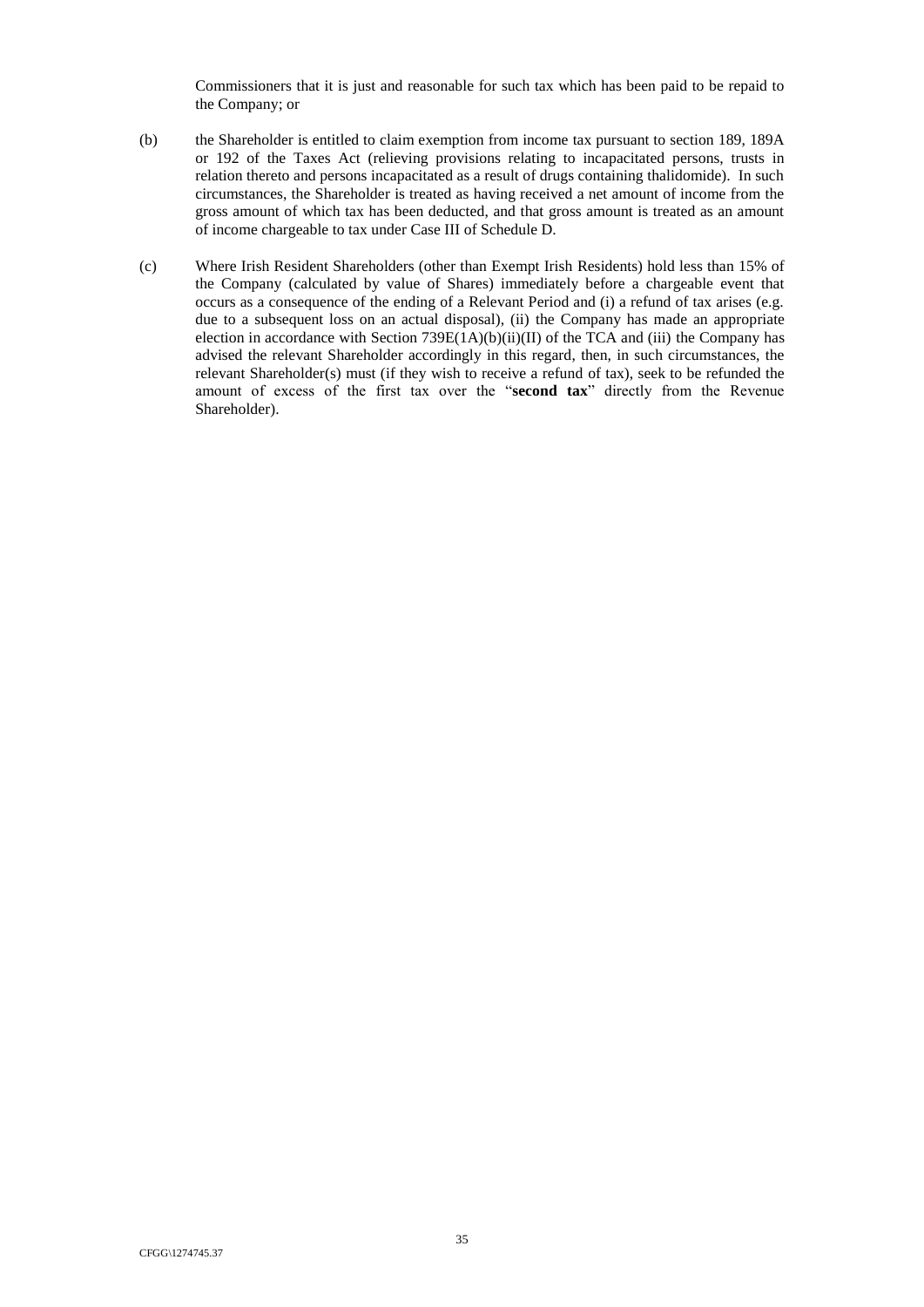### *Dividend withholding tax*

Payments of distributions by the Company are not subject to dividend withholding tax provided that the Company continues to be a collective investment undertaking as defined in section 172A(1) of the Taxes Act (which definition includes an investment undertaking within the meaning of section 739B of the Taxes Act).

Dividends received by the Company from investment in Irish equities may be subject to Irish dividend withholding tax at the standard rate of income tax (currently 20%). However, where the Company makes an appropriate declaration pursuant to paragraph 6, Schedule 2A of the Taxes Act, it will be entitled to receive such dividends without deduction of tax.

# *Stamp Duty*

No stamp duty or other tax is payable in Ireland by the Company on the issue, subscription, holding, switching, redemption, cancellation, sale, or transfer of Shares. Where any subscription for, or redemption of Shares is satisfied by the in specie transfer of Irish securities or other Irish property, Irish stamp duty may arise on the transfer of such securities or property.

No Irish stamp duty will be payable by the Company on the purchase of stocks or marketable securities provided that the stocks or marketable securities in question have not been issued by a company that is incorporated in Ireland and provided that the purchase does not relate to any immovable property situated in Ireland or any right over or interest in such property, or to any stocks or marketable securities of a company (other than a company which is an investment undertaking within the meaning of section 739B of the Taxes Act or a Qualifying Company) which is registered in Ireland.

## *Capital Acquisitions Tax*

The disposal of Shares by a Shareholder does not give rise to a liability for capital acquisitions tax provided that (i) at the date of the gift or inheritance, the donee or successor is neither domiciled in Ireland nor an Irish Resident and (ii) at the date of the disposition, the Shareholder disposing of the Shares is neither domiciled in Ireland nor an Irish Resident; and (iii) the Shares are comprised in the gift or inheritance at the date of such gift or inheritance and at the date of valuation.

For the purpose of Irish capital acquisitions tax only, a non-Irish domiciled person will not be treated as Resident in Ireland or Ordinarily Resident in Ireland except where that person has been resident in Ireland for 5 consecutive years of assessment immediately preceding the year of assessment in which the date of the gift or inheritance falls.

# *Shareholder Reporting*

The Company is required to provide certain information in relation to certain Shareholders other than "excepted Shareholders" within the meaning of the relevant Regulations ("**Excepted Shareholders**") to the Revenue Commissioners in accordance with Section 891C of the Taxes Act and the Return of Values (Investment Undertakings) Regulations 2013. Exempt Irish Residents and Exempt Non-Resident Investors would be Excepted Shareholders for this purpose.

The information required includes:

- (a) the name, registered address, contact details and tax reference number of the Company;
- (b) the name, address, tax reference number and date of birth (if applicable) of Shareholders other than Excepted Shareholders; and
- (c) the investment number and the value of the investment held by Shareholders other than Excepted Shareholders.

# *Automatic Exchange of Information for Tax Purposes*

Pursuant to the EU Council Directive 2003/48/EC on the taxation of savings income (the "**Savings Directive**"), Member States were required to provide to the tax authorities of another Member State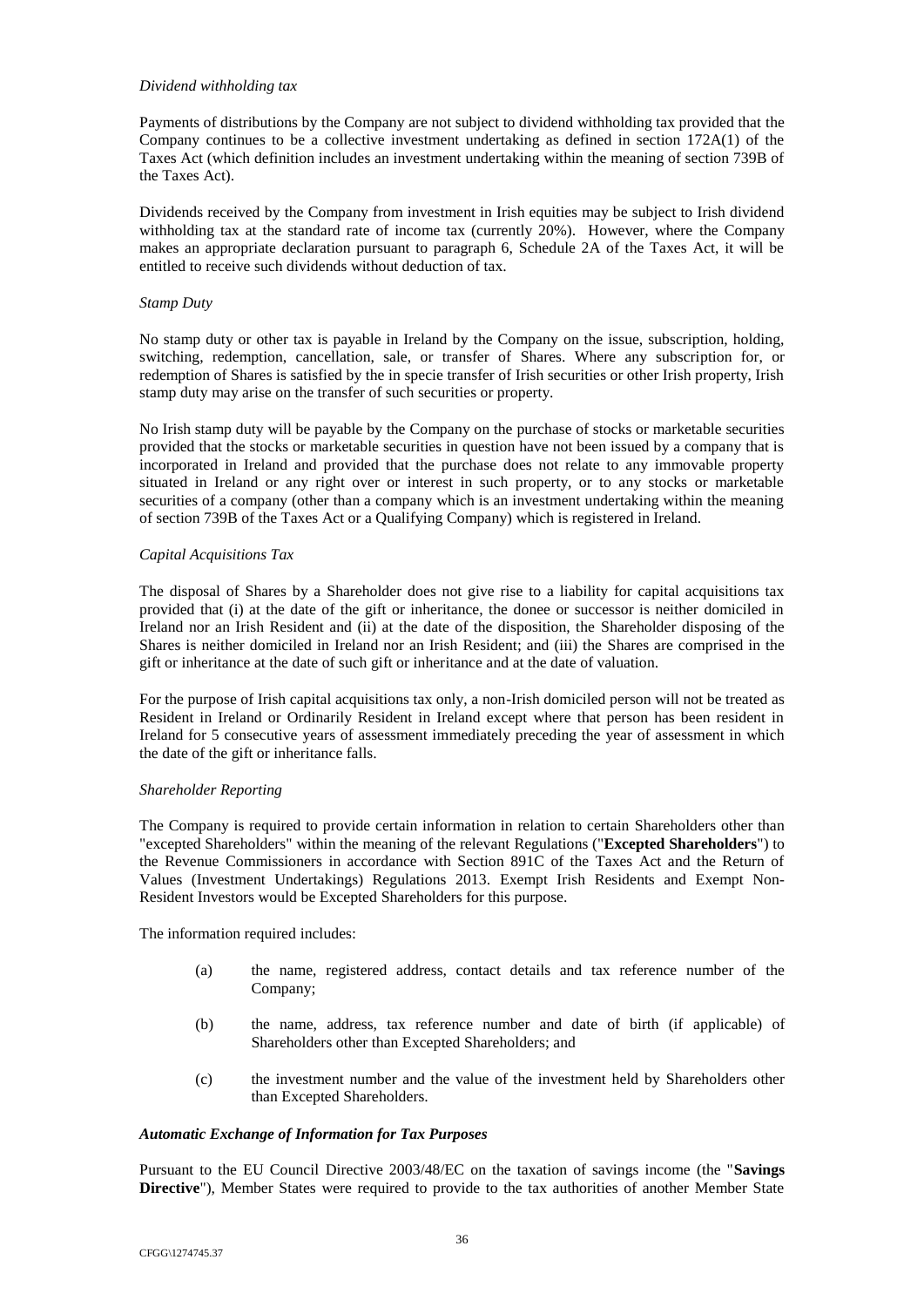details of payments of interest (or similar income which may include distributions by a company) paid by a person within its jurisdiction to an individual resident in that other Member State.

On 10 November 2015 the Council of the European Union adopted a Council Directive repealing the Savings Directive from 1 January 2017, in the case of Austria and from 1 January 2016, in the case of all other Member States (subject to on-going requirements to fulfil administrative obligations such as the reporting and exchange of information relating to, and accounting for withholding taxes on, payments made before those dates).

This is to prevent overlap between the Savings Directive and a new automatic exchange of information regime implemented under Council Directive 2011/16/EU on Administrative Cooperation in the field of Taxation (as amended by Council Directive 2014/107/EU) ("**DAC2**"). DAC2 provides for the implementation among EU member states (and certain third countries that have entered into information exchange agreements) of the automatic exchange of information in respect of various categories of income and capital and broadly encompasses the regime known as the Common Reporting Standard ("**CRS**") proposed by the OECD as a new global standard for the automatic exchange of information between tax authorities in participating jurisdictions. DAC2 is generally broader in scope than the Savings Directive, although it does not impose withholding taxes.

Under the CRS, governments of participating jurisdictions (currently more than 100 jurisdictions) are required to collect detailed information to be shared with other jurisdictions annually. A group of over 40 countries, including Ireland, have committed to the early adoption of the CRS from 1 January 2016 with the first data exchanges taking place in September 2017. All EU member states, except Austria, introduced the CRS from 1 January 2016. Austria will introduce CRS from 1 January 2017.

CRS is implemented in Ireland pursuant to the Returns of Certain Information by Reporting Financial Institutions Regulations 2015, S.I. 583 of 2015, made under Section 891F of the Taxes Act.

DAC2 is implemented in Ireland pursuant to the Mandatory Automatic Exchange of Information in the Field of Taxation Regulations of 2015, S.I. No. 609 of 2015 made under Section 891G of the Taxes Act.

Pursuant to these Regulations, the Company is required to obtain and report to the Revenue Commissioners annually certain financial account and other information for all accountholders in respect of their Shares. The first returns must be submitted on or before 30 June 2017 with respect to the year ended 31 December 2016. The information will include amongst other things, details of the name, address, taxpayer identification number ("**TIN**"), place of residence and, in the case of accountholders who are individuals, the date and place of birth, together with details relating to payments made to accountholders and their holdings. This information may be shared with tax authorities in other EU member states (and in certain third countries subject to the terms of Information Exchange Agreements entered into with those countries) and jurisdictions which implement the CRS.

All Shareholders will be required to provide this information and documentation, if applicable, to the Company and each Shareholder will agree or will be deemed to agree by its subscription for Shares or, by its holding of Shares, to provide the requisite information and documentation, if applicable, to the Company, upon request by it or its service providers so that the Company can comply with its obligations under CRS.

### *FATCA Implementation in Ireland*

The FATCA provisions of the US Hiring Incentives to Restore Employment Act were enacted to identify US persons either directly investing outside the US or indirectly earning income inside or outside the US by using foreign entities.

The obligations of Irish financial institutions under FATCA are covered by the provisions of the Ireland/US Intergovernmental Agreement ("**IGA**") (signed in December 2012), supporting Irish legislation/regulations including the Financial Accounts Reporting (United States of America) Regulations 2014 (as amended), and reporting rules and practices. Under the IGA, any Irish financial institutions as defined under the IGA will be required to report annually to the Revenue Commissioners details on its US account holders including the name, address and taxpayer identification number and certain other details. Such institutions were also required to amend their account on-boarding procedures in order to easily identify US new account holders and report this information to the Revenue Commissioners. The Company, in conjunction with assistance from its service providers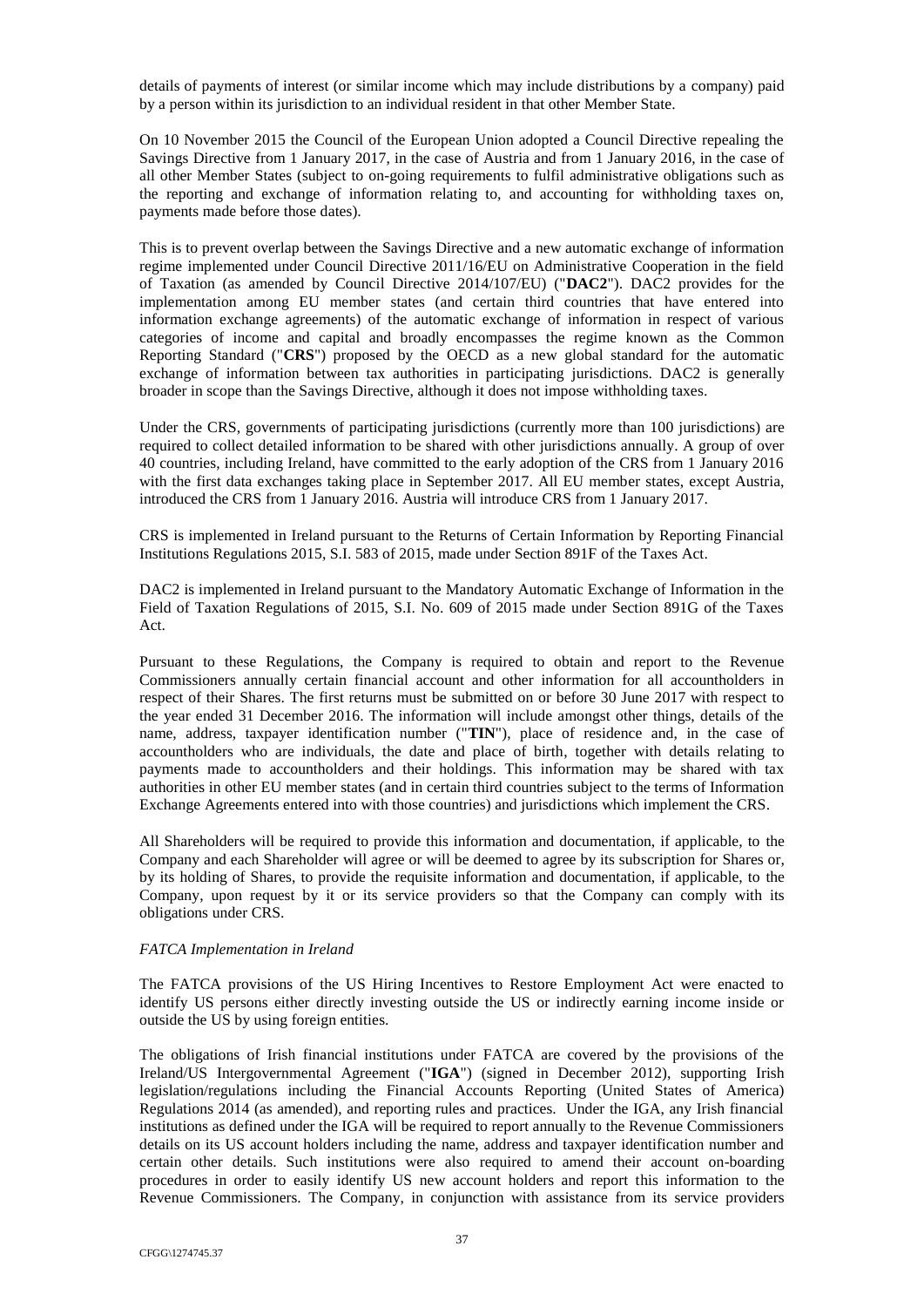where necessary, will endeavour to ensure that it satisfies any obligations imposed on it under the IGA.

The Company's ability to satisfy its obligations under FATCA will depend on each Shareholder in the Company, providing the Company with any information, including information concerning the direct or indirect owners of such Shareholders, that the Company determines is necessary to satisfy such obligations. Each Shareholder will agree in its application form to provide such information upon request from the Manager. If the Company fails to satisfy its obligations under FATCA, it may, in certain circumstances, be treated as a Non-participating Financial Institution by the US Tax Authorities and therefore subject to a 30% withholding on its US source income and any proceeds from the sale of property that could give rise to US source income. Shareholders are encouraged to consult with their own tax advisors regarding the possible implications of FATCA on their interest in the Company.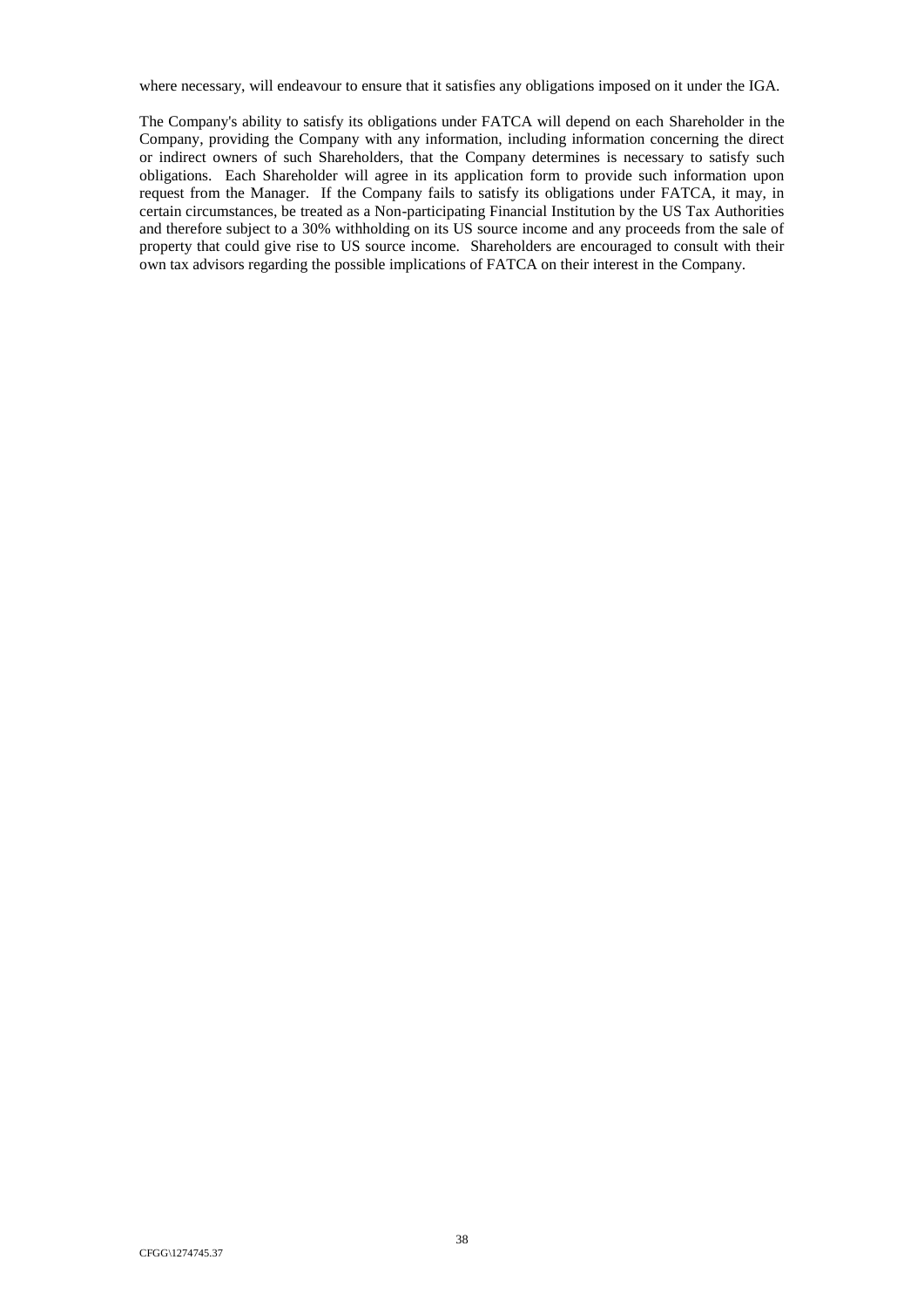# **MATERIAL CONTRACTS**

The following contracts, not being contracts entered into in the ordinary course of business, have been entered into since the incorporation of the Company and are, or may be, material.

## <span id="page-53-0"></span>**The Investment Management Agreement**

The Company has appointed the Investment Manager under the terms of the Investment Management Agreement to provide investment management services to the Company.

The Investment Management Agreement provides, *inter alia,* that:-

- (i) the appointment of the Investment Manager shall continue and remain in force unless and until terminated upon (a) the Investment Manager ceasing to be permitted to act in its current capacity, (b) either party going into liquidation, (c) either party committing a material breach of the agreement or (d) following the appointment of a receiver or administrative receiver, *or* by either party giving to the other ninety days' notice in writing;
- (ii) The Investment Manager shall not be liable to the Company or any other party or otherwise for any loss caused to the Company or any other party by any error of judgement, by any reduction in the value of the Company or by any failure to increase that value or to secure any particular level of income therefrom unless such loss or losses arose from fraud, wilful default or negligence in the performance or non-performance of the Investment Manager's duties.

The Investment Manager shall indemnify and keep indemnified and hold harmless the Company (and each of their respective directors, officers, employees and agents) from and against any and all claims, actions, proceedings, damages, losses, liabilities, costs and expenses (including legal fees and expenses) suffered or incurred by the Company arising directly or indirectly out of any failure by the Investment Manager to properly perform and fulfil its obligations hereunder provided that the Investment Manager shall not be liable for any and all claims, actions, proceedings, damages, losses, liabilities, costs and expenses (including legal fees and expenses) suffered or incurred by the Company arising directly or indirectly out of any error of judgement or oversight or mistake of the law on the part of the Investment Manager made or committed in good faith in the performance of its duties hereunder and the Investment Manager shall not in the absence of any negligence, bad faith, wilful default or fraud be responsible for any loss or damage which the Company may sustain or suffer as the result of or in the course of the discharge of its duties hereunder; and

(iii) the Investment Manager is entitled to payment of fees for its services and reimbursement of expenses, as more fully described in the sections headed "Fees and Expenses - Investment Management and Distribution Fees" on page [28.](#page-42-4)

### <span id="page-53-1"></span>**The Administration Agreement**

The Company has appointed the Administrator under the terms of the Administration Agreement to carry on the general administration and accounting of the Company and to act as registrar and transfer agent to the Company.

The Administration Agreement provides, *inter alia,* that:

- (i) the appointment of the Administrator will continue in full force and effect until terminated immediately upon (a) the winding-up of or appointment of an administrator, examiner or receiver to either party, (b) either party committing a material breach of the Administration Agreement that is not remedied, if capable of remedy, within 30 days, (c) the continued performance of the Administration Agreement ceasing to be lawful or (d) the authorisation of the Company being revoked by the Central Bank, *or* by either party giving to the other not less than 90 days' written notice;
- (ii) the Company will hold harmless and indemnify the Administrator against all actions, proceedings, claims, costs, demands and expenses which may be brought against, suffered or incurred directly by the Administrator by reason of its performance or non-performance of its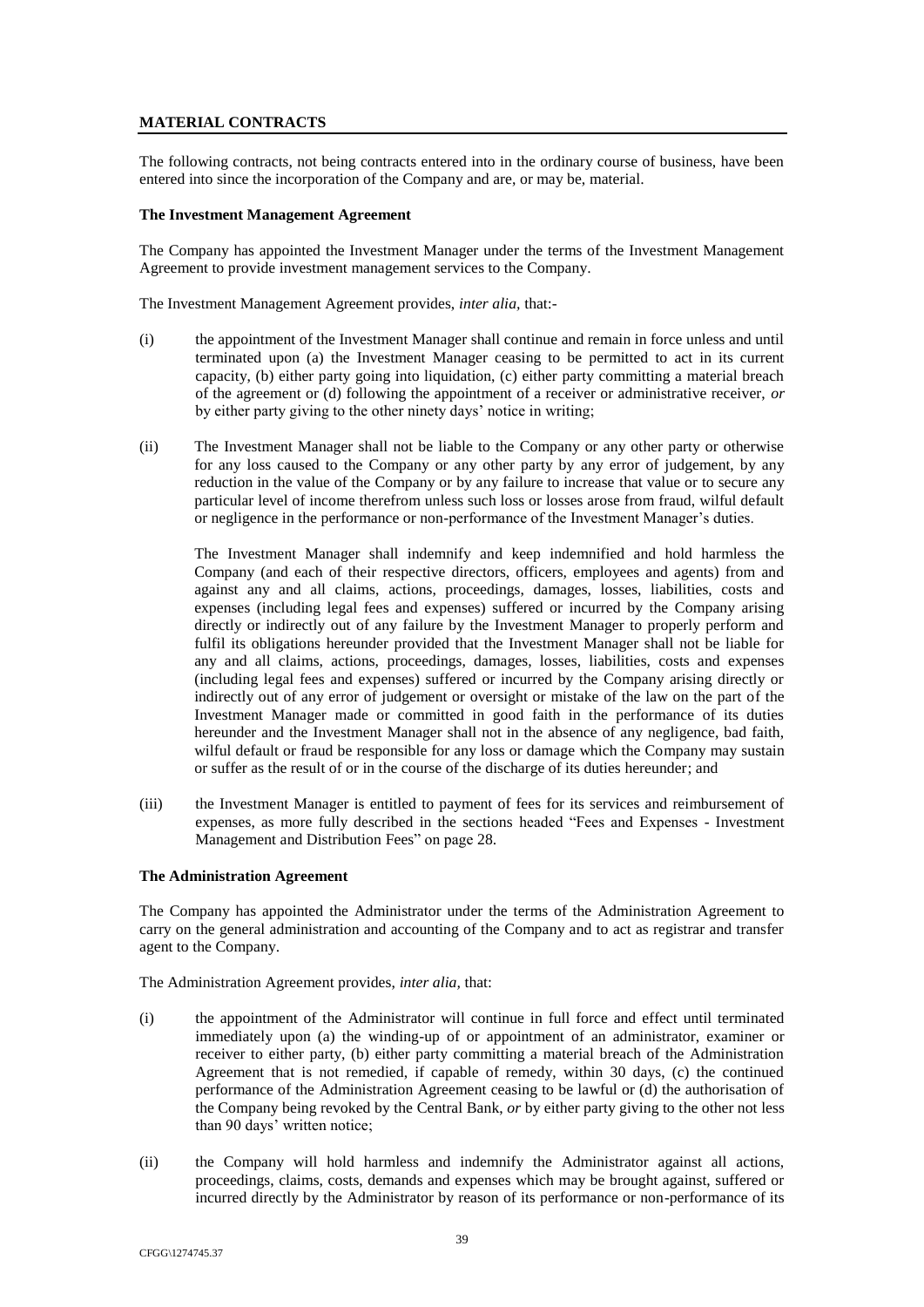obligations and duties under the terms of the Administration Agreement (other than due to the Administrator's fraud, wilful default or negligence); and

(iii) the Administrator is entitled to payment of fees for its services and reimbursement of expenses, as more fully described in the section headed "Fees and Expenses – Depositary and Administration Fees" on page [28.](#page-42-4)

# <span id="page-54-0"></span>**The Depositary Agreement**

The Company has appointed the Depositary under the terms of the Depositary Agreement to act as Depositary of the Company's assets.

The Depositary Agreement provides, *inter alia,* that:

- (i) the appointment of the Depositary will continue in full force and effect until terminated immediately upon (a) the winding-up of or appointment of an administrator, examiner or receiver to either party, (b) either party committing a material breach of the Depositary Agreement that is not remedied, if capable of remedy, within 30 days or (c) the continued performance of the Depositary Agreement ceasing to be lawful, *or* by either party giving to the other not less than 120 days' written notice;
- (ii) the Depositary shall be liable (i) in respect of a loss of a financial instrument held in its custody (or that of its duly appointed delegate) unless it can prove that the loss has arisen as a result of an external event beyond the Depositary's reasonable control, the consequences of which would have been unavoidable despite all reasonable measures to the contrary, and (ii) in respect of all other losses as a result of the Depositary's negligent or intentional failure to properly fulfil its obligations pursuant to the UCITS Regulations.
- (iii) the Company will hold harmless and indemnify, out of the assets of the relevant Fund, the Depositary from and against any and all third party actions, proceedings, claims, costs, demands and expenses which may be brought against, suffered or incurred by the Depositary by reason of its performance or non-performance of its obligations or duties under the terms of the Depositary Agreement other than in circumstances where the Depositary will be liable to the Company and the Shareholders for any loss suffered as set out in (ii) above; and
- (iv) the Depositary is entitled to payment of fees for its services and reimbursement of expenses, as more fully described in the section headed "Fees and Expenses - Depositary and Administration Fees" on page [28.](#page-42-4)

### <span id="page-54-1"></span>**The Distribution Agreement**

The Company has appointed the Distributor, as distributor of the Shares under the terms of the Distribution Agreement dated 12 October 2006.

The Distribution Agreement provides, *inter alia,* that:-

- (i) the appointment of the Distributor shall continue and remain in force unless and until terminated by either party; (a) going into liquidation; (b) committing a material breach of its obligations under the agreement; (c) becoming technically insolvent; or (d) by either party giving to the other ninety days' notice in writing;
- (ii) each party to the Distribution Agreement shall keep the other indemnified from and against all actions, proceedings, claims, losses, damages, liabilities, fees and expenses which may be suffered or incurred, whether directly or indirectly, by the other party under the Distribution Agreement except to the extent arising from wilful default, fraud or negligence by such other party; and
	- (i) the Distributor is entitled to payment of fees for its services and reimbursement of expenses, as more fully described in the section headed "Fees and Expenses – Investment Management and Distribution Fees" on page [28.](#page-42-4)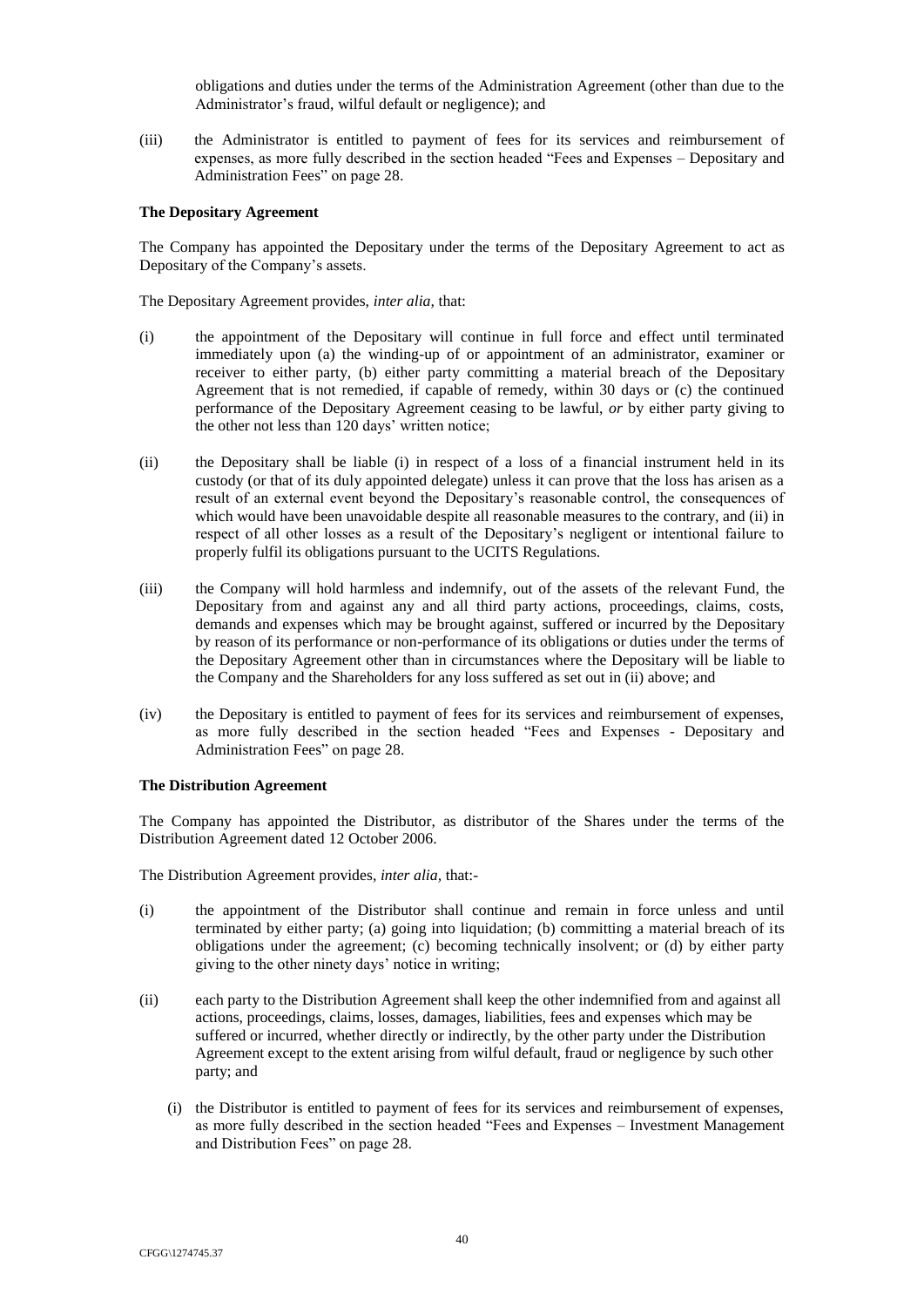## <span id="page-55-0"></span>**Share Capital**

The Company was incorporated in Ireland as a public limited company on 28 September 2006 with registered number 427248 under the Act. It has an authorised capital of 100,000,300,000 divided into 100,000,000,000 Participating Shares of no par value and 300,000 Subscriber Shares of €1.00 each. As only Participating Shares can represent an interest in a Fund, the Subscriber Shares have no entitlement or interest in such a Fund. At the date of this Prospectus, the issued share capital of the Company is 2 Subscriber Shares issued for the purpose of the incorporation and authorisation of the Company.

## <span id="page-55-1"></span>**Memorandum and Articles of Association**

Clause (3) of the Memorandum and Articles of Association provides, *inter alia,* that the sole object of the Company is the collective investment in transferable securities and/or in other liquid financial assets as permitted by the Regulations of capital raised from the public, operating on the principle of risk spreading.

The Articles of Association contain provisions to the following effect:-

*(a) Issue of Shares*

The Directors are authorised to exercise all the powers of the Company to offer, allot or otherwise deal with or dispose of relevant securities within the meaning of the Act up to an amount equal to the authorised but as yet unissued share capital of the Company.

The price at which Shares shall be issued shall be determined by reference to the Net Asset Value of the relevant Fund calculated as at the relevant Valuation Point.

The Directors may, with the prior approval of the Central Bank, establish new Funds. The Directors have the power to issue different classes of Shares in each Fund.

### *(b) Rights of Subscriber Shares*

As the Subscriber Shares are not Participating Shares (and as such do not represent any interest in a Fund) they do not entitle the holders thereof to participate in the dividends of any Fund.

Each holder of Subscriber Shares is entitled to attend and vote at any general meeting provided that any holder of Subscriber Shares shall not be entitled to vote at any such general meeting at any time that Shares in issue are held by two or more Shareholders. In the event of a windingup or dissolution of the Company, the Subscriber Shares have the entitlements referred to under "Winding Up" below.

# *(c) Variation of Rights*

The rights attached to any class of Share may, whether or not the Company is being wound up, be varied or abrogated with the consent in writing of the holders of 75 per cent. of the issued Shares of that class or with the sanction of a special resolution passed at a separate general meeting of the holders of the shares of that class. The provisions of the Articles of Association relating to general meetings shall apply to every such separate general meeting but the necessary quorum at any such meeting shall be two persons holding or representing by proxy at least one third of the issued Shares of the class in question. Any holder of Shares of the class in question present in person or by proxy may demand a poll.

### *(d) Voting Rights of Shares*

Subject to disenfranchisement in the event of non-compliance with any notice requiring disclosure of the beneficial ownership of Shares, the Articles of Association provide that on a show of hands at a general meeting of the Company, at a meeting of holders of Shares in a particular Fund or at a meeting of holders of Shares of a particular class, every holder of Shares present in person or by proxy shall have one vote and on a poll every holder of Shares who is present in person or by proxy shall have one vote in respect of each whole Share held by him.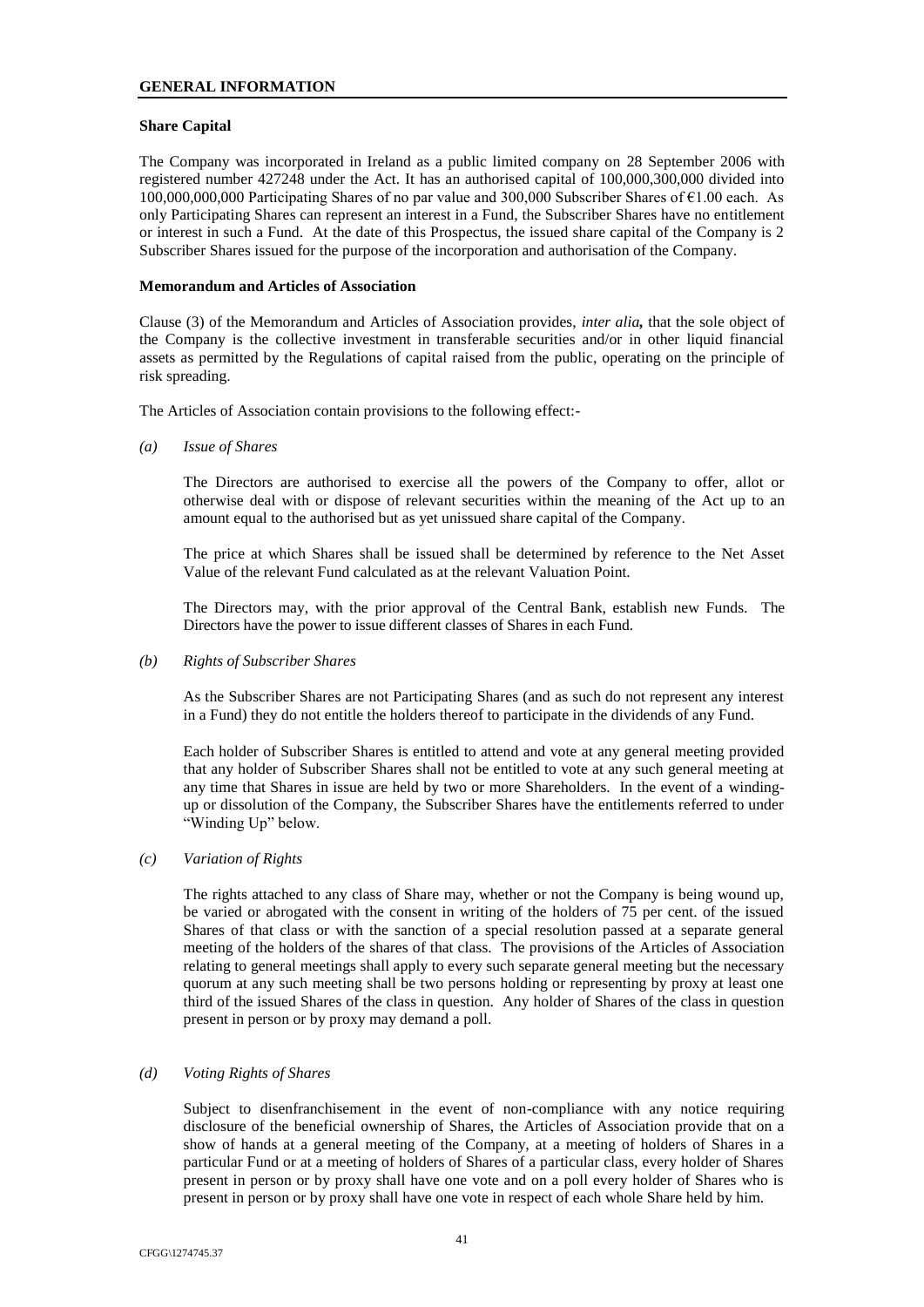## *(e) Change in Share Capital*

The Company may from time to time by ordinary resolution increase its capital, consolidate and divide its Shares into shares of larger amount or subdivide its Shares into shares of smaller amount or cancel any Shares not taken or agreed to be taken by any person. The Company may by special resolution from time to time reduce its share capital in any way permitted by law.

## *(f) Directors' Interests*

A Director may hold any other office or place of profit under the Company in conjunction with his office of Director on such terms as to tenure of office, and otherwise as the Directors may determine.

No Director or intending Director shall be disqualified by his office from contracting with the Company either as vendor, purchaser or otherwise, nor shall any such contract or any contract or arrangement entered into by or on behalf of the Company or in which the Company is interested, in which any Director is in any way interested be liable to be avoided, nor shall any Director so contracting or being so interested be liable to account to the Company for any profit realised by any such contract or arrangement by reason of such Director holding that office or of the fiduciary relationship thereby established. A Director who is in any way, whether directly or indirectly, interested in such a contract or arrangement or proposed contract or arrangement with the Company shall declare the nature of his interest if his interest then exists, or in any other case at the first meeting of the Directors after he becomes so interested. A general notice given by a Director to the effect that he is a member of a specified company, society or firm and is to be regarded as interested in all transactions with such company, society or firm shall be a sufficient declaration of interest, and after such general notice it shall not be necessary to give any special notice relating to any subsequent transaction with such company or firm, provided that either the notice is given at a meeting of the Directors or the Director giving the notice takes reasonable steps to secure that it is brought up and read at the next meeting of the Directors after it is given.

Any Director may act by himself or through his firm in a professional capacity for the Company, and he or his firm shall be entitled to remuneration for professional services as if he were not a Director.

Any Director may continue to be or become a director, managing director, manager or other officer or member of any company promoted by the Company or in which the Company may be interested, and no such Director shall be accountable for any remuneration or other benefits received by him as a director, managing director, manager, or other officer or member of any such other company. The Directors may exercise the voting power conferred by the shares in any other company held or owned by the Company or exercisable by them as directors of such other company, in such manner in all respects as they think fit (including the exercise thereof in favour of any resolution appointing themselves or any of the directors, managing directors, managers or other officers of such company, or voting or providing for the payment of remuneration to directors, managing directors, managers or other officers of such company).

### *(g) Borrowing Powers*

Subject to the Regulations and the Central Bank UCITS Regulations, the Directors may exercise all of the powers of the Company to borrow or raise money and to mortgage or charge its undertaking, property and assets both present and future and uncalled capital or any part thereof, and to issue debentures, debenture stock or other securities, whether outright or as collateral security for any debt liability or obligation of the Company.

# *(h) Retirement of Directors*

The Directors shall not be required to retire by rotation or by virtue of their attaining a certain age.

### *(i) Transfer of Shares*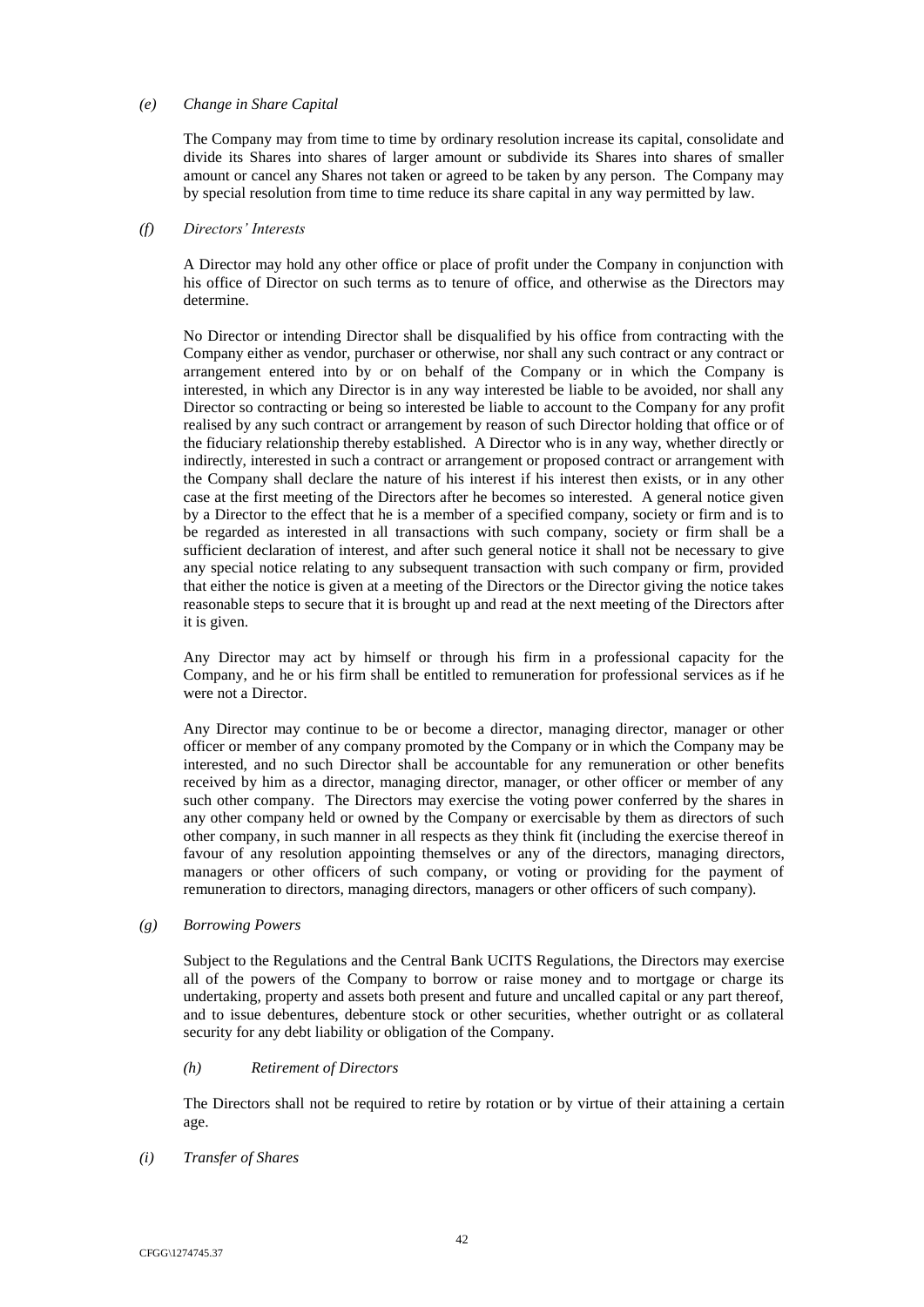All transfers of Shares shall be effected by transfer in writing in any usual or common form or in any other form approved by the Directors but need not be under seal.

The Directors may decline to register any transfer of Shares in respect of which the Company has a lien or where the transfer would be in breach of the law or requirements mentioned in the Prospectus or the applicable Supplement. The registration of transfers may be suspended at such times and for such periods as the Directors may from time to time determine provided always that such registration shall not be suspended for more than 30 days in any year.

The Directors may decline to recognise any transfer of Shares unless the instrument of transfer is deposited at the Company's registered office or such other place as the Directors may reasonably require and such other evidence as the Directors may reasonably require to show the right of the transferor to make the transfer, and the instrument of transfer relates to Shares of one class only.

### *(j) Dividends*

The Articles of Association permit the Directors to declare on the Shares or on any class of Shares such dividends, including interim dividends, as appear to the Directors to be justified. The Directors may, with the sanction of the Company in a general meeting, satisfy any dividend due to holders of the Shares, in whole or in part, by distributing to them in specie any of the assets of the Company and, in particular, any investments to which the Company is entitled provided that, where the share capital is divided into different classes of Shares, any such distributions to the holders of one class of Shares shall not materially prejudice the interests of the holders of the other classes of Shares. Alternatively, if a holder does not wish to receive a dividend by way of in specie distribution, it may require the Directors to realise such investments necessary in order to effect the relevant distribution.

Any dividend unclaimed after a period of six years from the date of declaration of such dividend shall be forfeited and shall revert to the relevant Fund.

*(k) Redemption of Shares*

If it shall come to the notice of the Directors that any Shares are owned directly or beneficially by any person in breach of any law or requirement of any country or governmental authority or by virtue of which such person is not qualified to hold such Shares or who belongs, or may belong to, or is comprised in, or may be comprised in, a class of persons designated by the Directors as above, the Directors may give notice to such person requiring him to transfer such Shares to a person who is qualified or entitled to own the same or to give a request in writing for the redemption of such Shares in accordance with paragraph (i) above. If any person upon whom such a notice is served does not within 30 days after such notice transfer his Shares to a person qualified to own the same or establish to the satisfaction of the Directors (whose judgement shall be final and binding) that he is qualified, entitled and permitted to own the Shares, he shall be deemed upon the expiration of 30 days to have given a request in writing for the redemption of all his Shares.

# *(l) Winding Up*

The Articles contain provisions to the following effect:-

- (i) If the Company shall be wound up, the liquidator shall apply the assets of the Company in such manner and order as he thinks fit in satisfaction of creditors' claims. The liquidator shall in relation to the assets available for distribution among the members make in the books of the Company such transfers thereof to and from Funds as may be necessary in order that the effective burden of such creditors' claims may be shared between the holders of Shares of different classes in such proportions as the liquidator in his absolute discretion may think equitable.
- (ii) The assets available for distribution among the Shareholders shall then be applied in the following priority:-
	- (a) first, in the payment to the holders of the Shares of each class of a sum in the currency in which that class is designated (or in any other currency selected by the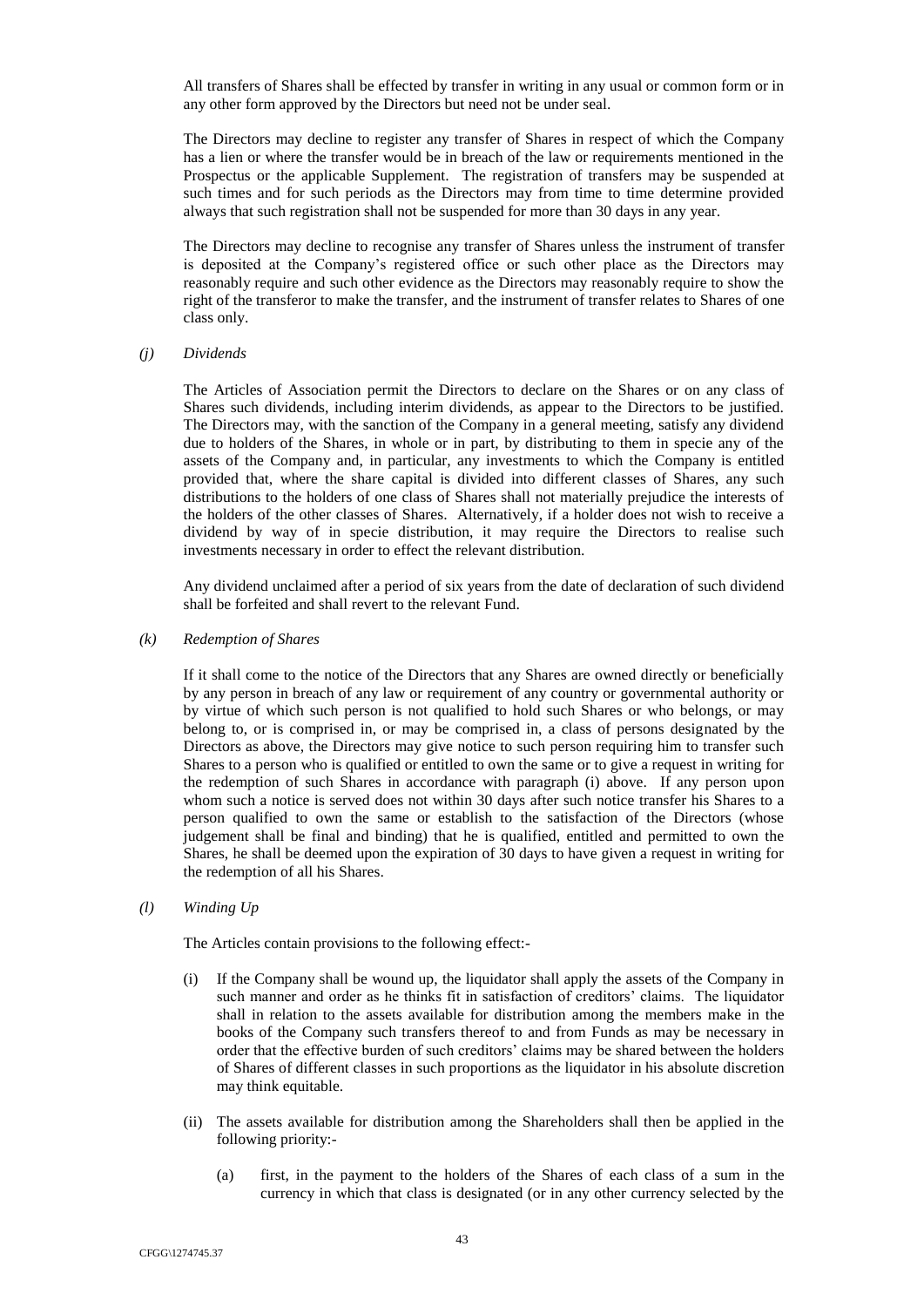liquidator) as nearly as possible equal (at a rate of exchange determined by the liquidator) to the Net Asset Value of the Shares of such class held by such holders respectively as at the date of commencement to wind up, provided that there are sufficient assets available in the relevant Fund to enable such payments to be made. In the event that, as regards any class of Shares, there are insufficient assets available in the relevant Fund to enable such payment to be made, recourse shall be had:-

- first, to the assets of the Company not comprised within any of the Funds; and
- second, to the assets remaining in the Funds for the other classes of Shares (after payment to the holders of the Shares of the classes to which they relate of the amounts to which they are respectively entitled under this paragraph (a)) pro rata to the total value of such assets remaining within each such Fund;
- (b) second, in the payment to the holders of the Subscriber Shares of sums up to the nominal amount paid thereon out of the assets of the Company not comprised within any of the Funds remaining after any recourse thereto under paragraph (ii)(a) above. In the event that there are insufficient assets as aforesaid to enable such payment in full to be made, no recourse shall be had to the assets comprised within any of the Funds;
- (c) third, in the payment to the holders of each class of Shares of any balance then remaining in the relevant Fund, such payment being made in proportion to the number of Shares of that class held; and
- (d) fourth, in the payment to the holders of the Shares of any balance then remaining and not comprised within any of the Funds, such payment being made in proportion to the number of Shares held.
- (iii) If the Company shall be wound up (whether the liquidation is voluntary, under supervision or by the court), then the liquidator may, with the authority of a special resolution and any other sanction required by the Act, divide among the members *in*  specie the whole or any part of the assets of the Company, and whether or not the assets shall consist of property of a single kind and may for such purposes set such value as he deems fair upon any one or more class or classes of property, and may determine how such division shall be carried out as between the holders of different classes of Shares. The value of such assets will be the same amount that would be received by a member for settlement in cash. The liquidator may, with the like authority, vest any part of the assets in trustees upon such trusts for the benefit of Shareholders as the liquidator, with the like authority, shall think fit, and the liquidation of the Company may be closed and the Company dissolved, but so that no holder shall be compelled to accept any assets in respect of which there is liability. For the avoidance of doubt, if the special resolution above is passed, each member is entitled to elect on a winding-up whether or not he wishes to receive a distribution in specie or a cash distribution made in accordance with the provisions of paragraph (ii) above. However, in the absence of a member electing to receive a distribution in specie on winding-up, such member shall receive a cash distribution payment in accordance with the provisions of paragraph (ii) above.

# <span id="page-58-0"></span>**Reports**

The financial year-end of the Company is 30 September in each year. The annual report of the Company, incorporating audited financial statements in respect of each Fund, will be published within four months of the financial year end to which it relates. The first such year-end of the Company will be 30 September 2007. The financial statements of the Company will be maintained in Euro.

Unaudited interim financial reports for the Company will be made up to 31 March each year and will be published within two months of the date on which such report is made up. The first interim report will be made up to 31 March 2007.

The annual and interim financial reports will be sent to all Shareholders and to the Central Bank upon publication.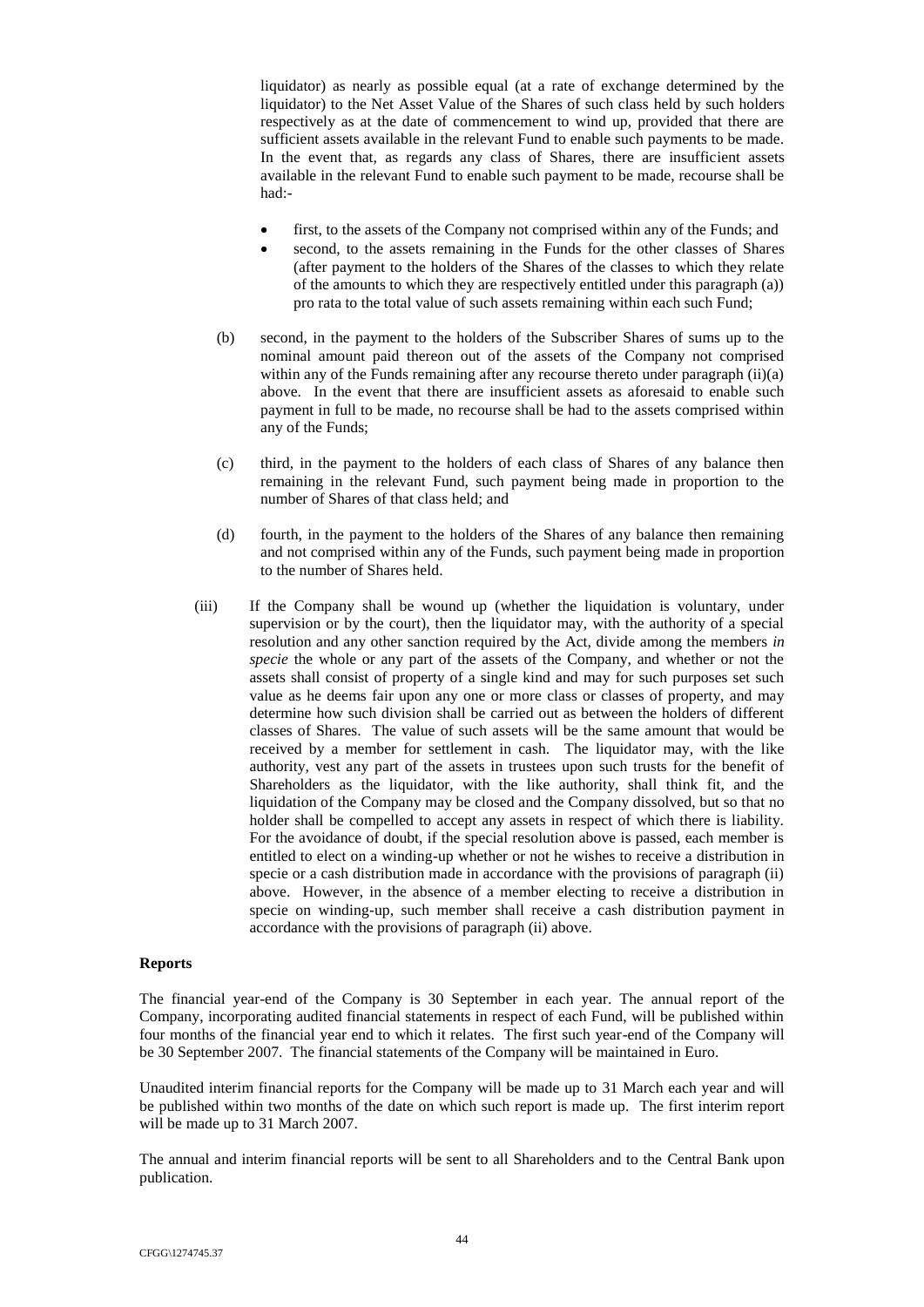### <span id="page-59-0"></span>**[Inspection of Documents](#page-59-0)**

Copies of the following documents are available for inspection and may be obtained, during normal business hours at the registered office of the Company:-

- (i) this Prospectus (and any Supplement attached thereto);
- (ii) the Memorandum and Articles of Association of the Company and any instrument amending the aforesaid document;
- (iii) the Simplified Prospectus;
- (iv) the most recently published annual or interim report;
- (v) the material contracts of the Company;
- (vi) the Regulations;
- (vii) the Central Bank UCITS Regulations; and
- (viii) a memorandum for each of the Directors detailing the names of all the companies and partnerships of which they have been a director or partner at any time in the last five years, together with an indication of whether or not they are still a director or partner.

Copies of the documents listed in (i) to (iv) above are available free of charge at the registered office of the Company.

# <span id="page-59-1"></span>**Data Protection Information**

Prospective investors/investors should note that by completing the Application Form they are providing personal information to the Company, which may constitute personal data within the meaning of the Data Protection Legislation in Ireland. This data will be used for the purposes set out in detail below, including client identification, administration, transfer agency, statistical analysis, market research, to comply with any applicable legal or regulatory requirements, disclosure to the Company's delegates and agents and, if an applicant's consent is given, for direct marketing purposes.

Data may be disclosed to third parties including:

- (a) regulatory bodies, tax authorities; and
- (b) delegates, advisers and service providers of the Company and their or the Company's duly authorised agents and any of their respective related, associated or affiliated companies wherever located (including outside the EEA) for the purposes specified. For the avoidance of doubt, each service provider to the Company (including its delegates and its or their duly authorised agents and any of their respective related, associated or affiliated companies) may exchange the personal data, or information about the prospective investors/investors in the Company, which is held by it with another service provider to the Company.

By signing the Application Form, prospective investors/investors acknowledge that they are providing their consent to the Company, its delegates (including the Administrator or any other service provider to the Company) and its or their duly authorised agents and any of their respective related, associated or affiliated companies obtaining, holding, using, disclosing and processing the personal data for any one or more of the following purposes:

(a) to manage and administer the investor's holding in the Company and any related accounts on an on-going basis;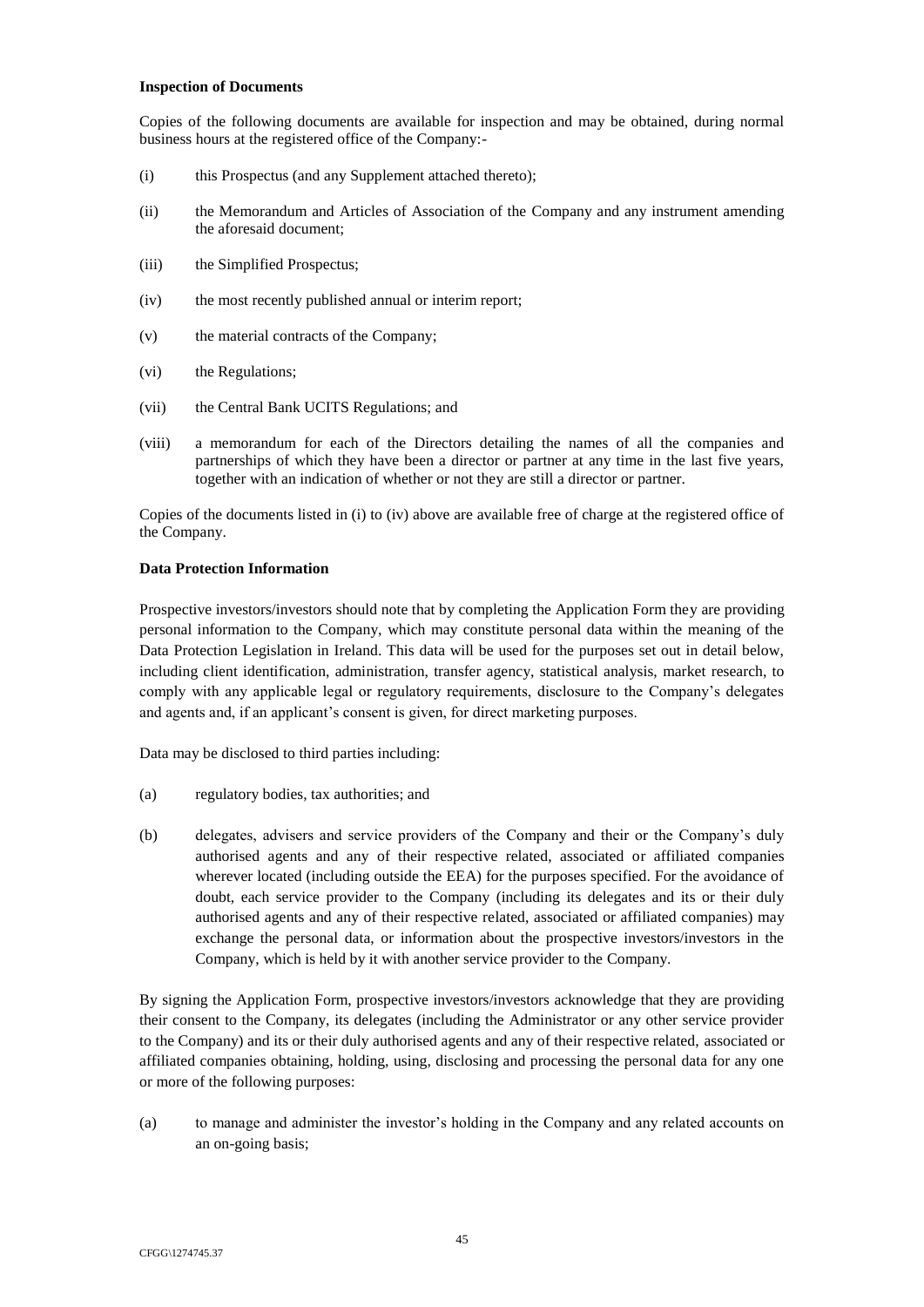- (b) client identification, administration, transfer agency, statistical analysis, market research, and, if an applicant's consent is given, for direct marketing purposes;
- (c) to comply with legal and regulatory obligations applicable to the investor and the Company including to satisfy any obligations imposed upon it in relation to FATCA and CRS (see sections headed "Automatic Exchange of Information for Tax Purposes" and "FATCA Implementation in Ireland";
- (d) for disclosure or transfer whether to Ireland or countries outside the EEA, including without limitation to the United States of America, which may not have data protection laws equivalent to those in Ireland, to third parties including financial advisers, regulatory bodies, auditors, technology providers or to the Company and its delegates and its or their duly appointed agents and any of their respective related, associated or affiliated companies for the purposes specified above;
- (e) for other legitimate business interests of the Company; or
- (f) for any other specific purposes where the prospective investor/investor has given specific consent.

A prospective investor/investor which is an institution and which provides personal data in connection with an investment in the Company must ensure that: (i) its employees, agents and sub-contractors are aware of the collection, processing, use and disclosure (as described in this section) of any such personal data provided, including the transfer of personal data to non-EEA countries; and (ii) it obtains and maintains all consents necessary in respect of such processing.

By signing the Application Form, prospective investors/investors consent to the recording of telephone calls made to and received from prospective investors/investors by the Company, its delegates, its duly appointed agents and any of their respective related, associated or affiliated companies for record keeping, security and/or training purposes.

Any person has the right to obtain a copy of their personal data kept by the Company on payment of a fee and the right to rectify any inaccuracies in personal data held by the Company.

# **Miscellaneous**

As at the date of this Prospectus:-

- (a) since incorporation, the Company has not been engaged in any litigation or arbitration and no litigation or claim is known to the Directors to be pending or threatened against it which may have a significant effect on the Company or its financial position;
- (b) the Company has no loan capital (including term loans) outstanding or created but unissued and no outstanding mortgages, charges or other borrowings or indebtedness in the nature of borrowing, including bank overdrafts and liabilities under acceptances or acceptance credits, hire purchase commitments, guarantees or other contingent liabilities;
- (c) there are no existing or proposed Directors' service contracts;
- (d) none of the Directors, or their spouses, or any connected person has any interest in the share capital of the Company or any options in respect of such capital;
- (e) no Director nor any connected person has any interest, beneficial or non-beneficial, in the Shares of the Company nor any options in respect of such Shares;
- (f) Subject to the foregoing paragraph, a Director may vote in respect of any contract, appointment or arrangement in which he is interested and he shall be counted in the quorum present at the meeting; and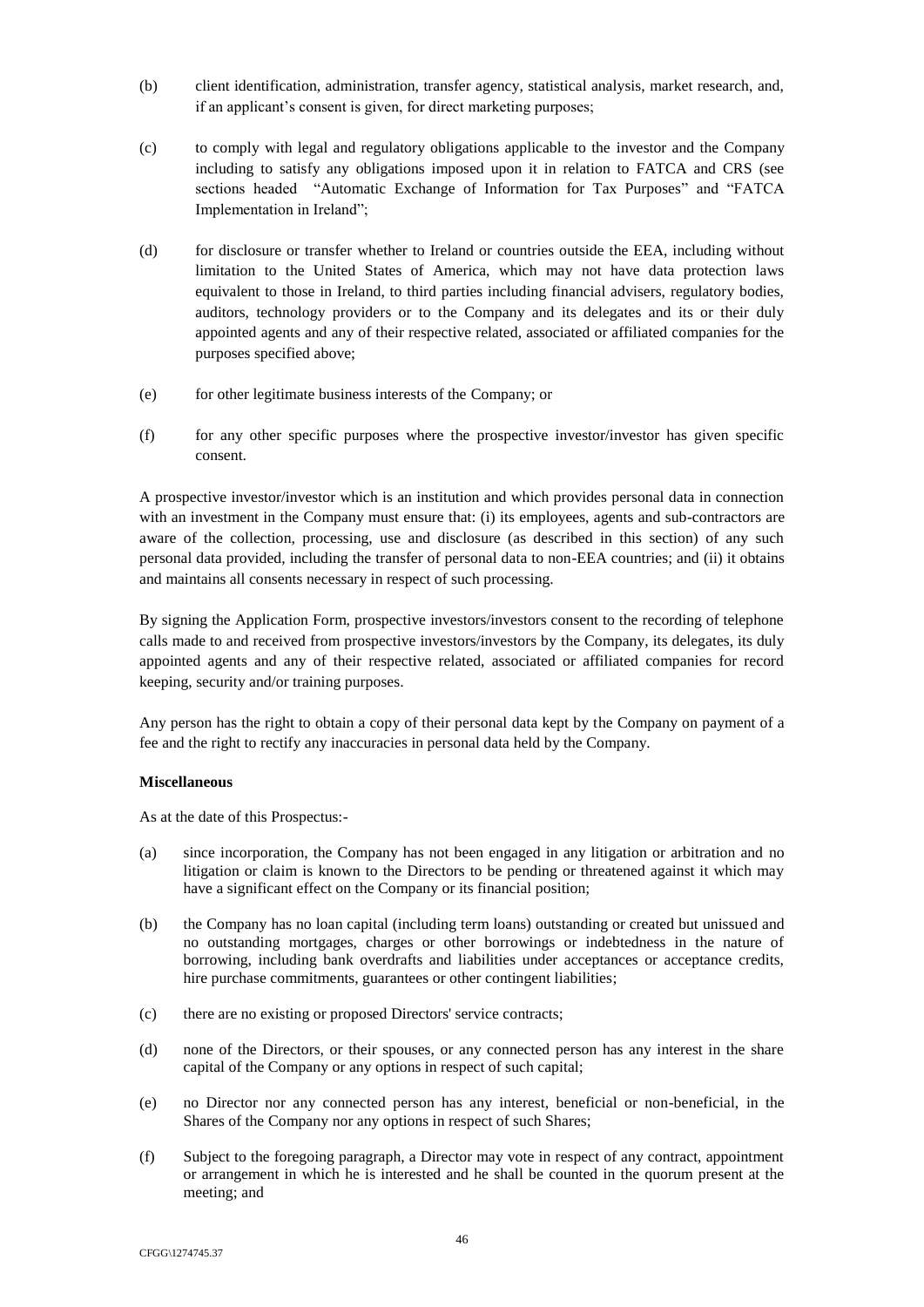(g) no Director has: (i) any unspent convictions in relation to indictable offences; or (ii) been bankrupt or the subject of an involuntary arrangement, or has had a receiver appointed to any of his assets; or (iii) been a director of any company which, while he was a director with an executive function or within twelve months after he ceased to be a director with an executive function, had a receiver appointed or went into compulsory liquidation, creditors' voluntary liquidation, administration or company voluntary arrangements, or made any composition or arrangement with its creditors generally or with any class of its creditors; or (iv) been a partner of any partnership, which while he was a partner or within twelve months after he ceased to be a partner, went into compulsory liquidation, administration or partnership voluntary arrangement, or had a receiver appointed to any partnership asset; or (v) had any public criticism by statutory or regulatory authorities (including recognised professional bodies); or (vi) been disqualified by a court from acting as a director or from acting in the management or conduct of affairs of any company.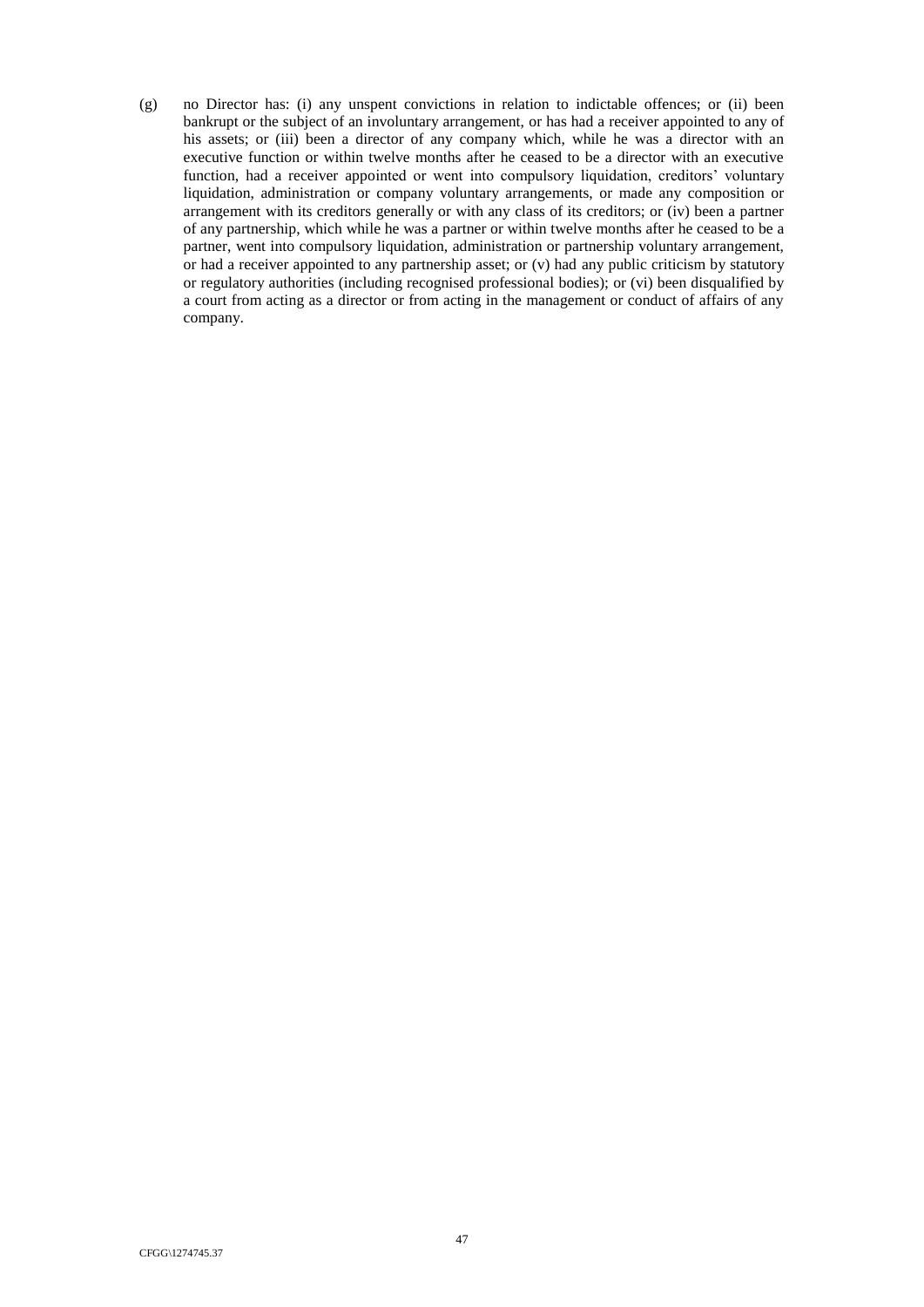### <span id="page-62-0"></span>**APPENDIX I**

### **INVESTMENT AND BORROWING RESTRICTIONS**

Each Fund of the Company will be subject to the investment and borrowing restrictions that are set out in the Regulations and the Central Bank UCITS Regulations. Additional restrictions (if any) relevant to a Fund will be set out in the applicable Supplement.

#### **Investments of the Company are confined to:-**

- (a) Transferable securities and Money Market Instruments which are either admitted to official listing on a stock exchange in a Member State or non-Member State or which are dealt on a market which is regulated, operates regularly, is recognised and open to the public in a Member State or non-Member State;
- (b) recently issued Transferable Securities which will be admitted to official listing on a stock exchange or other market (as described above) within a year;
- (c) Money Market Instruments other than those dealt on a regulated market;
- (d) units of UCITS;
- (e) units of AIFs;
- (f) deposits with credit institutions; and
- (g) financial derivative instruments.

#### **Investment Restrictions**

- (a) A Fund may invest no more than 10 per cent. of its Net Asset Value in Transferable Securities and Money Market Instruments other than those referred to in paragraph 1.
- (b) A Fund may invest no more than 10 per cent. of its Net Asset Value in recently issued Transferable Securities which will be admitted to official listing on a stock exchange or other market (as described in paragraph 1.(a)) within a year. This restriction will not apply in relation to investment by a Fund in certain US securities known as Rule 144A securities provided that:-
	- (i) the securities are issued with an undertaking to register with the US Securities and Exchanges Commission within one year of issue; and
	- (ii) the securities are not illiquid securities i.e. they may be realised by a Fund within seven days at the price, or approximately at the price, at which they are valued on behalf of the Fund.
- (c) A Fund may invest no more than 10 per cent. of its Net Asset Value in Transferable Securities or Money Market Instruments issued by the same body provided that the total value of Transferable Securities and Money Market Instruments held in the issuing bodies in each of which it invests more than 5 per cent. is less than 40 per cent.
- (d) The limit of 10 per cent. (in (c)) is raised to 25 per cent. in the case of bonds that are issued by a credit institution which has its registered office in a Member State of the European Union and is subject by law to special public supervision designed to protect bond-holders. If a Fund invests more than 5 per cent. of its Net Asset Value in these bonds issued by one issuer, the total value of these investments may not exceed 80 per cent. of the Net Asset Value of the Fund and will require the prior approval of the Central Bank.
- (e) The limit of 10 per cent. (in (c)) is raised to 35 per cent. if the Transferable Securities or Money Market Instruments are issued or guaranteed by a Member State of the European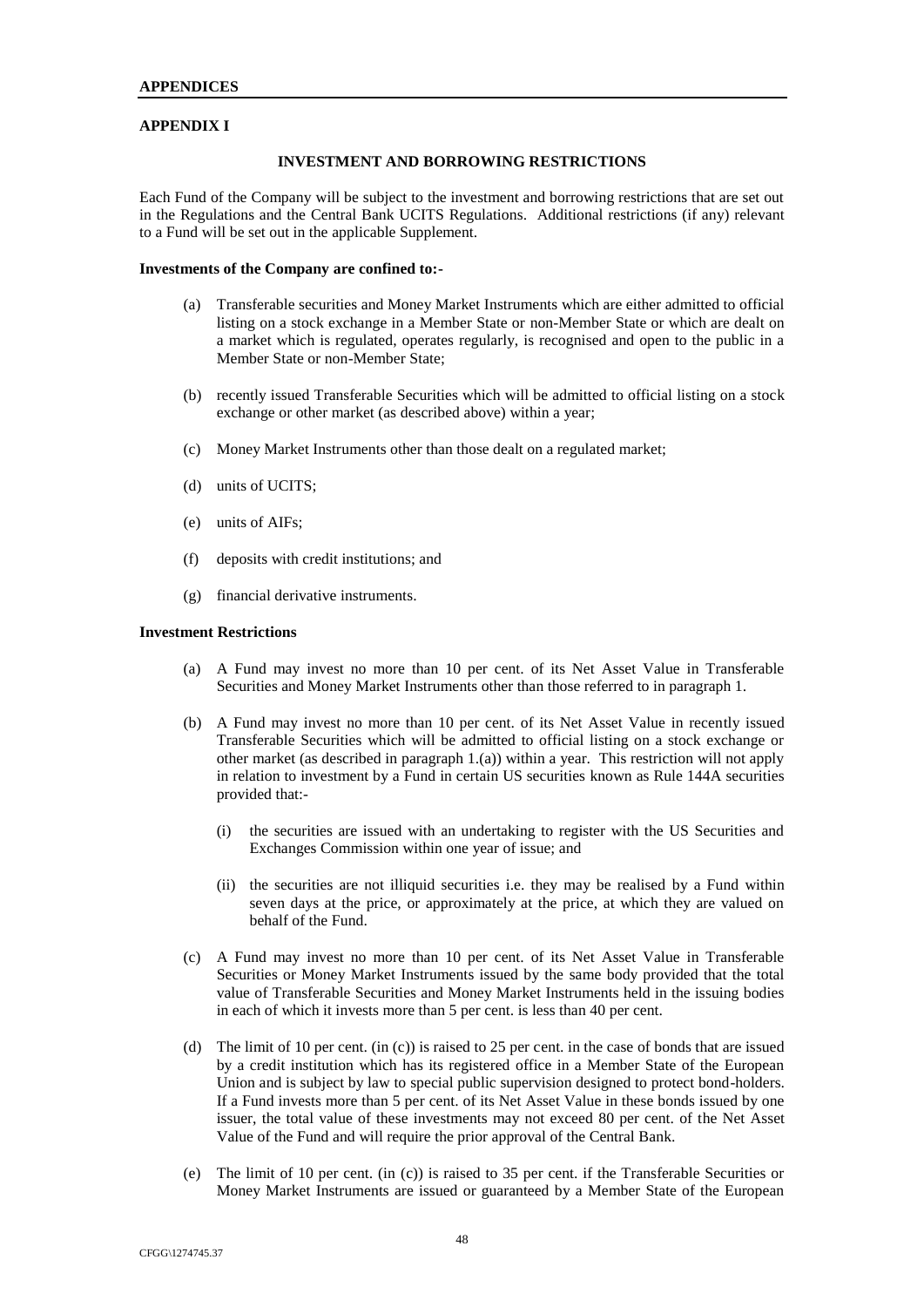Union or its local authorities or by a non- Member State of the European Union or public international body of which one or more Member States of the European Union are members.

- (f) The Transferable Securities and Money Market Instruments referred to in (d) and (e) shall not be taken into account for the purpose of applying the limit of 40 per cent. referred to in (c).
- (g) A Fund may not invest more than 20 per cent. of its Net Asset Value in deposits made with the same credit institution.

Deposits with any one credit institution, other than

- a credit institution authorised in the EEA (European Union Member States, Norway, Iceland, Liechtenstein);
- a credit institution authorised within a signatory state (other than an EEA Member State) to the Basle Capital Convergence Agreement of July 1988 (Switzerland, Canada, Japan, United States); or
- a credit institution authorised in Jersey, Guernsey, the Isle of Man, Australia or New Zealand

held as ancillary liquidity, must not exceed 10% of net assets.

This limit may be raised to 20 per cent. in the case of deposits made with the Depositary.

(h) The risk exposure of a Fund to a counterparty to an OTC derivative may not exceed 5 per cent. of its Net Asset Value.

This limit is raised to 10 per cent. in the case of a credit institution authorised in the EEA; a credit institution authorised within a signatory state (other than an EEA Member State) to the Basle Capital Convergence Agreement of July 1988; or a credit institution authorised in Jersey, Guernsey, the Isle of Man, Australia or New Zealand.

- (i) Notwithstanding paragraphs (c), (g) and (h) above, a combination of the following issued by, or made or undertaken with, the same body may not exceed 20 per cent. of its Net Asset Value:-
	- (i) investments in Transferable Securities or Money Market Instruments;
	- (ii) deposits; and/or
	- (iii) counterparty risk exposures arising from OTC derivatives transactions.
- (i) The limits referred to in (c), (d), (e), (g), (h) and (i) above may not be combined, so that exposure to a single body shall not exceed 35 per cent. of the relevant Fund's Net Asset Value.
- (k) Group companies are regarded as a single issuer for the purposes of  $(c)$ ,  $(d)$ ,  $(e)$ ,  $(g)$ ,  $(h)$ and (i). However, a limit of 20 per cent. of net assets may be applied to investment in Transferable Securities and Money Market Instruments within the same group.
- (l) A Fund may invest up to 100 per cent. of its Net Asset Value in different Transferable Securities and Money Market Instruments issued or guaranteed by any EU Member State, its local authorities, non-EU Member States or public international body of which one or more EU Member States are members.

The individual issuers will be drawn from the following list:-

- OECD Governments (provided the relevant issues are investment grade)
- Government of the People's Republic of China
- Government of Brazil (provided the issues are of investment grade)
- Government of India (provided the issues are of investment grade)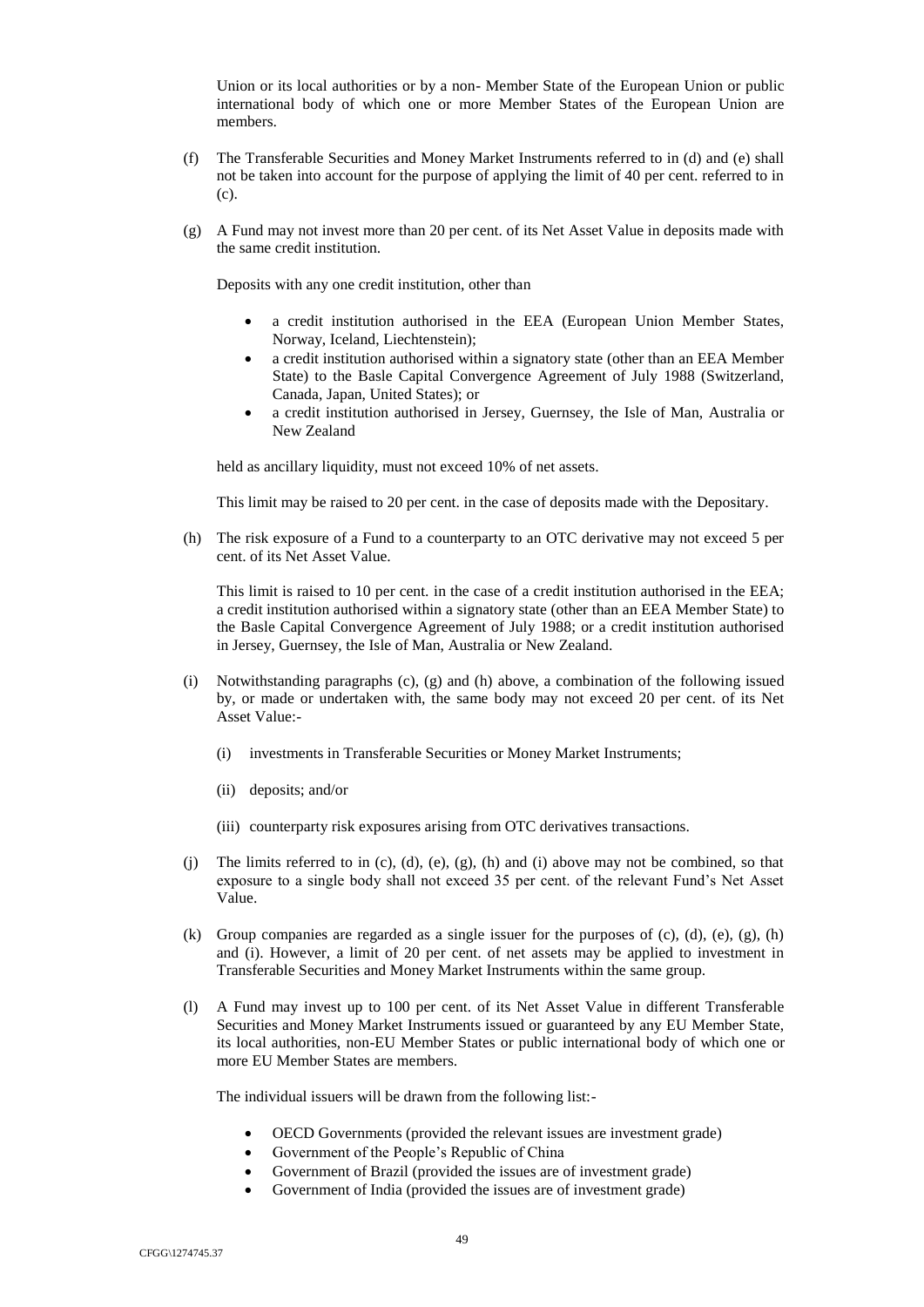- Government of Singapore
- European Investment Bank
- European Bank for Reconstruction and Development
- International Finance Corporation
- International Monetary Fund
- Euratom
- The Asian Development Bank
- European Central Bank
- Council of Europe
- Eurofima
- African Development Bank
- International Bank for Reconstruction and Development (The World Bank)
- The Inter American Development Bank
- European Union, Federal National Mortgage Association (Fannie Mae)
- Federal Home Loan Mortgage Corporation (Freddie Mac)
- Government National Mortgage Association (Ginnie Mae)
- Student Loan Marketing Association (Sallie Mae)
- Federal Home Loan Bank, Federal Farm Credit Bank
- Tennessee Valley Authority
- Straight-A Funding LLC
- Export-Import Bank

A Fund must hold securities from at least six different issuers, with securities from any one issuer not exceeding 30 per cent. of its Net Asset Value.

(m) Deposits

Deposits with any single credit institution other than a credit institution specified in Regulation 7 of the Central Bank UCITS Regulations held as ancillary liquidity shall not exceed:

(a) 10% of the Net Asset Value of the Fund; or

(b) where the deposit is made with the Depositary 20% of the net assets of the Fund.

(n) Recently Issued Transferable Securities

(1) Subject to paragraph (2) the Company shall not invest any more than 10% of assets of a Fund in securities of the type to which Regulation 68(1)(d) of the Regulations apply.

(2) Paragraph (1) does not apply to an investment by a responsible person in US Securities known as " Rule 144 A securities" provided that;

(a) the relevant securities have been issued with an undertaking to register the securities with the SEC within 1 year of issue; and

(b) the securities are not illiquid securities i.e. they may be realised by the Company within 7 days at the price, or approximately at the price, which they are valued by the Company.

# 3. **Investment in a Collective Investment Schemes ("CIS")**

- (a) A Fund may not invest more than 20% of net assets in any one CIS.
- (b) Investment in AIFs may not, in aggregate, exceed 30% of the Net Asset Value of a Fund.
- (c) A Fund is prohibited from investing in a CIS which can itself invest more than 10% of net assets in other open-ended CIS
- (d) When a Fund invests in the shares of other CIS that are managed, directly or by delegation, by the Company or the Investment Manager or by any other company with which the Company or Investment Manager is linked by common management or control, or by a substantial direct or indirect holding, that management company or other company may not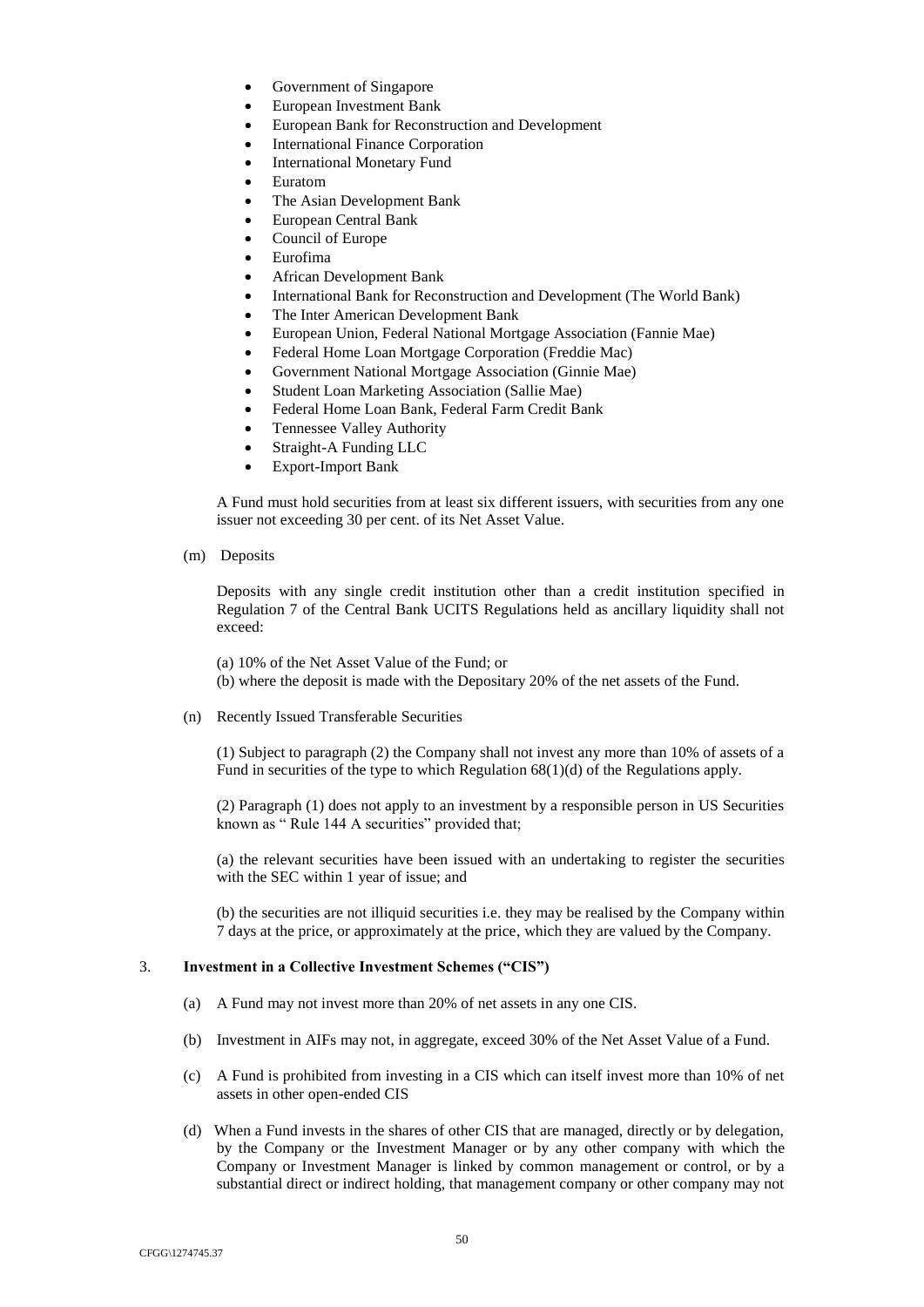charge subscription, conversion or redemption fees on account of the Funds investment in the shares of such other CIS.

(e) Where by virtue of investment in units of another CIS, the Company, the Investment Manager or an investment advisor receives a commission on behalf of a Fund (including a rebated commission), the Company shall ensure that the relevant commission is paid into the property of the Fund.

### **4. Index Tracking Funds**

- (a) A Fund may invest up to 20 per cent. of its Net Asset Value in shares and/or debt securities issued by the same body where the investment policy of the Fund is to replicate an index which satisfies the criteria set out in the Regulations and is recognised by the Central Bank.
- (b) The limit in (a) may be raised to 35 per cent., and applied to a single issuer, where this is justified by exceptional market conditions.

# **5. General Provisions**

- (a) An investment company, or management company acting in connection with all of the CIS it manages, may not acquire any shares carrying voting rights which would enable it to exercise significant influence over the management of an issuing body.
- (b) A Fund may acquire no more than:-
	- (i) 10 per cent. of the non-voting shares of any single issuing body;
	- (ii) 10 per cent. of the debt securities of any single issuing body;
	- (iii) 25 per cent. of the shares of any single CIS; or
	- (iv) 10 per cent. of the Money Market Instruments of any single issuing body.

The limits laid down in (ii), (iii) and (iv) above may be disregarded at the time of acquisition if, at that time, the gross amount of the debt securities or of the Money Market Instruments, or the net amount of the securities in issue cannot be calculated.

- (c) Paragraphs 5(a) and 5(b) above shall not be applicable to:-
	- (i) Transferable Securities and Money Market Instruments issued or guaranteed by an EU Member State or its local authorities;
	- (ii) Transferable Securities and Money Market Instruments issued or guaranteed by a non- EU Member State;
	- (iii) Transferable Securities and Money Market Instruments issued by public international bodies of which one or more EU Member States are members;
	- (iv) shares held by a Fund in the capital of a company incorporated in a non-EU Member State which invests its assets mainly in the securities of issuing bodies having their registered offices in that state, where under the legislation of that state such a holding represents the only way in which the Fund can invest in the securities of issuing bodies of that state. This waiver is applicable only if in its investment policies the company from the non-EU Member State complies with the limits laid down in 2(c) to  $2(k)$ ,  $3(a)$ ,  $3(b)$ ,  $5(a)$ ,  $5(b)$ ,  $5(d)$ ,  $5(e)$  and  $5(f)$ , and provided that where these limits are exceeded, paragraphs 5(e) and 5(f) below are observed; or
	- (v) shares held by an investment company or investment companies or ICAV or ICAVs in the capital of subsidiary companies carrying on only the business of management, advice or marketing in the country where the subsidiary is located, in regard to the repurchase of shares at shareholders' request exclusively on their behalf.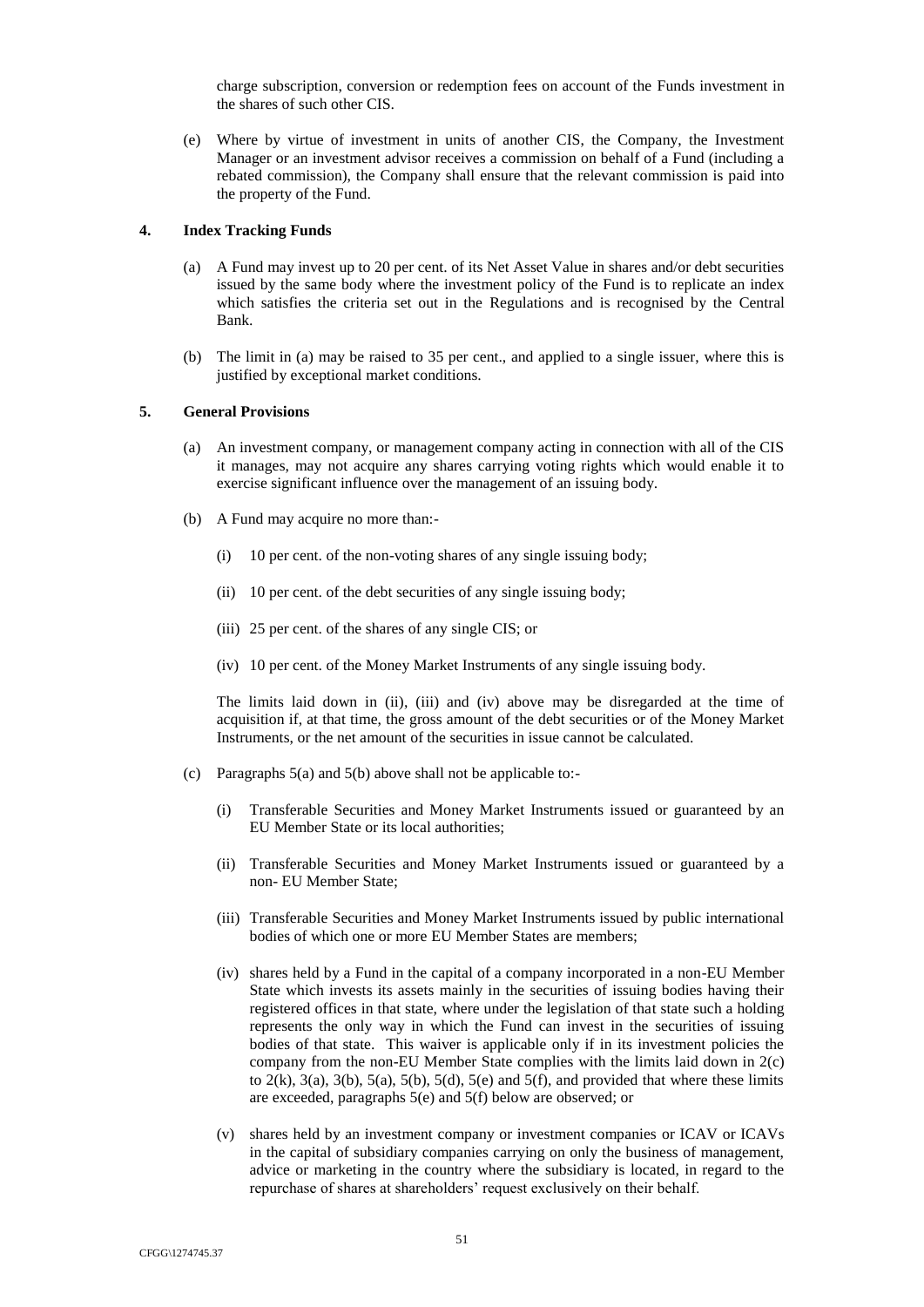- (d) Funds need not comply with the investment restrictions herein when exercising subscription rights attaching to Transferable Securities or Money Market Instruments which form part of their assets.
- (e) The Central Bank may allow recently authorised Funds to derogate from the provisions of 2(c) to 2(l), 3(a), 3(b) 4(a) and 4(b) for six months following the date of their authorisation, provided they observe the principle of risk spreading.
- (f) If the limits laid down herein are exceeded for reasons beyond the control of a Fund, or as a result of the exercise of subscription rights, the Fund must adopt as a priority objective for its sales transactions the remedying of that situation, taking due account of the interests of its Shareholders.
- (g) The Company or Investment Manager may not carry out uncovered sales of:-
	- (i) Transferable Securities;
	- (ii) Money Market Instruments;
	- (iii) shares of CIS; or
	- (iv) financial derivative instruments.
- (h) A Fund may hold ancillary liquid assets.

## **6. Financial Derivative Instruments**

- (a) A Fund's global exposure relating to Financial Derivative Instruments must not exceed its total net asset value.
- (b) Position exposure to the underlying assets of Financial Derivative Instruments, including embedded Financial Derivative Instruments in transferable securities or money market instruments, when combined where relevant with positions resulting from direct investments, may not exceed the investment limits set out in the Central Bank UCITS Regulations. (This provision does not apply in the case of index based FDI provided the underlying index is one which meets with the criteria set out in the Central Bank UCITS Regulations.)
- (c) Funds may invest in Financial Derivative Instruments dealt in over-the-counter markets provided that the counterparties to over-the-counter transactions (OTCs) are institutions subject to prudential supervision and belonging to categories approved by the Central Bank.
- (d) Investments in Financial Derivative Instruments are subject to the conditions and limits laid down by the Central Bank.

### **7. Borrowing Restriction**

Each Fund may borrow amounts by way of short term loans not exceeding 10 per cent. of its net assets provided that such borrowing is on a temporary basis.

The Company may acquire foreign currency by means of a "back-to-back" loan. The Directors shall ensure that where the Company has foreign currency borrowings which exceed the value of a back-to-back deposit that the excess is treated as borrowings for the purpose of Regulation 103 of the Central Bank UCITS Regulations.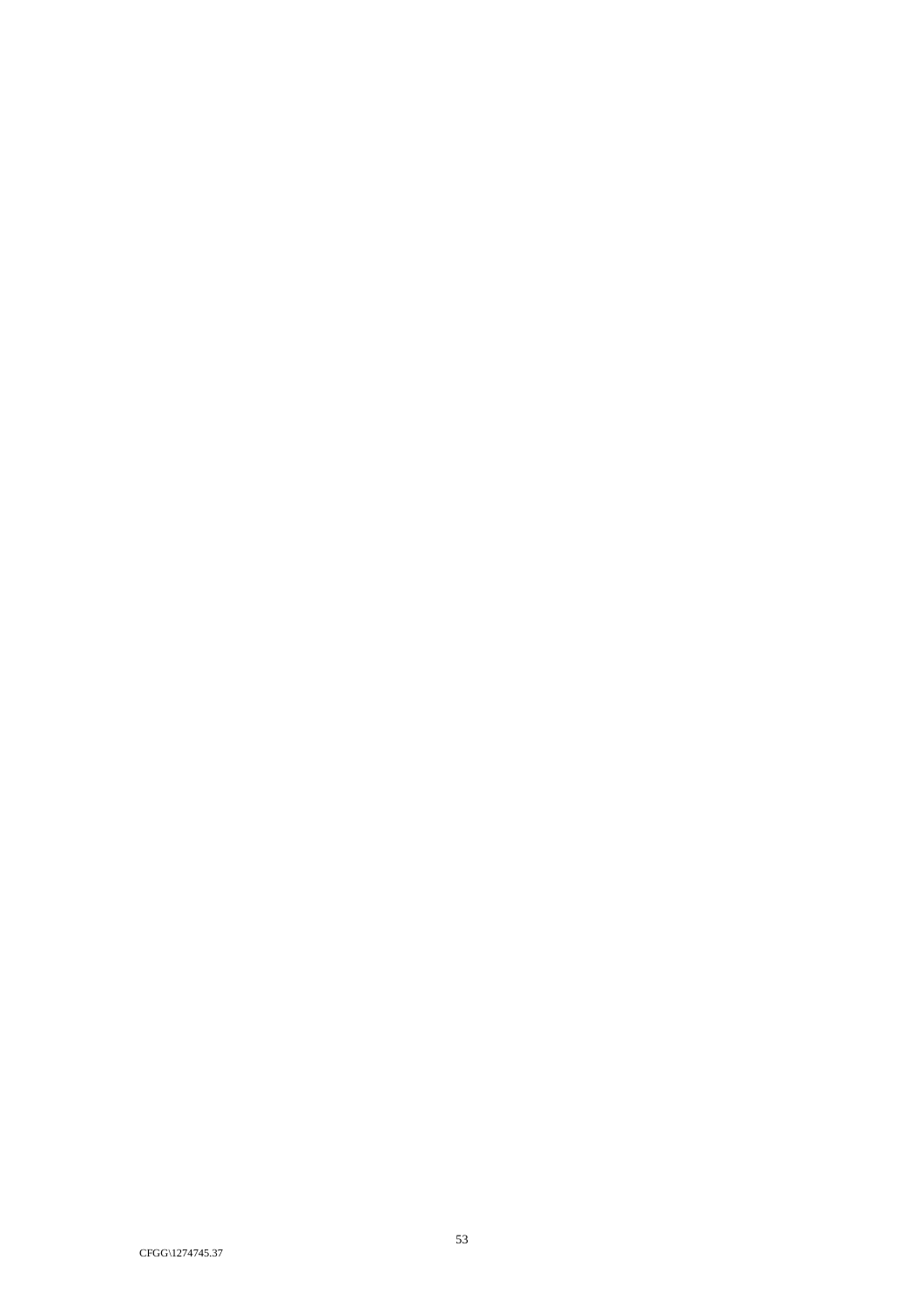# <span id="page-68-0"></span>**APPENDIX II**

# **LIST OF RECOGNISED MARKETS<sup>1</sup>**

With the exception of permitted investments in unlisted securities, the Company's investments will be restricted to securities listed or traded on exchanges and markets listed below:-

# **1. All stock exchanges**:-

| $\bullet$ In a Member State:- |         |            |             |         |
|-------------------------------|---------|------------|-------------|---------|
| Austria                       | Denmark | Hungary    | Malta       | Spain   |
| Belgium                       | Estonia | Ireland    | Netherlands | Sweden  |
| <b>Bulgaria</b>               | Finland | Italy      | Poland      | Romania |
| Croatia                       | France  | Latvia     | Portugal    | UK      |
| Cyprus                        | Germany | Lithuania  | Slovakia    |         |
| Czech Republic                | Greece  | Luxembourg | Slovenia    |         |

In a Member State of the European Economic Area (EEA) (excluding Iceland and Liechtenstein)

• In any of the following countries:-

| US.         | Australia   |
|-------------|-------------|
| Canada      | New Zealand |
| Japan       | Hong Kong   |
| Switzerland |             |

# **2. Any stock exchange included on the following list:-**

| Argentina     | Buenos Aires Stock Exchange; Mercado Abierto Electronico S.A.; Mercado De           |
|---------------|-------------------------------------------------------------------------------------|
|               | Valores de Buenas Aires S.A.; Mercado a Termino de Buenas Aires S.A.; Bolsa         |
|               | de Comercio de Cordoba, Mendoza, Rosario and La Plaxa Stock Exchange.               |
| Bangladesh    | Dhaka Stock Exchange.                                                               |
| <b>Brazil</b> | Bolsa de Valores de Sao Paulo; Rio de Janeiro Stock Exchange; Bahia Sergipe-        |
|               | Alagoas Stock Exchange; Extremo Sul Stock Exchange; Porto Allegre; Minas            |
|               | Esperito Santo Brasila Stock Exchange; Parana Stock Exchange; Curtiba,              |
|               | Pernambuco e Paraiba Stock Exchange; Regional Stock Exchange; Fortaleza;            |
|               | Santos Stock Exchange.                                                              |
| Chile         | Santiago Stock Exchange; La Bolsa Electronica de Chile.                             |
| China         | The stock exchanges in Shanghai and Shenzhen.                                       |
| Colombia      | Bogota Stock Exchange; Medellin Stock Exchange.                                     |
| Egypt         | The stock exchanges in Cairo and Alexandria.                                        |
| India         | National Stock Exchange; Mumbai Stock Exchange; Bangalore Stock Exchange;           |
|               | Calcutta Stock Exchange; Delhi Stock Exchange; Gauhati Stock Exchange;              |
|               | Hyderabad Stock Exchange; Ludhiana Stock Exchange; Madras Stock Exchange;           |
|               | Pune Stock Exchange; Uttar Pradesh Stock Exchange Association; Bombay Stock         |
|               | Exchange; Ahmedabad Stock Exchange; Cochin Stock Exchange; Magadh Stock             |
|               | Exchange.                                                                           |
| Indonesia     | Jakarta Stock Exchange and Surabaya Stock Exchange.                                 |
| <b>Israel</b> | Tel Aviv Stock Exchange.                                                            |
| Jordan        | The stock exchange in Amman.                                                        |
| Korea         | Korea Exchange.                                                                     |
| Malaysia      | Bursa Malaysia Stock Exchange; Kuala Lumpur Stock Exchange.                         |
| Mauritius     | Stock Exchange of Mauritius Ltd.                                                    |
| Mexico        | Bolsa Mexicana de Valores, SA.de.cv.; Mexican Stock Exchange                        |
| Morocco       | Casablanca Stock Exchange.                                                          |
| Pakistan      | Karachi Stock Exchange; Lahore Stock Exchange.                                      |
| Peru          | Bolsa de Valores de Lima.                                                           |
| Philippines   | Philippines Stock Exchange.                                                         |
| Russia        | Moscow Exchange (solely in relation to equity securities that are traded on level 1 |
|               | or level 2 of the relevant exchange).                                               |
| Singapore     | Stock Exchange of Singapore and Singapore International Monetary Exchange           |
|               |                                                                                     |

<sup>1</sup> Northern Trust to confirm markets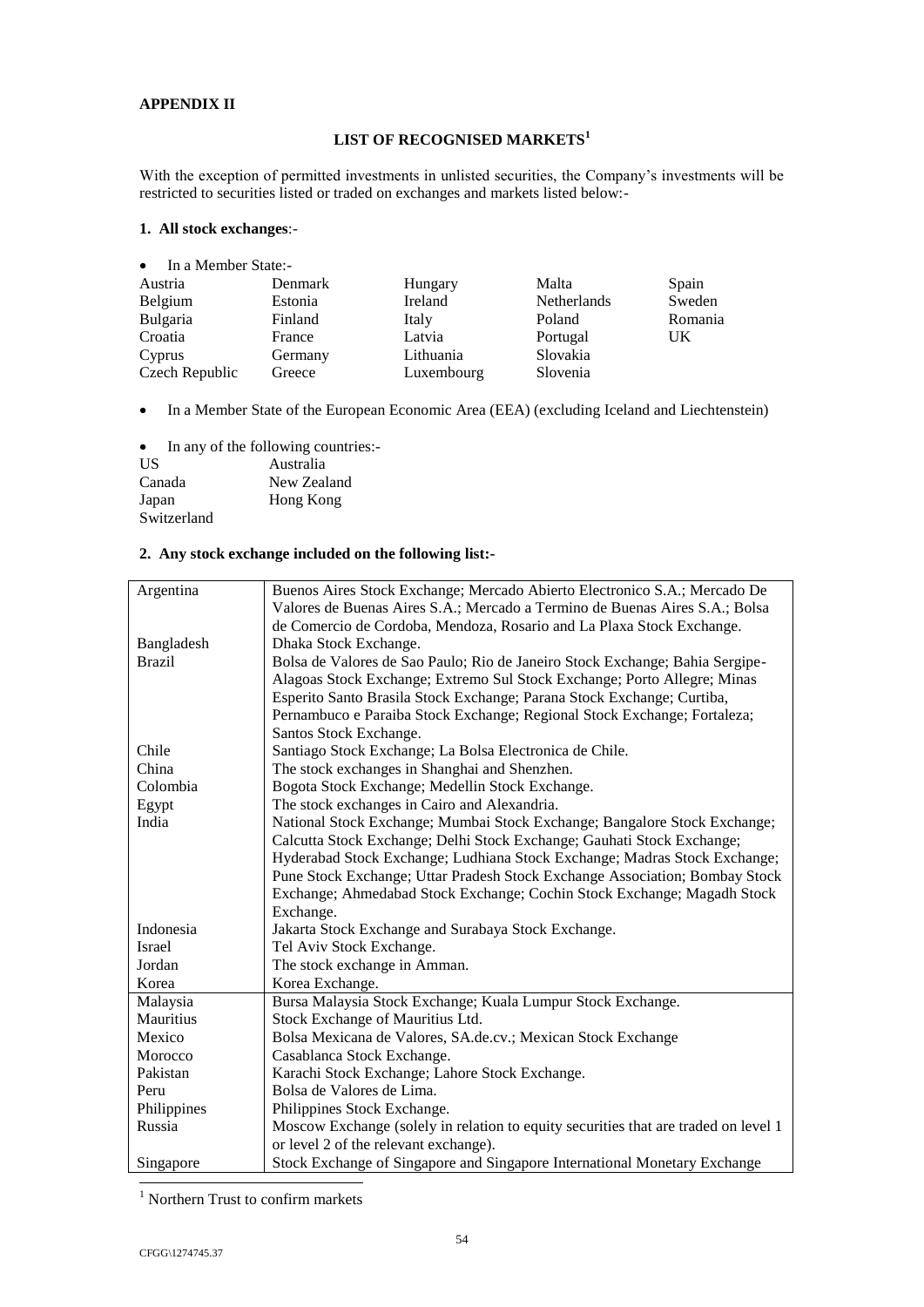|              | (SIMEX).                                          |
|--------------|---------------------------------------------------|
| South Africa | Johannesburg Stock Exchange.                      |
| South Korea  | Korea Stock Exchange.                             |
| Taiwan       | Taiwan Stock Exchange.                            |
| Thailand     | Stock Exchange of Thailand.                       |
| Turkey       | Istanbul Stock Exchange.                          |
| Ukraine      | Ukrainian Stock Exchange.                         |
| Venezuela    | Caracus Stock Exchange, Maracaibo Stock Exchange. |
|              |                                                   |

- 3. The derivative markets approved in an EEA Member State (excluding Liechtenstein);
- 4. The following regulated derivatives markets:

American Stock Exchange; Montreal Stock Exchange; Australian Stock Exchange; New York Futures Exchange; Bolsa Mexicana de Valores; New York Mercantile Exchange; Chicago Board of Trade; New York Stock Exchange; Chicago Board Options Exchange; New Zealand Futures Exchange; Chicago Mercantile Exchange; OMLX The London Securities and Derivatives Exchange Ltd; Copenhagen Stock Exchange (including FUTOP); European Options Exchange; OM Stockholm AB; Eurex Deutschland; Osaka Securities Exchange; Financiele Termijnmarkt Amsterdam; Pacific Stock Exchange; Finnish Options Market; Philadelphia Board of Trade; Hong Kong Futures Exchange; Philadelphia Stock Exchange; International Securities Market Association; Singapore International Monetary Exchange; Irish Futures and Option Exchange (IFOX); South Africa Futures Exchange (SAFEX); Kansas City Board of Trade; Sydney Futures Exchange, Financial Futures and Options Exchange; The National Association of Securities Dealers Automated Quotations System (NASDAQ); Marche a Terme des International de France; Marche des options Negociables de Paris (MONEP); MEFF Renta Fija, Tokyo Stock Exchange; MEFF Renta Variable; Toronto Futures Exchange; Midwest Stock Exchange; Mexican Derivatives Exchange(MexDer).

- 5. The market organised by the members of the International Capital Market Association;
- 6. The market conducted by the 'listed money market institutions' as described in the Financial Services Authority publication 'The Regulation of Wholesale Cash and OTC Derivatives Markets' (The Grey Paper);
- 7. AIM the Alternative Investment Market in the UK, currently regulated and operated by the London Stock Exchange;
- 8. The over-the-counter market in Japan regulated by the Securities Dealers Association of Japan;
- 9. The market in US government securities conducted by primary dealers regulated by the Federal Reserve Bank of New York;
- 11. The over-the-counter market in the US regulated by the National Association of Securities Dealers Inc;